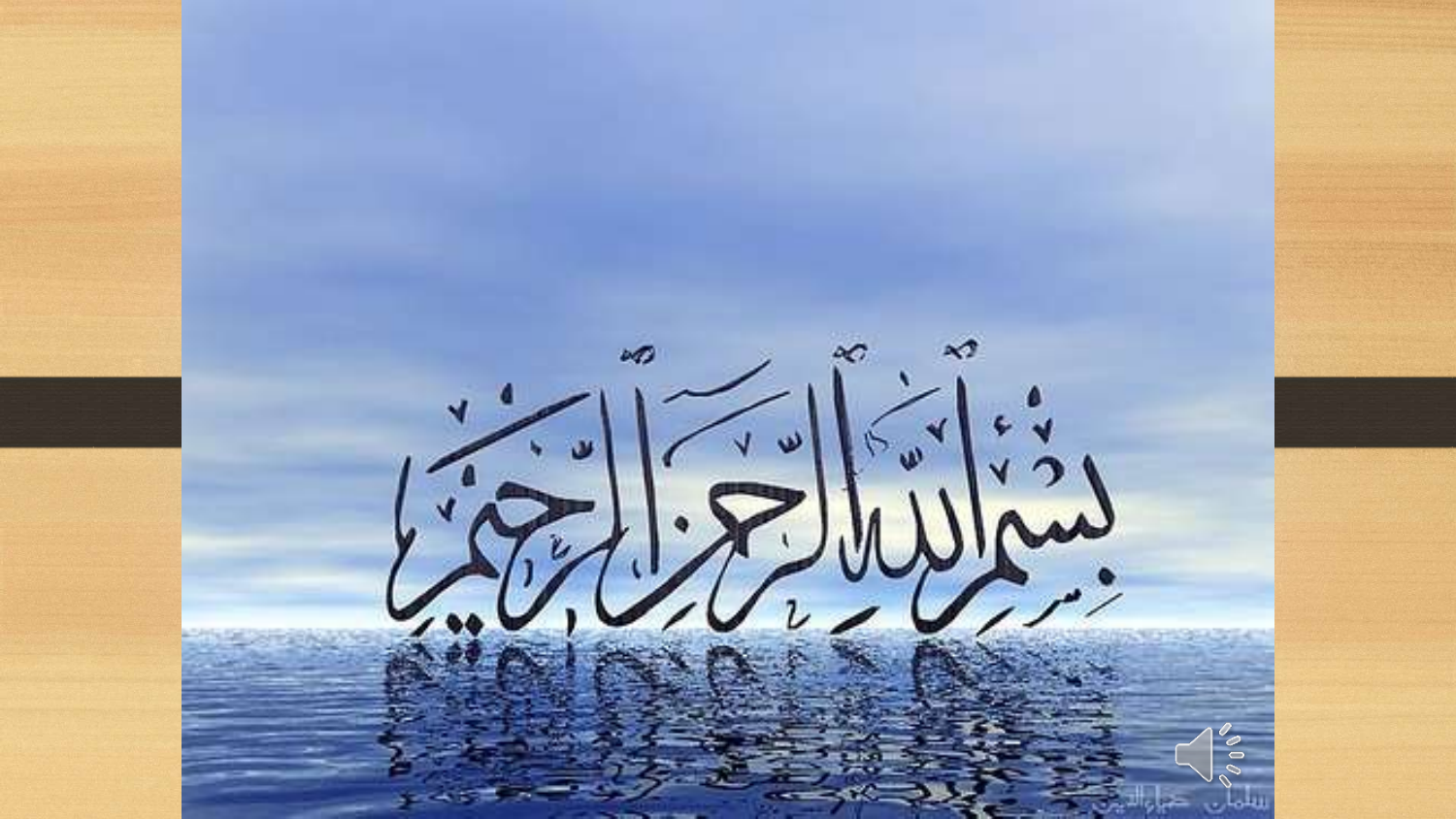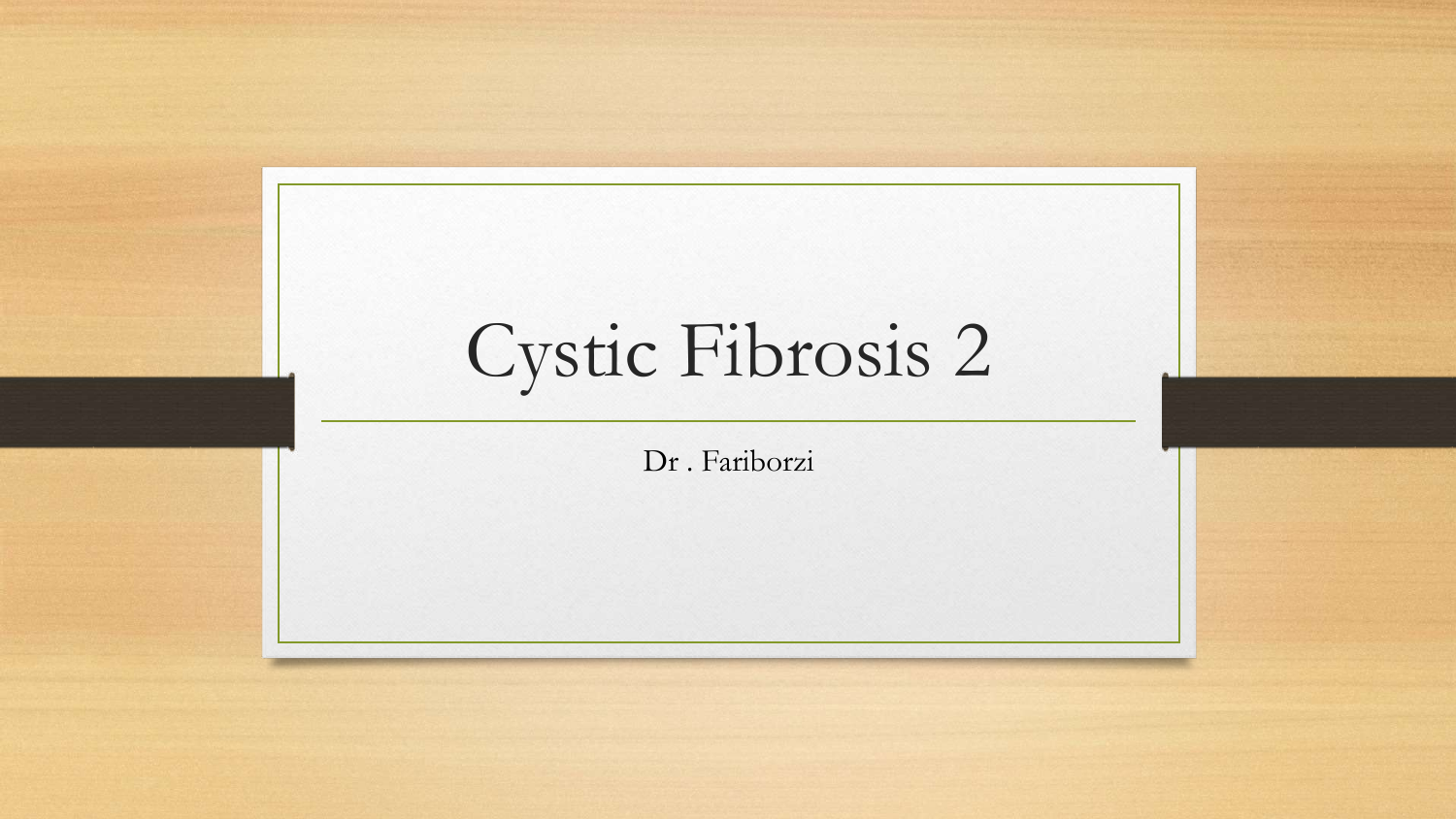#### TREATMENT

- General Approach to Care Initial efforts after diagnosis should be intensive and should include baseline assessment, initiation of treatment to prevent pulmonary involvement in young infants or reverse it in those diagnosed later, nutritional maintenance or remediation, and education of the patient and parents.
- Follow-up evaluations are scheduled every 1-3 mo, depending on the age at diagnosis, because many aspects of the condition require careful monitoring.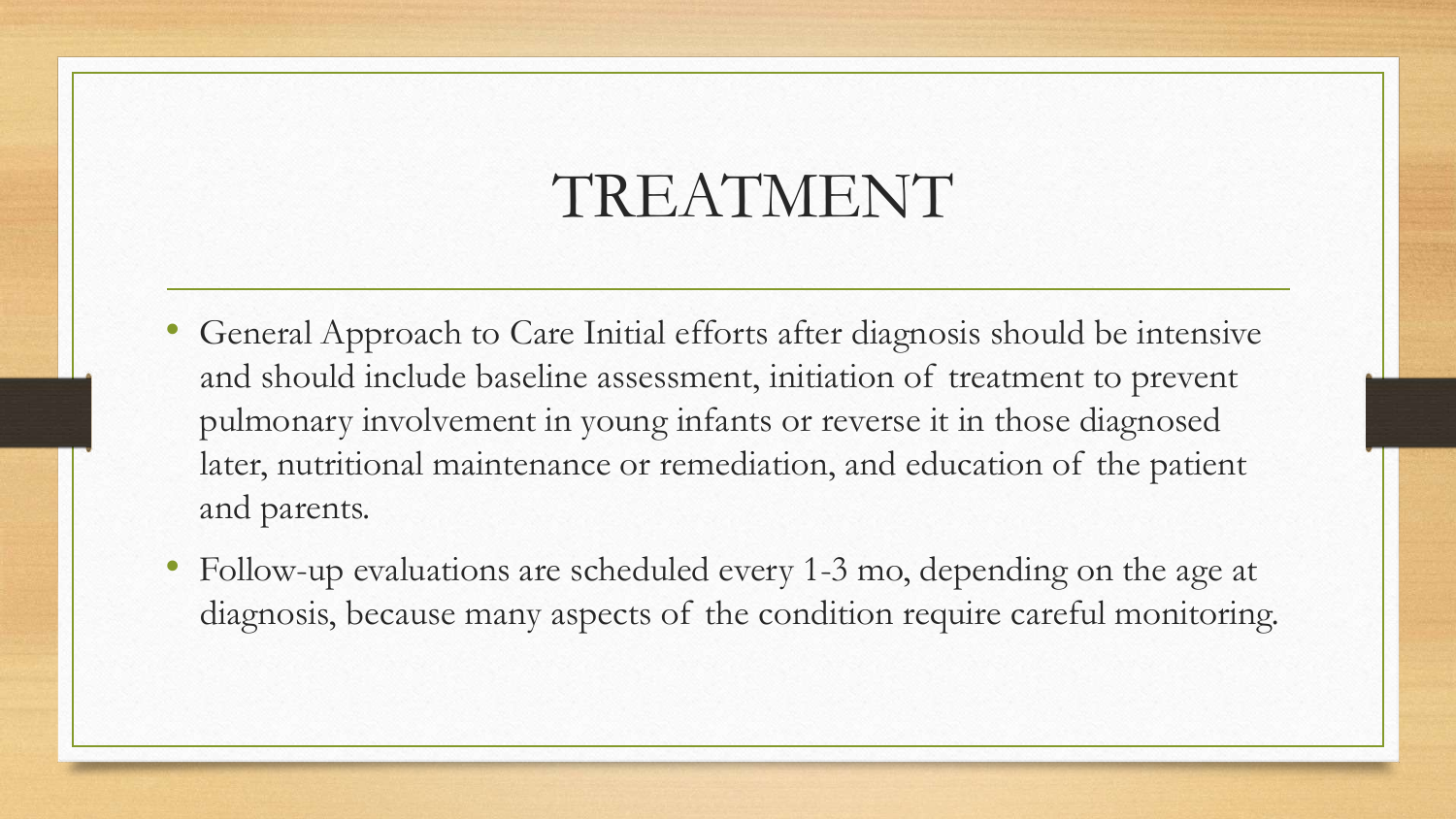- An interval history and physical examination should be obtained at each visit.
- A sputum sample or, if that is not available, a lower pharyngeal swab taken during or after a forced cough is obtained for culture and antibiotic susceptibility studies.
- Because irreversible loss of pulmonary function from low-grade infection can occur gradually and without acute symptoms, emphasis is placed on a thorough pulmonary history and physical exam and routine pulmonary function testing.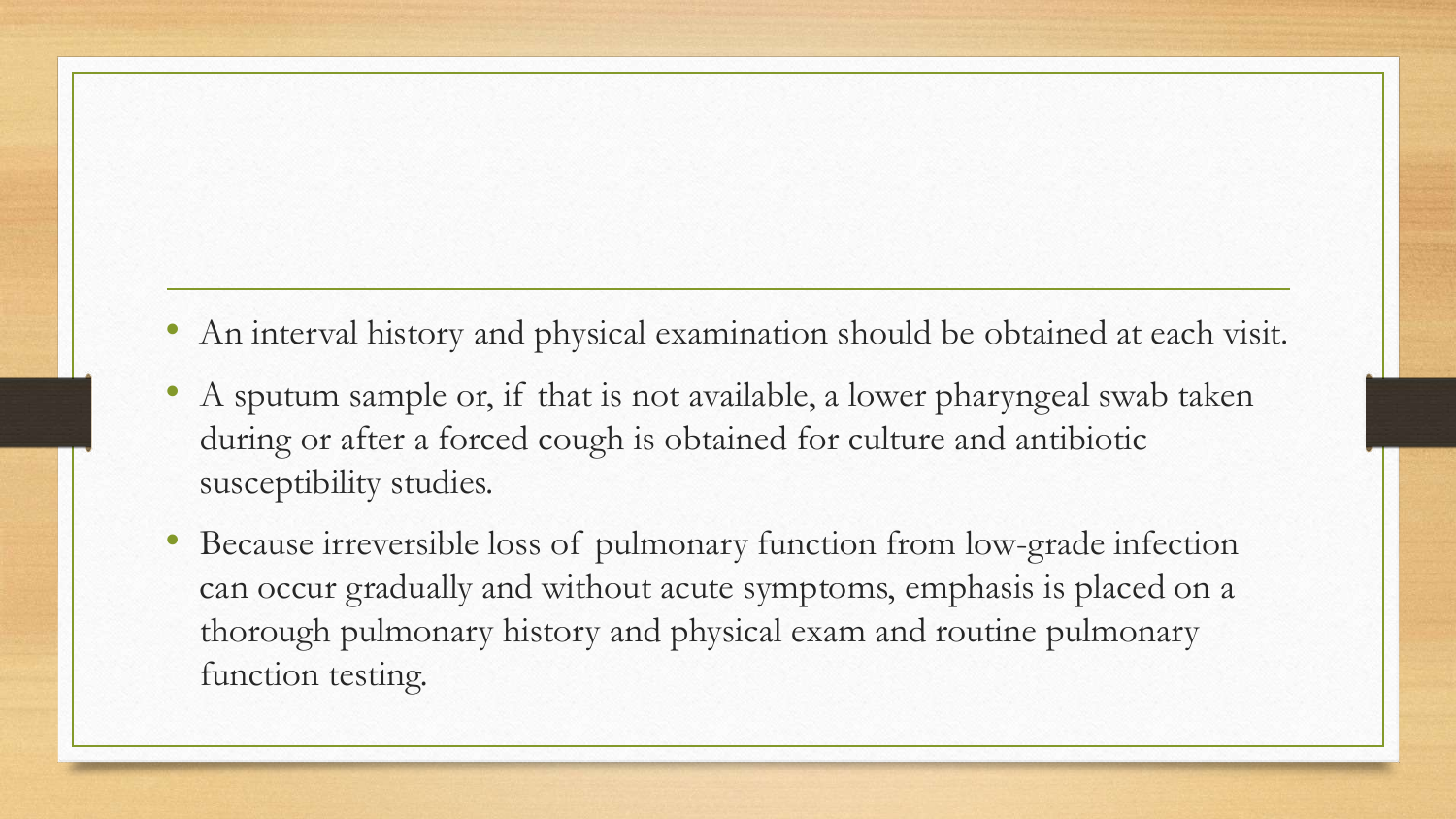- Protection against exposure to methicillin-resistant S. aureus, P. aeruginosa, B. cepacia, and other resistant Gram-negative organisms is essential, including contact isolation procedures and careful attention to cleaning of inhalation therapy equipment.
- A nurse, physical therapist, respiratory therapist, social worker, and dietitian, as members of the multidisciplinary care team, should evaluate children regularly and contribute to the development of a comprehensive daily care plan.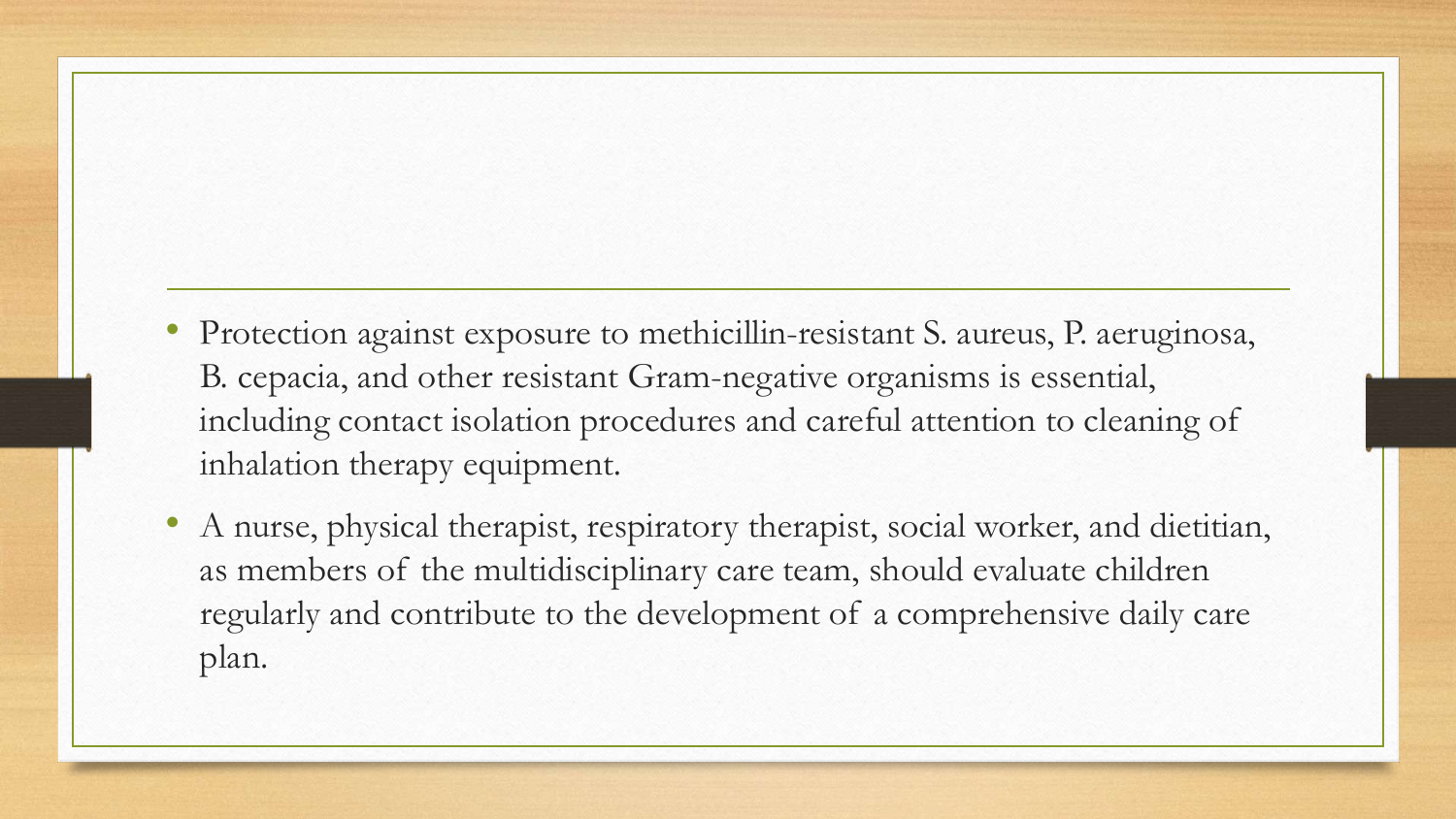- Because secretions of CF patients are not adequately hydrated, attention in early childhood to oral hydration, especially during warm weather or with acute gastroenteritis, may minimize complications associated with impaired mucous clearance.
- Intravenous therapy for dehydration should be initiated early.
- The goal of therapy is to maintain a stable condition for prolonged periods.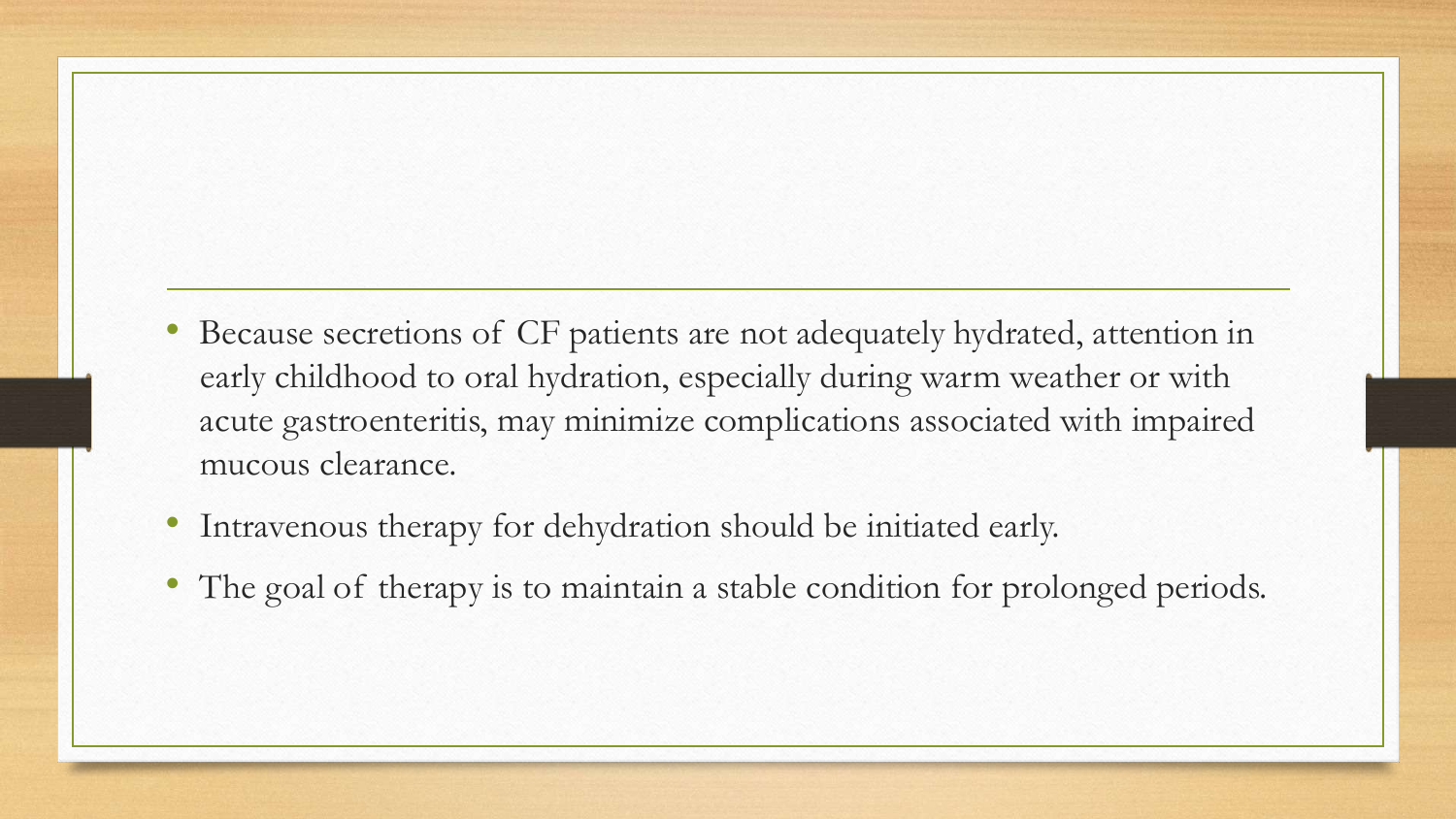- Intravenous antibiotics may be required infrequently or as often as every 2-3 mo.
- The goal of treatment is to return patients to their previous pulmonary and functional status.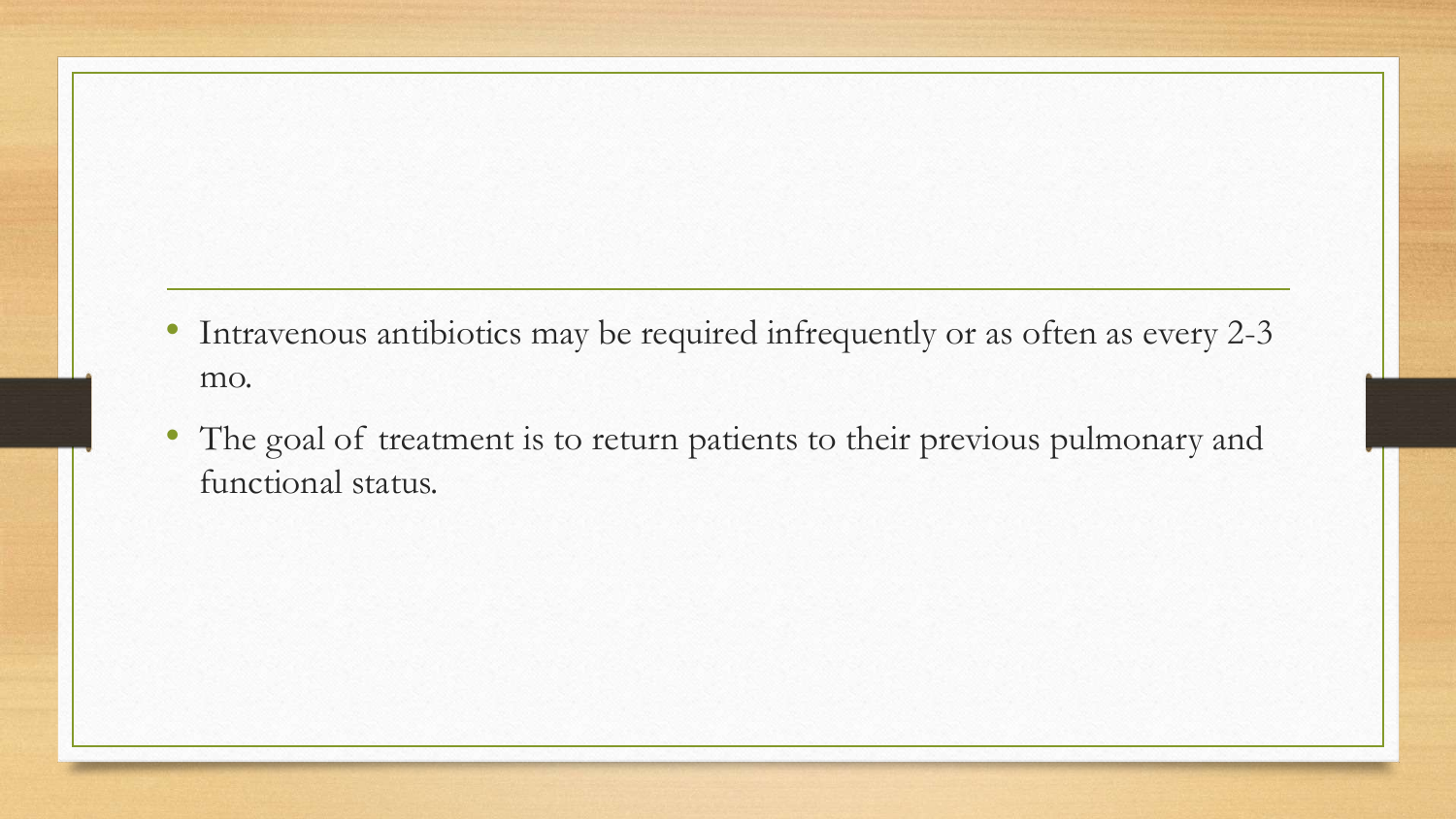- Pulmonary Therapy The object of pulmonary therapy is to clear secretions from airways and to control infection.
- When a child is not doing well, every potentially useful aspect of therapy should be reconsidered.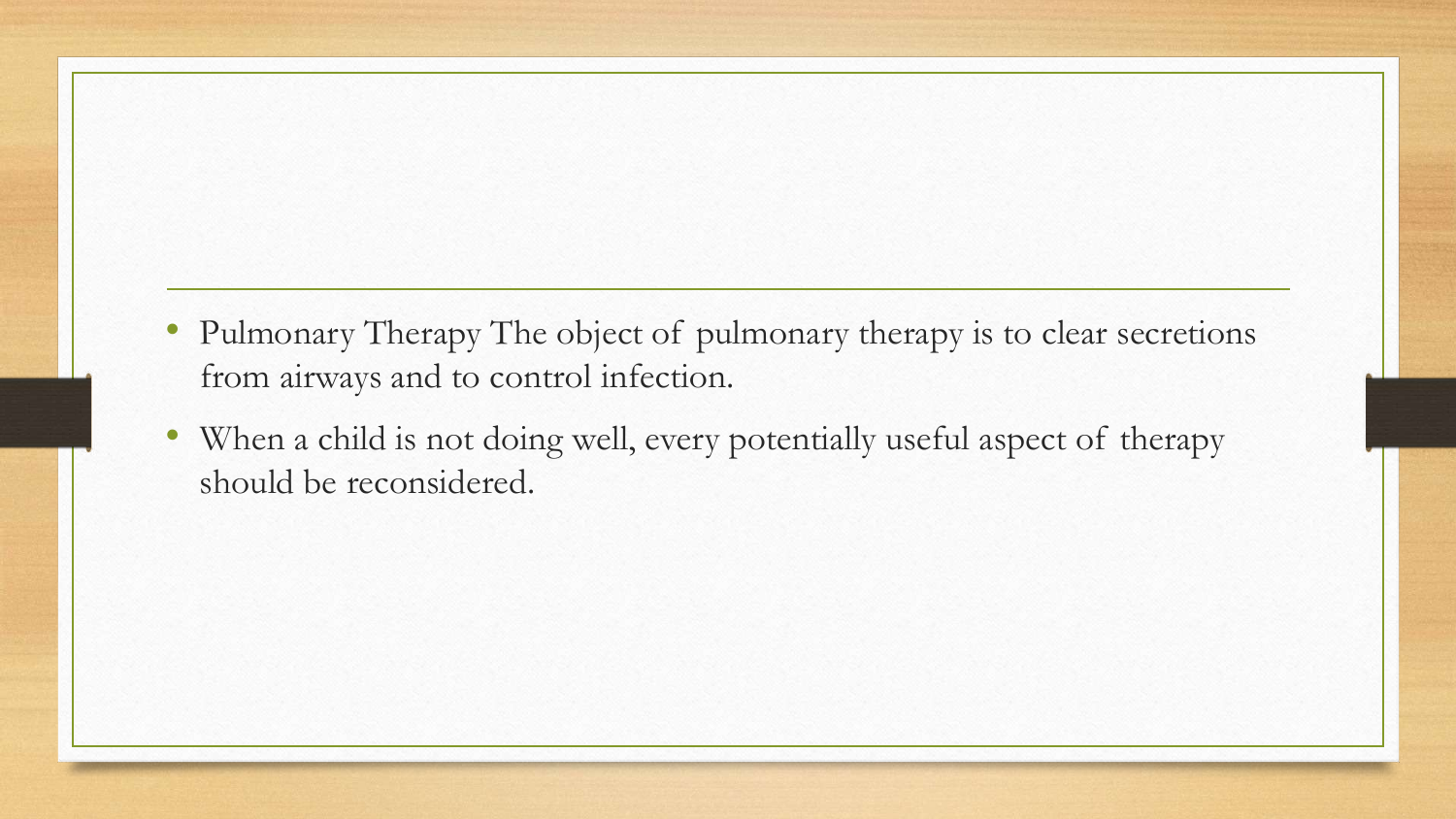#### Inhalation Therapy Human recombinant DNase

- Inhalation Therapy Human recombinant DNase (2.5 mg) enzymatically dissolves extracellular DNA released by neutrophils, a major contributor to the characteristically sticky and viscous CF airway secretions.
- It is usually given as a single daily aerosol dose, improves pulmonary function, decreases the number of pulmonary exacerbations, and promotes a sense of wellbeing.
- Benefit for those with mild, moderate, and severe lung disease has been documented.
- Improvement is sustained for 12 mo or longer with continuous therapy.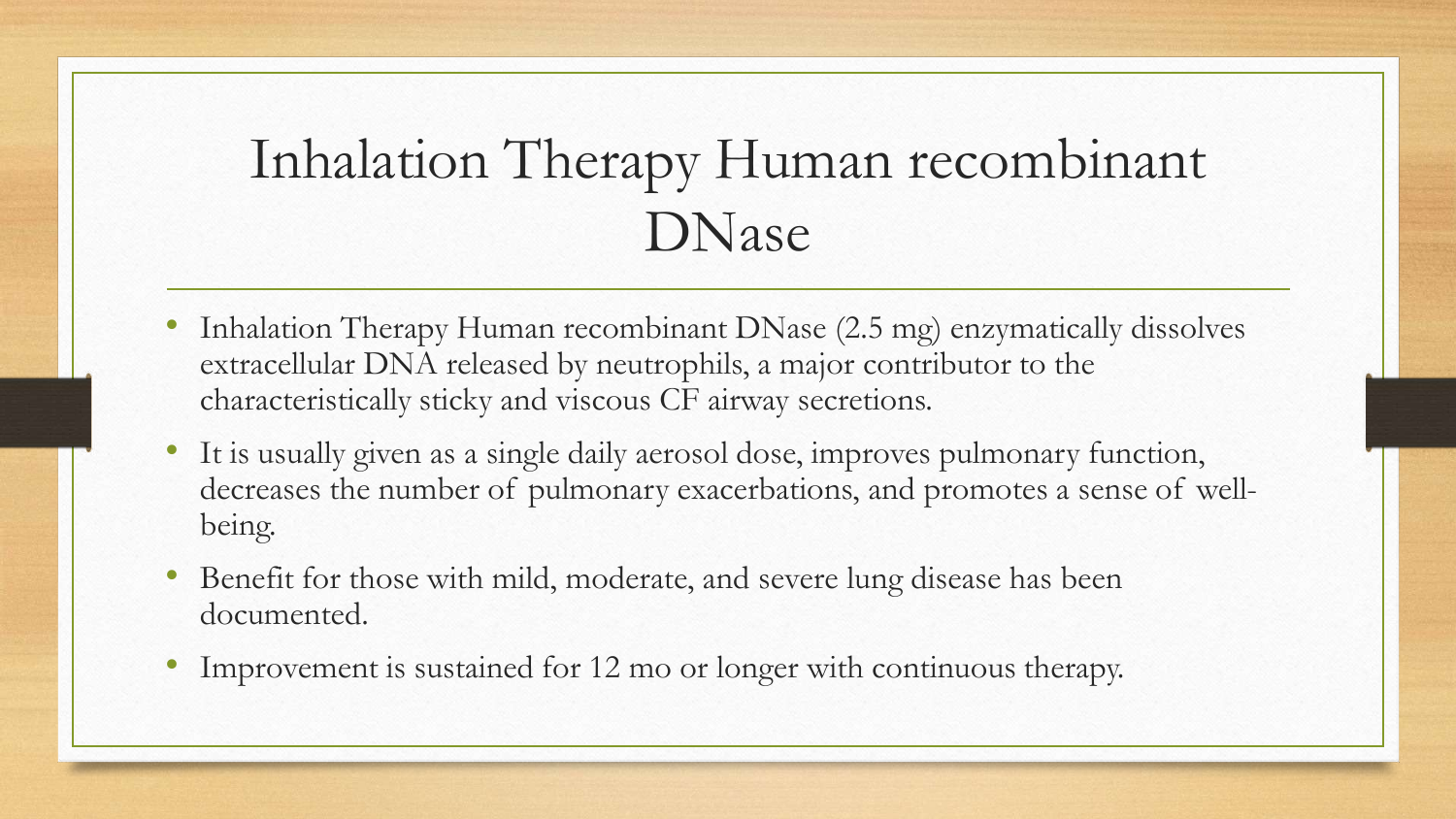## Nebulized hypertonic saline

- Nebulized hypertonic saline, acting as a hyperosmolar agent, is believed to draw water into the airway and rehydrate mucus and the periciliary fluid layer, resulting in improved mucociliary clearance.
- Seven percent hypertonic saline nebulized 2-4 times daily increases mucous clearance and reduces pulmonary exacerbation, with only a slight short-term improvement in pulmonary function.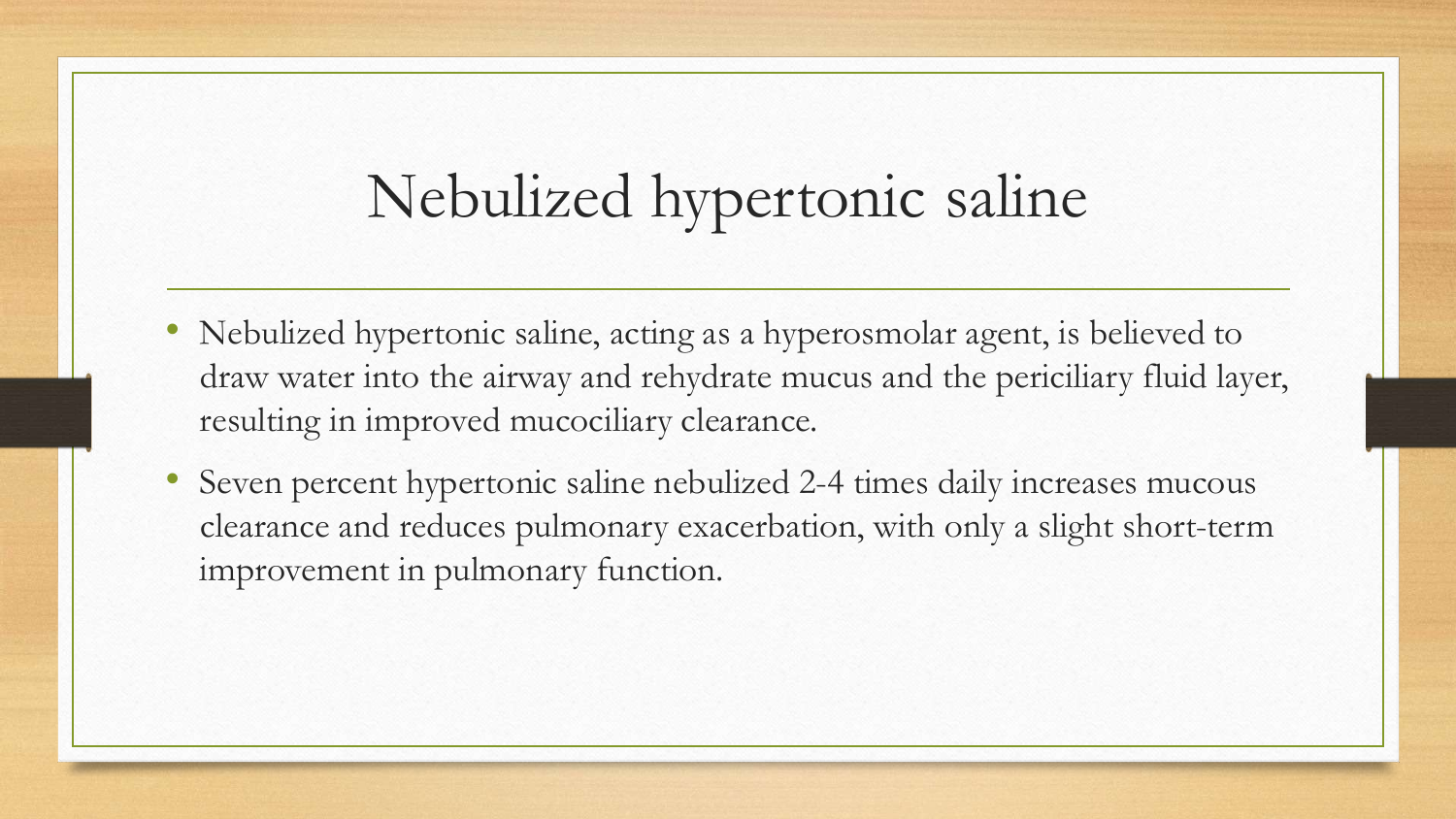## Airway Clearance Therapy

- Airway clearance treatment begins in infancy with chest percussion (with or without postural drainage) and derives its rationale from the idea that cough clears mucus from large airways, but chest vibrations are required to shear secretions for the airway wall and move secretions from small airways, where expiratory flow rates are low.
- Chest PT can be particularly useful for patients with CF because they accumulate secretions in small airways first, even before the onset of symptoms.
- Airway clearance therapy is recommended 2-4 times a day, depending on the severity of lung dysfunction, and usually increased during acute exacerbations.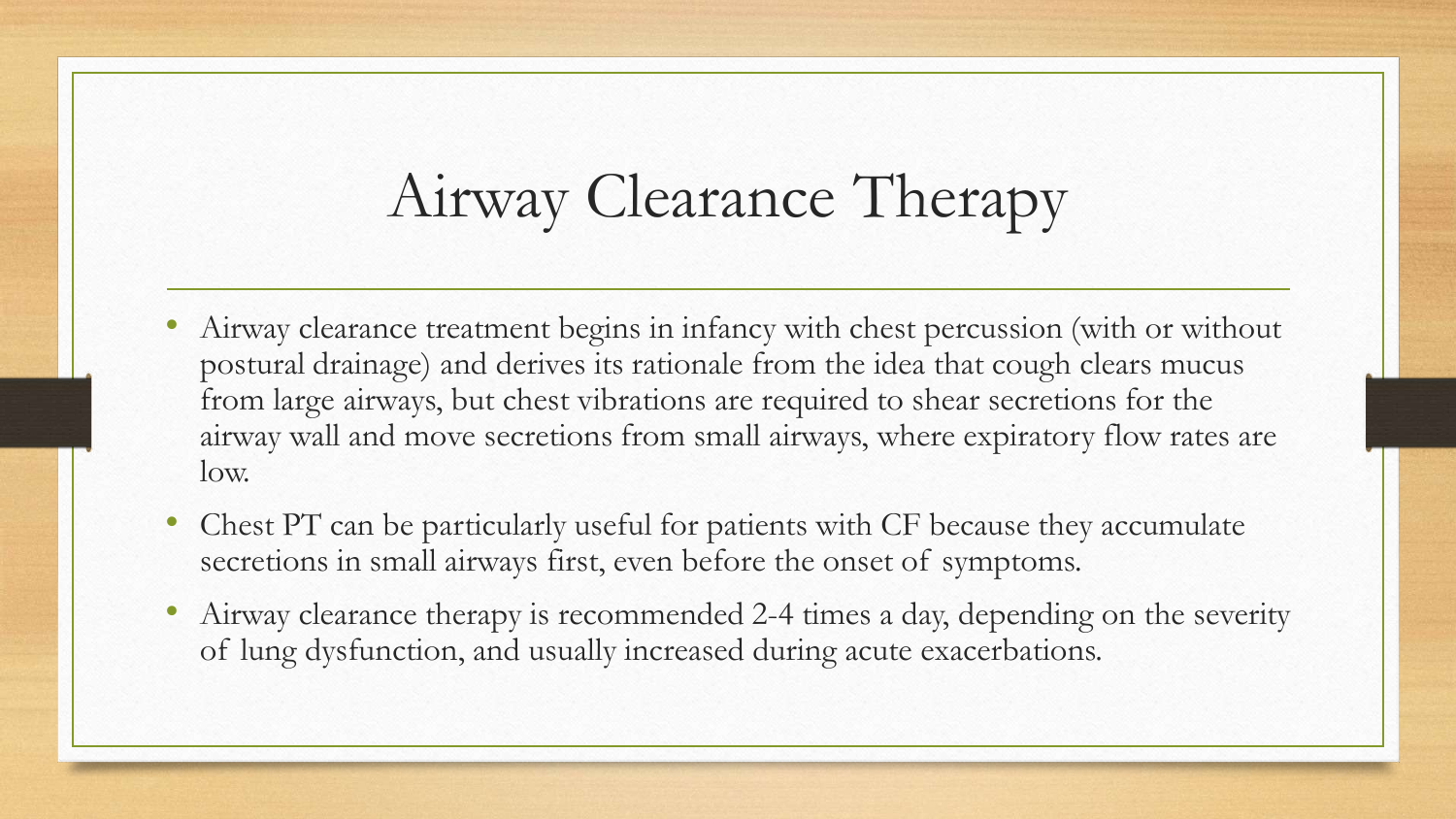- Vest-type mechanical percussors (high-frequency chest wall oscillation) are commonly used past infancy due to their convenience, as are a variety of oscillatory positive expiratory pressure devices (such as Acapella and Aerobika) and other controlled breathing techniques (e.g., autogenic drainage).
- Routine aerobic exercise appears to slow the rate of decline of pulmonary function, and benefit has also been documented with weight training.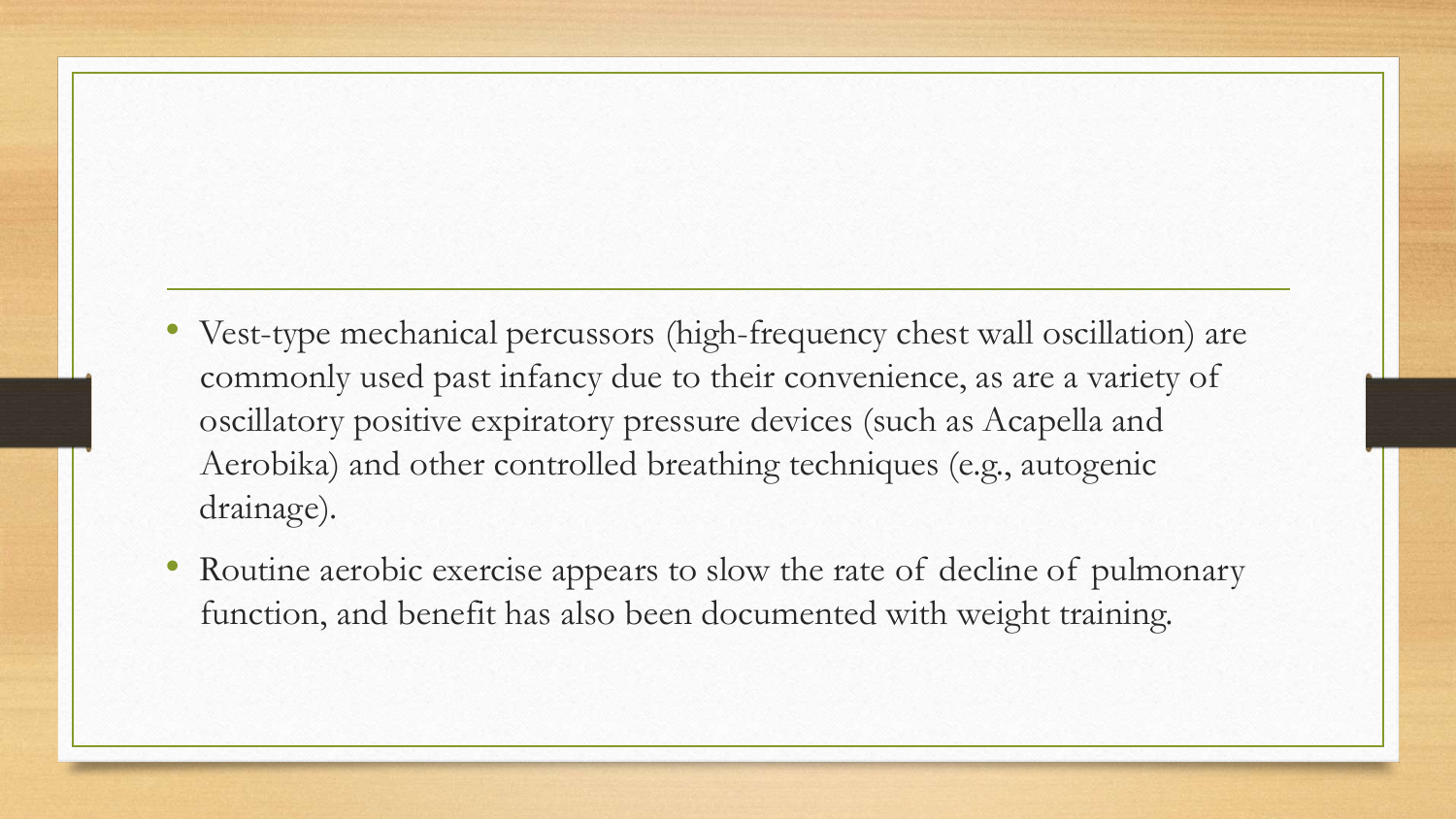## Antibiotic Therapy

- Antibiotics are the mainstay of therapy designed to control progression of lung infection.
- The goal is to reduce the intensity of endobronchial infection and to delay progressive lung damage.
- Antibiotic treatment varies from intermittent short courses of 1 antibiotic to nearly continuous treatment with 1 or more antibiotics.
- Dosages for some antibiotics are often 2-3 times the amount recommended for minor infections because patients with CF have proportionately more lean body mass and higher clearance rates for many antibiotics than other individuals.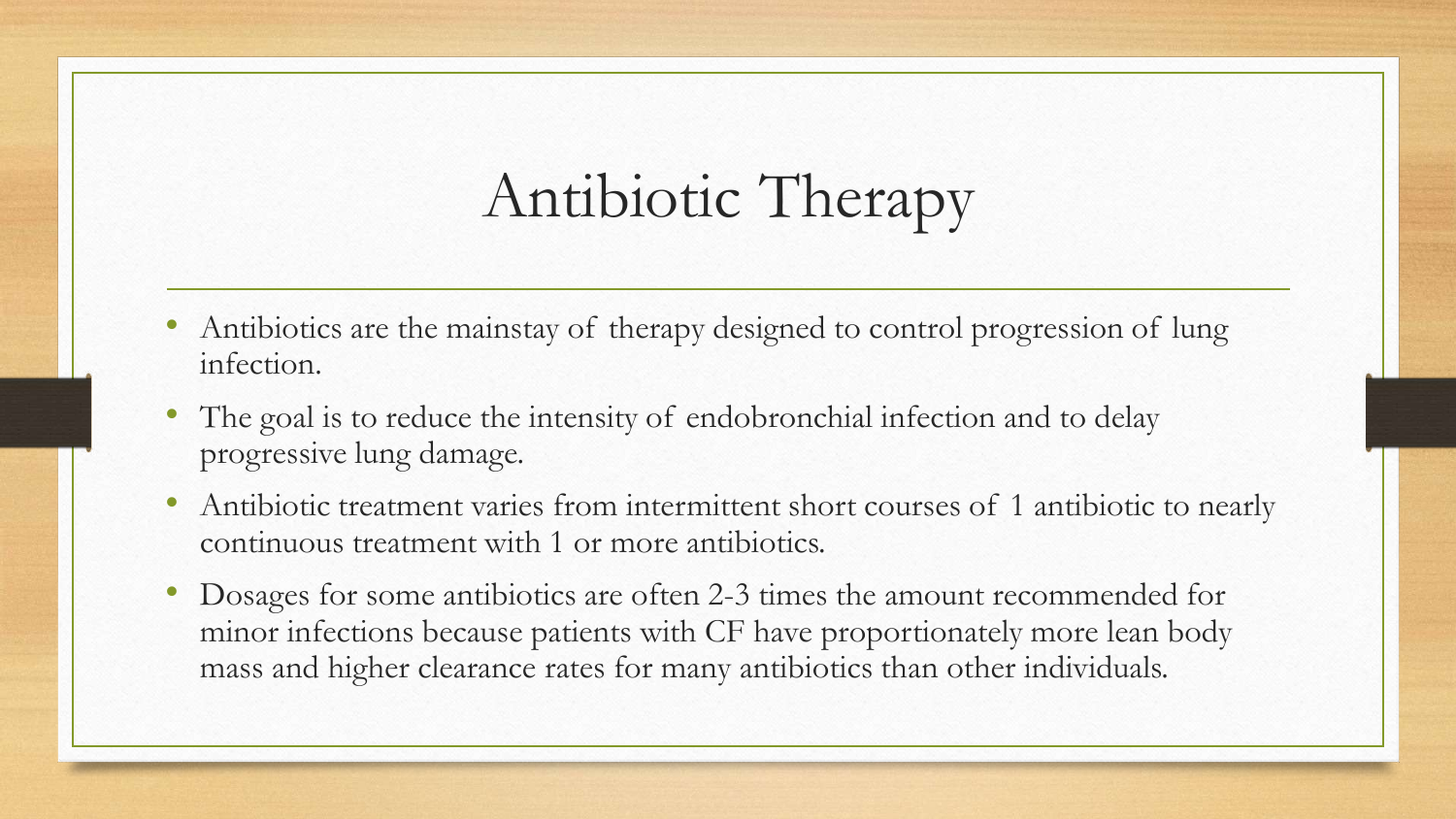## Oral Antibiotic Therapy

- Oral Antibiotic Therapy Indications for oral antibiotic therapy in a patient with CF include the presence of respiratory tract symptoms, physical signs, or changes in pulmonary function testing or chest x-ray.
- Common organisms, including S. aureus (MRSA or MSSA), nontypeable H. influenzae, P. aeruginosa; B. cepacia and other Gram-negative rods, are encountered with increasing frequency.
- The usual course of therapy is 2 wk, and maximal doses are recommended.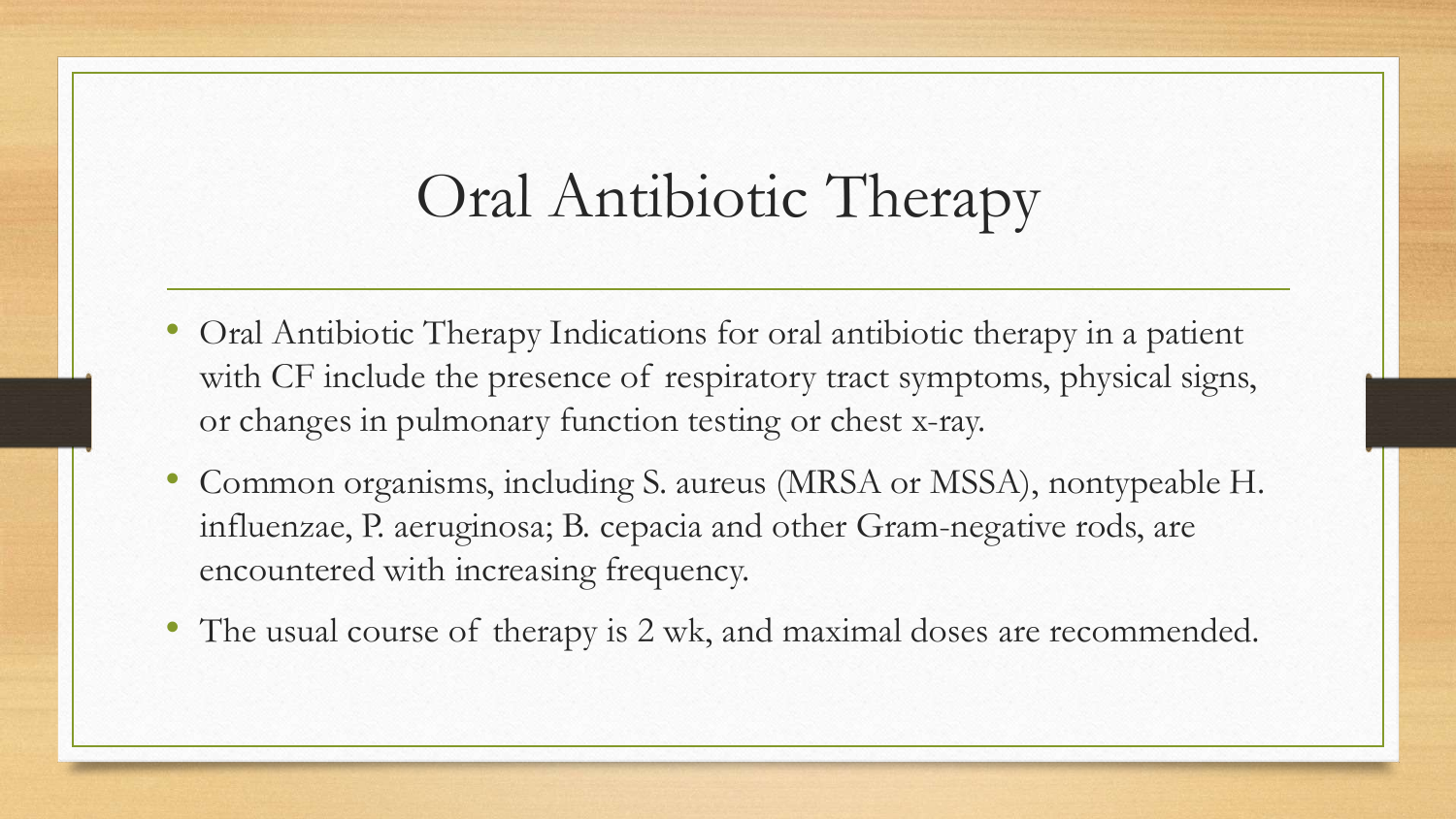- The quinolones are the only broadly effective oral antibiotics for Pseudomonas infection, but resistance against these agents may emerge.
- Macrolides may reduce the virulence properties of P. aeruginosa, such as biofilm production, and contribute antiinflammatory effects.
- Long-term therapy with azithromycin 3 times a week improves lung function in patients with chronic P. aeruginosa infection.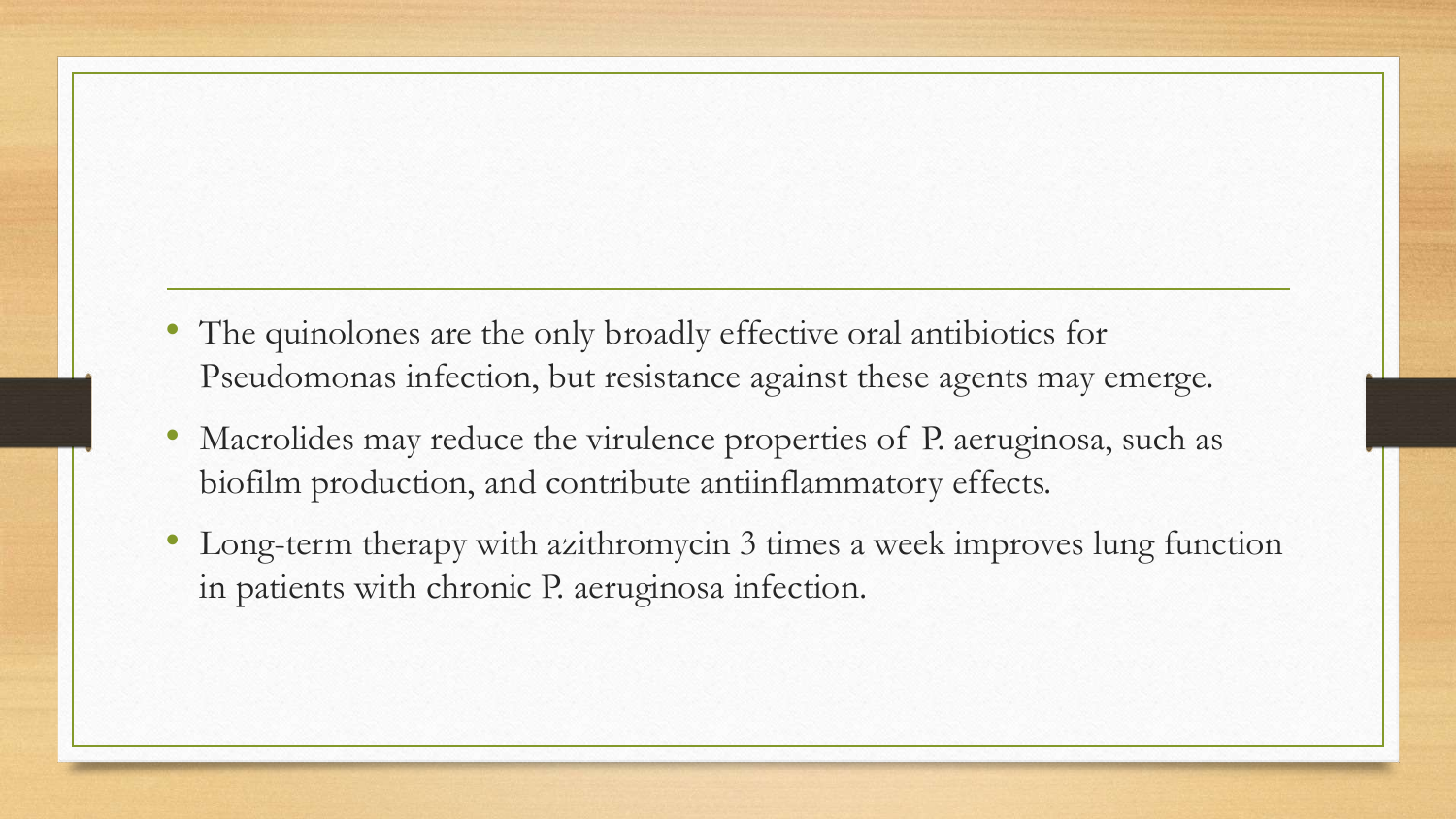#### Aerosolized Antibiotic Therapy

- Aerosolized antibiotics are often used as part of daily therapy when the airways are infected with P. aeruginosa.
- Aerosolized tobramycin inhalation solution or powder, or aztreonam inhalation solution used as a suppressive therapy (on 1 mo, off 1 mo), may reduce symptoms, improve pulmonary function, and decrease the occurrence of pulmonary exacerbations.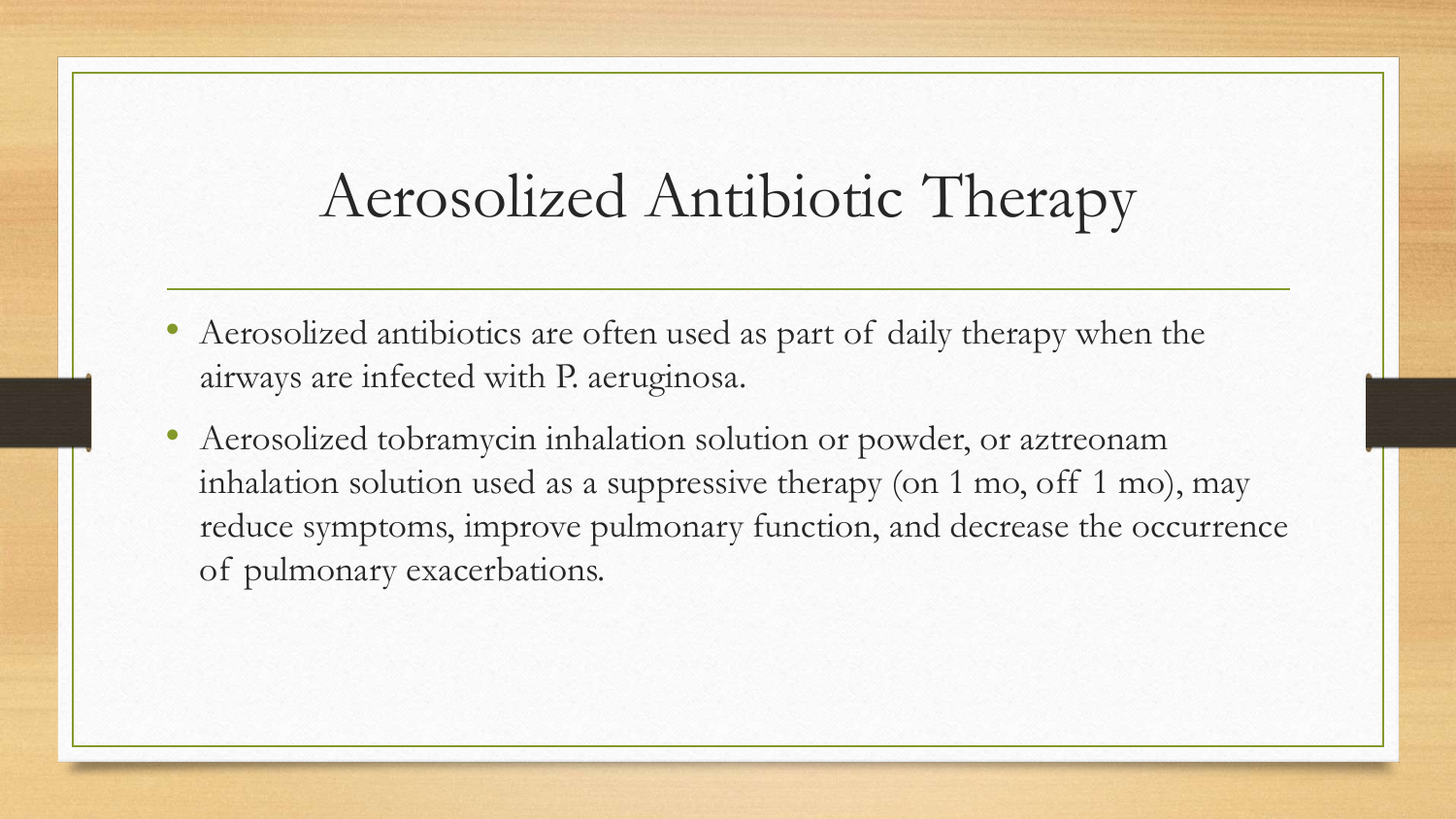• Other antibiotics have been used via inhalation, including liposomal amikacin and levofloxacin for P. aeruginosa, and there was no inferiority of efficacy compared with inhaled tobramycin.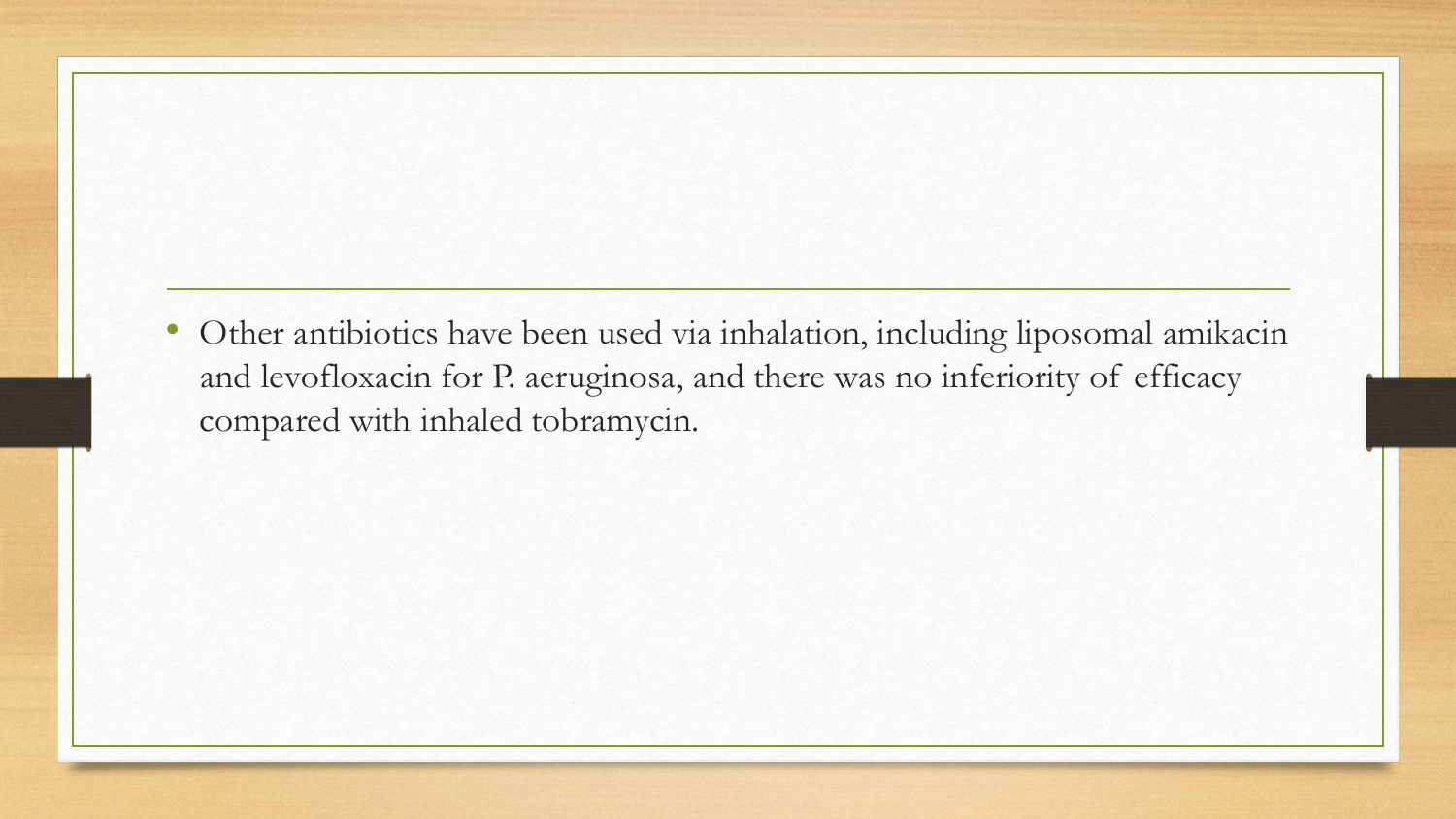### Intravenous Antibiotic Therapy

- For the patient who has not responded to oral antibiotics and intensive home measures with return of signs, symptoms, and FEV1 to baseline, intravenous antibiotic therapy is indicated.
- The ideal duration of treatment is unknown; although many patients show improvement within 7 days, many CF physicians believe that it is usually advisable to extend the period of treatment to at least 14 days.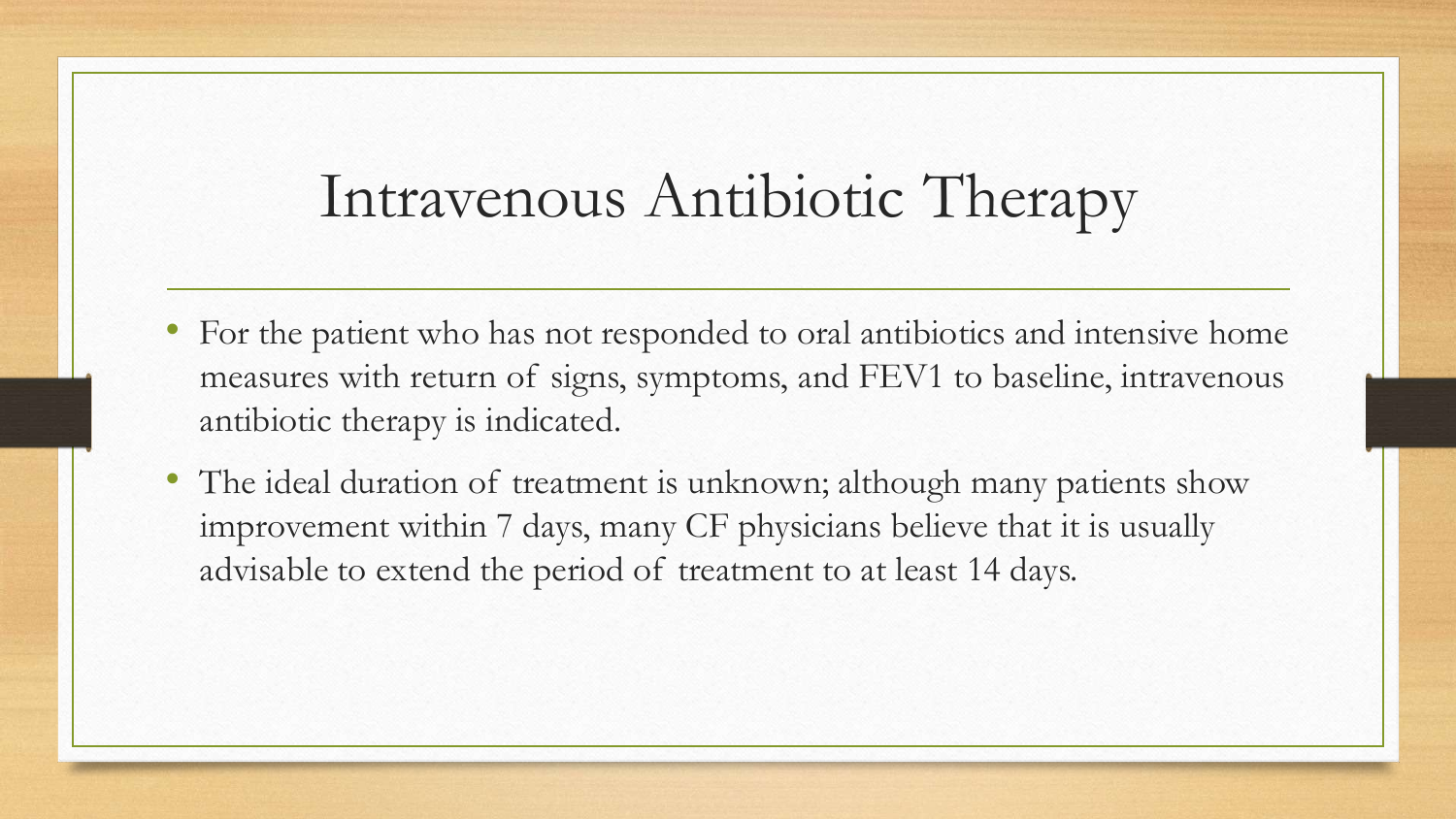- In general, treatment of Pseudomonas infection is thought to require 2-drug therapy.
- A 3rd agent may be given for optimal coverage of S. aureus or other organisms.
- Aminoglycosides are usually effective when given every 24 hr to minimize toxicity and optimize convenience.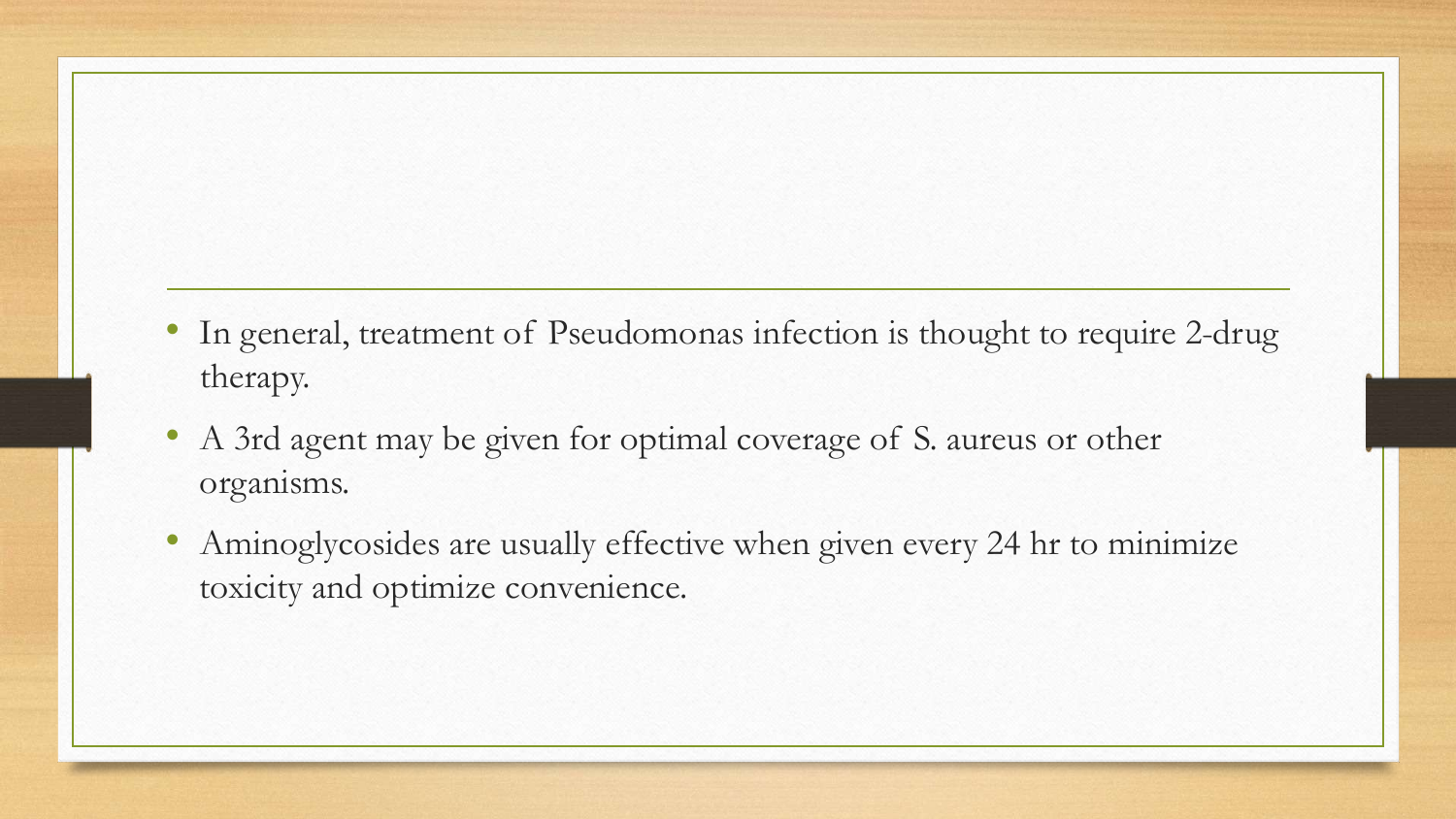- If patients do not show improvement, complications such as right heart failure, asthma, or infection with viruses, A. fumigatus (especially ABPA) , nontuberculous mycobacteria , or other unusual organisms should be considered.
- B. cepacia complex and acinetobacter are Gram-negative rods that may be particularly refractory to antimicrobial therapy.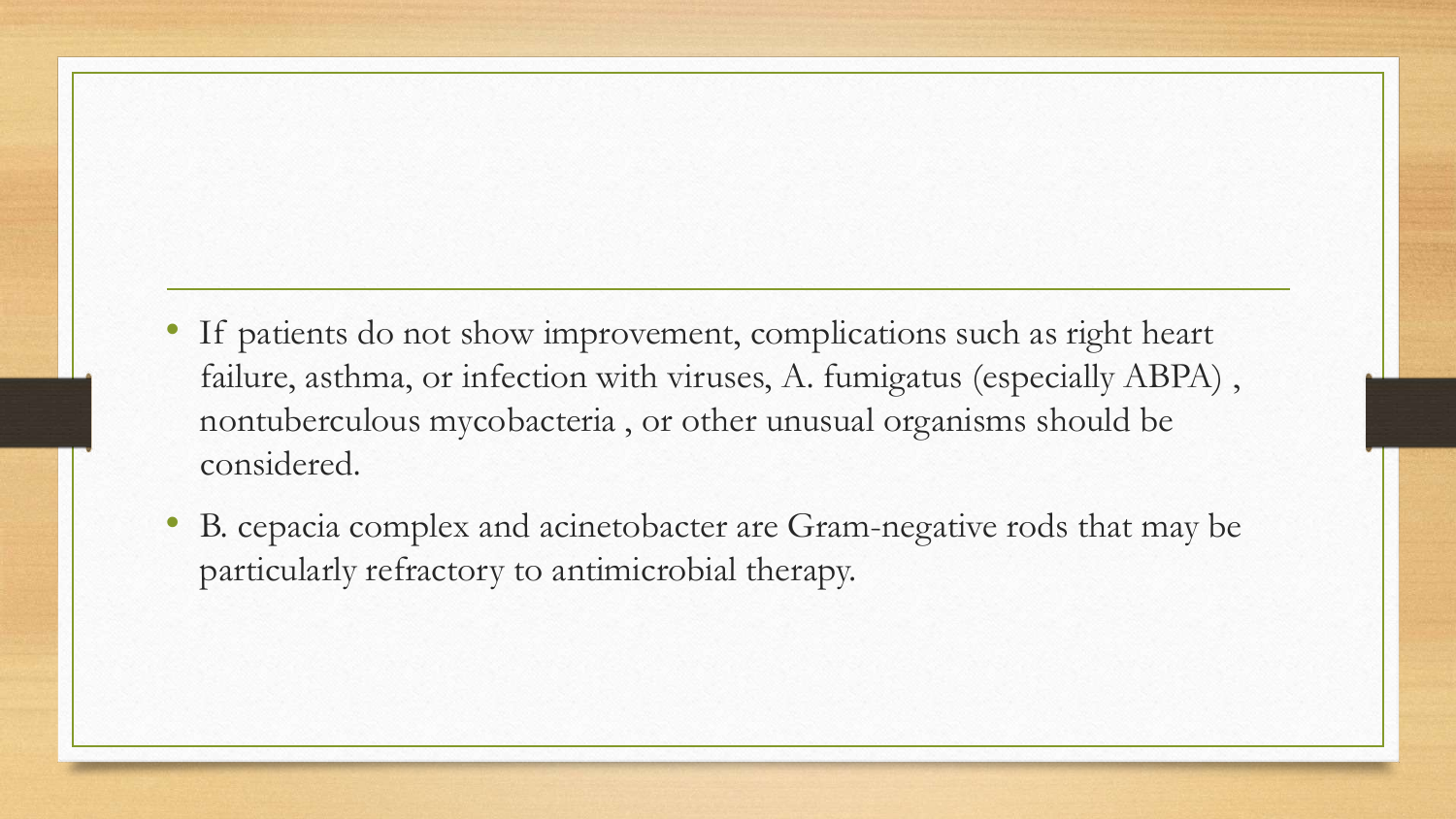## Bronchodilator Therapy

- Reversible airway obstruction occurs in many children with CF, sometimes in conjunction with frank asthma or allergic bronchopulmonary aspergillosis.
- Reversible obstruction is conventionally defined as improvement of  $\geq$ 12% in FEV1 or FVC after inhalation of a bronchodilator.
- In many patients with CF, these may improve by only 5–10% (physiologic response), but subjects may report subjective benefit.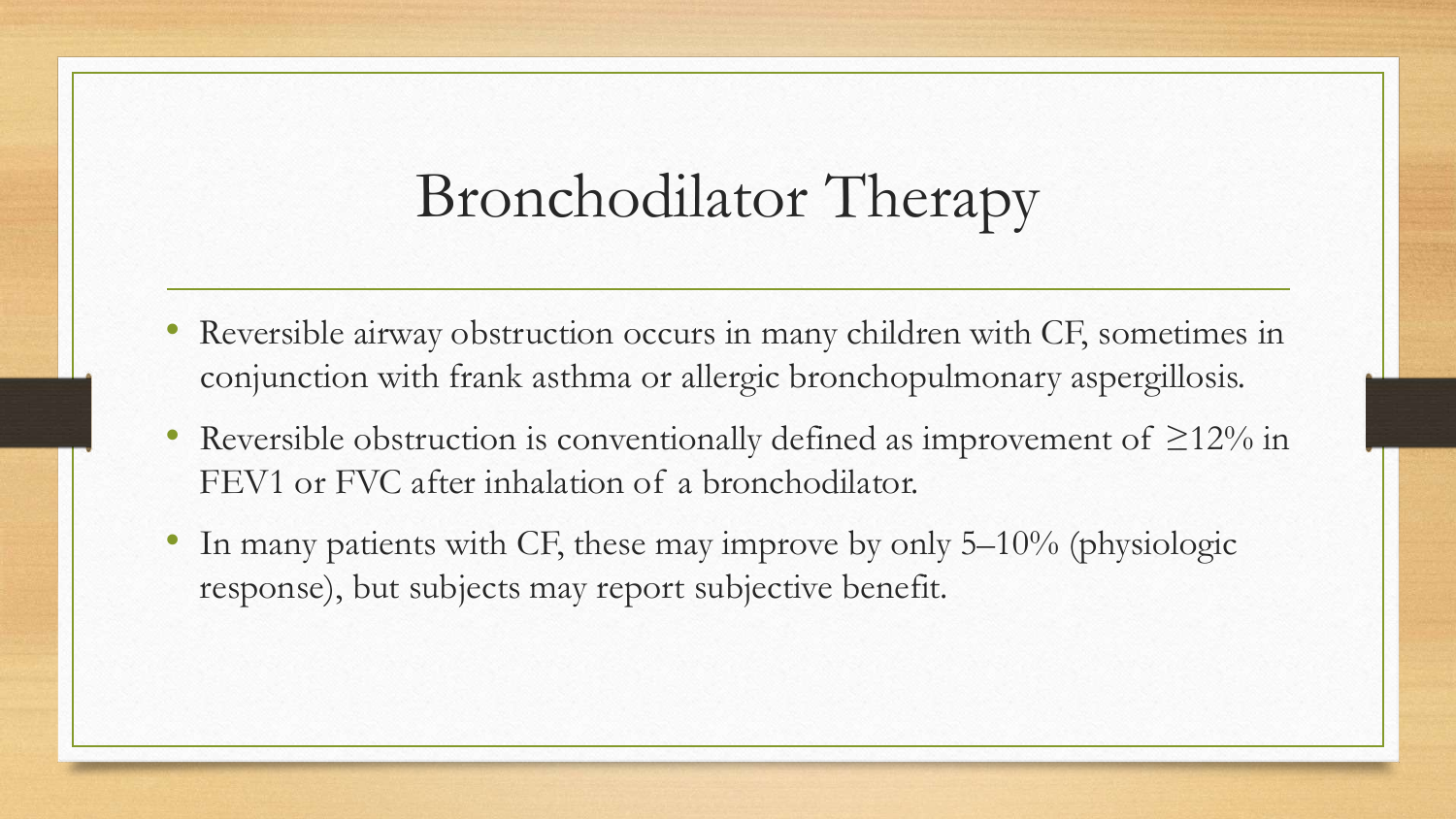| <b>ROUTE</b> | <b>ORGANISMS</b>       | <b>AGENTS</b>                 | DOSAGE (mg/kg/24 hr)   | NO. DOSES/24 hr           |
|--------------|------------------------|-------------------------------|------------------------|---------------------------|
| Oral         | Staphylococcus aureus  | Dicloxacillin                 | 25-50                  | 4                         |
|              |                        | Linezolid                     | 20                     | $\frac{2}{4}$             |
|              |                        | Cephalexin                    | 50                     |                           |
|              |                        | Clindamycin                   | 10-30                  | $3-4$                     |
|              |                        | Amoxicillin-clavulanate       | 25.45                  | $2-3$                     |
|              | Haemophilus influenzae | Amoxicillin                   | 50-100                 | $2-3$                     |
|              | Pseudomonas aeruginosa | Ciprofloxacin                 | 20-30                  | $2-3$                     |
|              | Burkholderia cepacia   | Trimethoprim-sulfamethoxazole | $8-10*$                | 2.4                       |
|              | Empirical              | Azithromycin                  | 10, day 1; 5, days 2-5 | $\overline{1}$            |
|              |                        | Erythromycin                  | 30-50                  | $3-4$                     |
| Intravenous  | S. aureus              | Nafcillin                     | 100-200                | 46                        |
|              |                        | Vancomycin                    | 40                     | $3-4$                     |
|              | P. aeruginosa          | Tobramycin                    | 8-12                   | $1 - 3$<br>2-3            |
|              |                        | Amikacin                      | 15-30                  |                           |
|              |                        | Ticarcillin                   | 400                    |                           |
|              |                        | Piperacillin                  | 300-400                |                           |
|              |                        | Ticarcillin-clavulanate       | 400 <sup>†</sup>       |                           |
|              |                        | Piperacillin-tazobactam       | 240-400                |                           |
|              |                        | Meropenem                     | 60-120                 |                           |
|              |                        | Imipenem-cilastatin           | 45-100                 |                           |
|              |                        | Ceftazidime                   | 150                    |                           |
|              |                        | Aztreonam                     | 150-200                | $4443$<br>$3434$<br>$443$ |
|              | B. cepacia             | Chloramphenicol               | 50-100                 |                           |
|              |                        | Meropenem                     | 60-120                 |                           |
| Aerosol      |                        | Tobramycin (inhaled)          | 300*                   |                           |
|              |                        | Aztreonam (inhaled)           | 75                     | $\frac{2}{3}$             |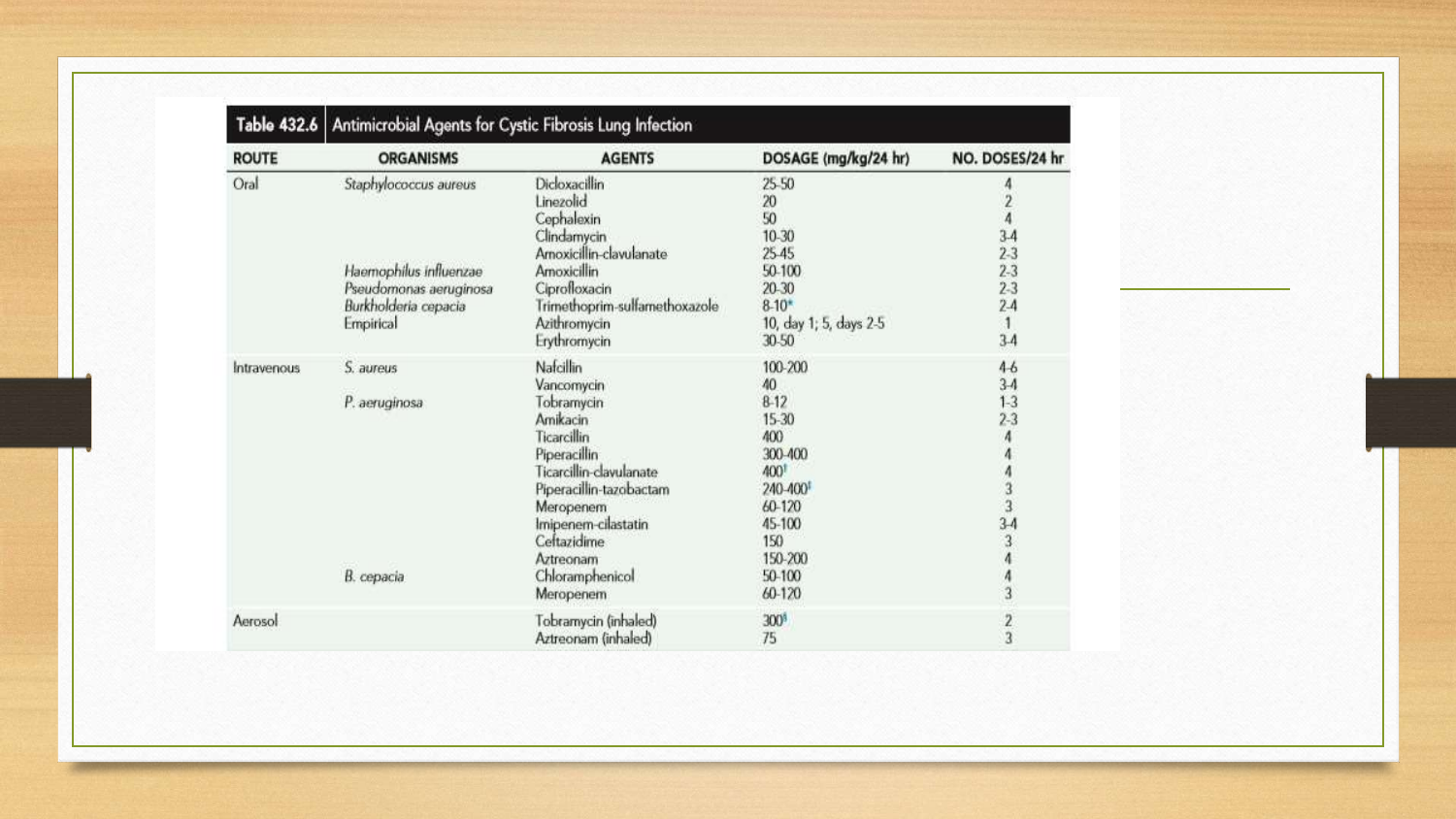## Antiinflammatory Agents

- Corticosteroids are useful for the treatment of allergic bronchopulmonary aspergillosis and severe asthma occasionally encountered in children with CF.
- Prolonged systemic corticosteroid treatment of CF lung disease reduces the decline in lung function modestly but causes predictably prohibitive side effects.
- Inhaled corticosteroids have theoretical appeal, but there are contradictory and weak data regarding efficacy unless the patient has clinically diagnosable asthma.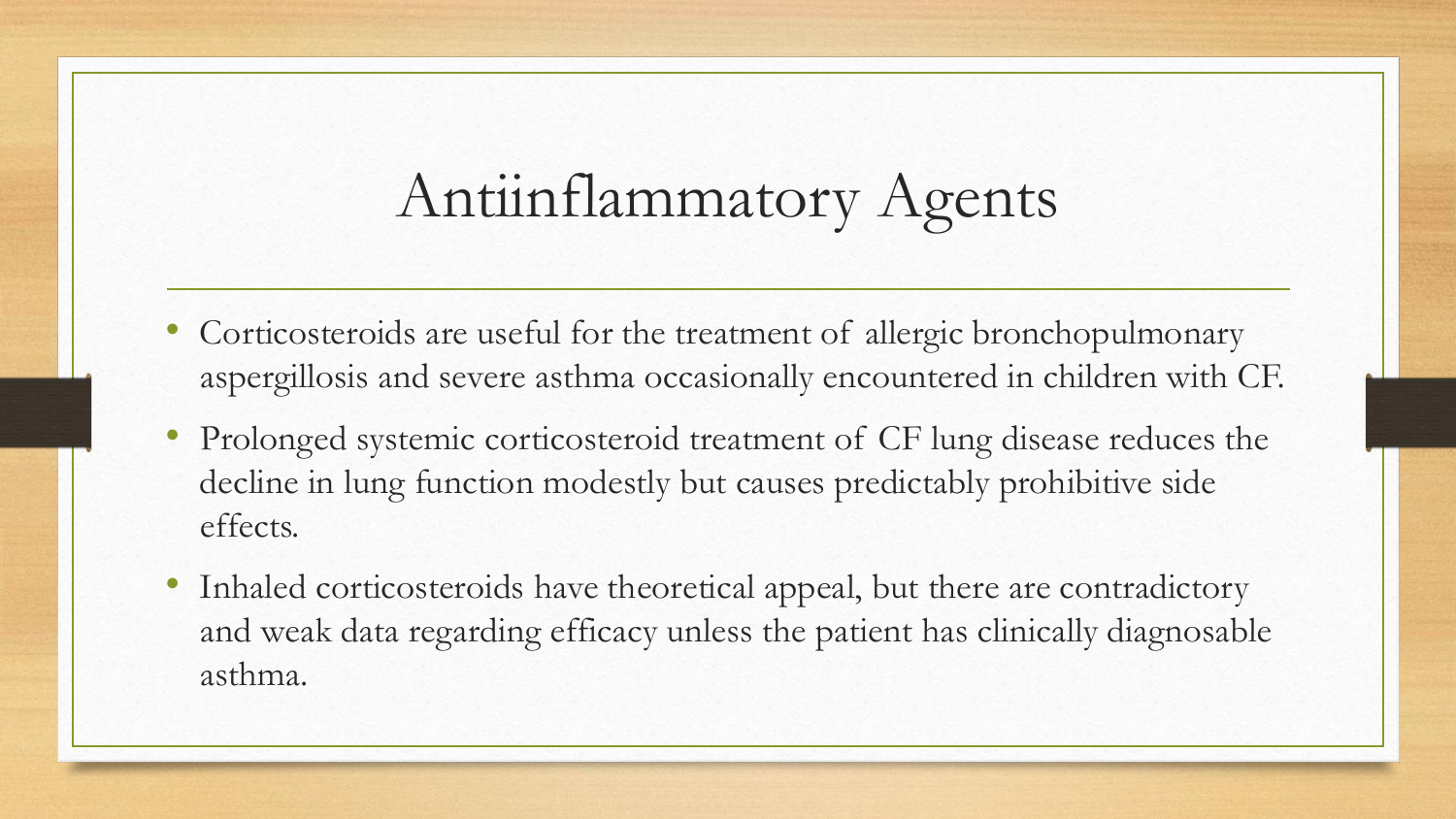- Ibuprofen, given chronically in high doses adjusted to achieve a peak serum concentration of 50-100 µg/mL, is associated with a slowing of disease progression, particularly in younger patients with mild lung disease.
- Macrolide antibiotics have an antiinflammatory effect, and 3 days/wk azithromycin has been shown to reduce the likelihood of development of pulmonary exacerbations, especially in patients with chronic Pseudomonas airway infection, so this is a commonly used therapy.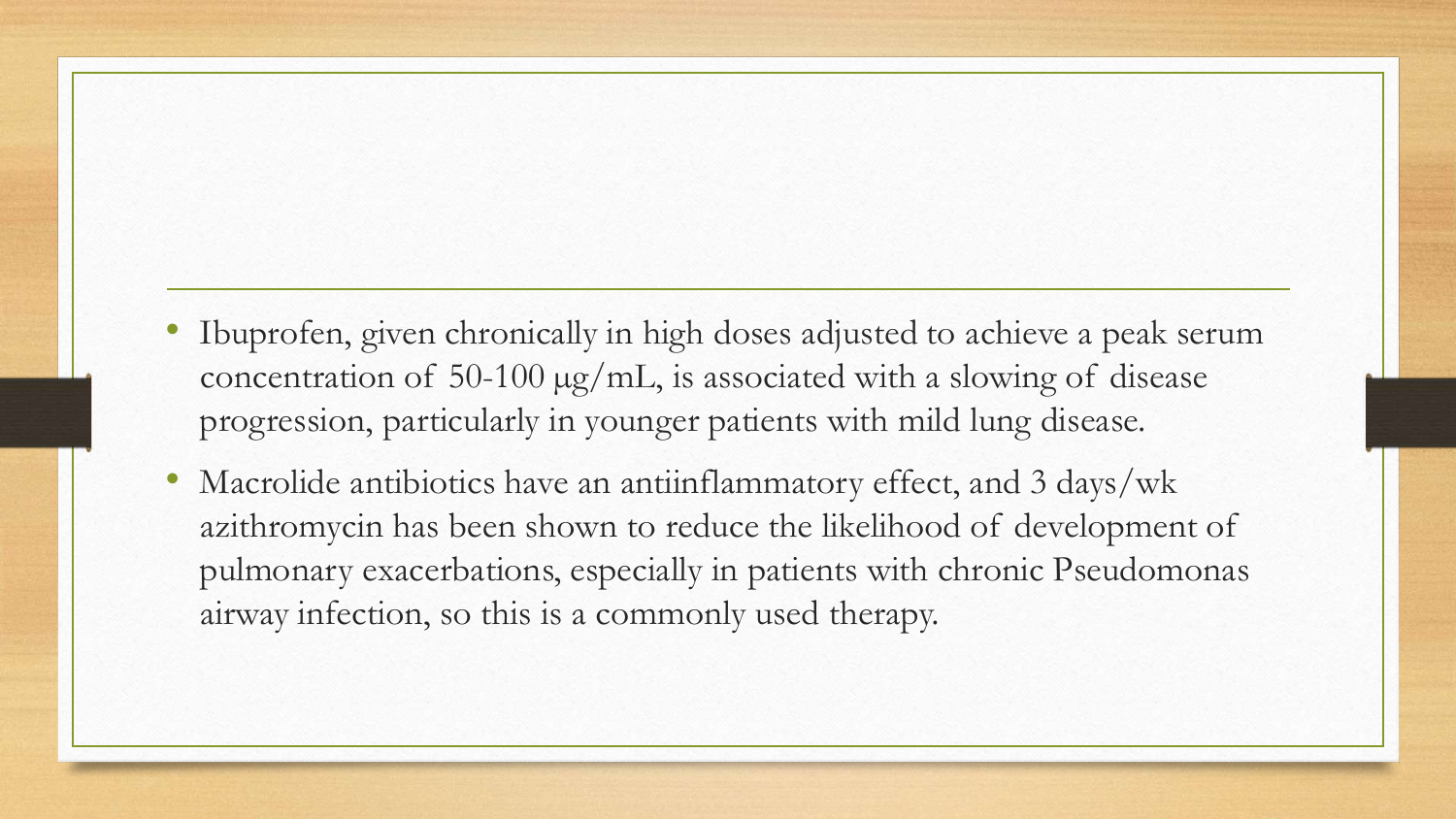#### Cystic Fibrosis Transmembrane Conductance Regulator Modulator Therapies

- A major breakthrough in CF therapy is ivacaftor, a small molecule potentiator of the CFTR mutation, G551D (present in ∼5% of patients).
- Ivacaftor therapy resulted in improvement in FEV1 by an average of 10.6%, decreased the frequency of pulmonary exacerbations by 55%, decreased sweat chloride by an average of 48 mEq/L, and increased weight gain by an average of 2.7 kg.
- Ivacaftor is approved for patients older than 2 yr of age with class III and class IV mutations.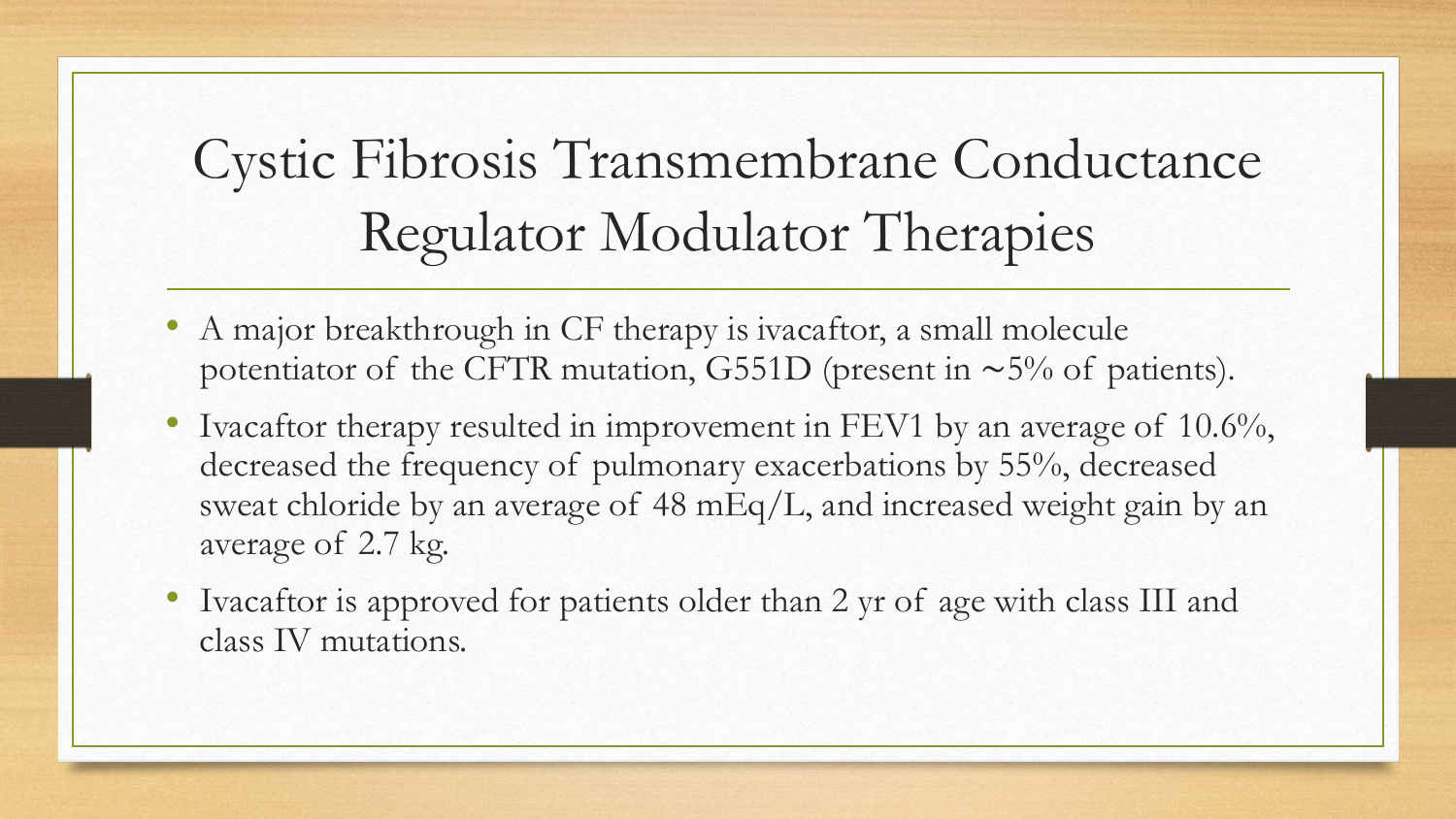- The combination of ivacaftor with lumacaftor, a corrector that stabilizes misfolded F508del and enables trafficking of the mutant molecule to the apical cell membrane where it is potentiated by ivacaftor, is available for patients older than 6 yr of age who are homozygous for the F508del mutation.
- Tezacaftor and ivacaftor is another combination indicated for patients  $\geq 12$ yr with 1 or 2 Phe508del alleles.
- This combination improves predicted FEV1 and overall well-being .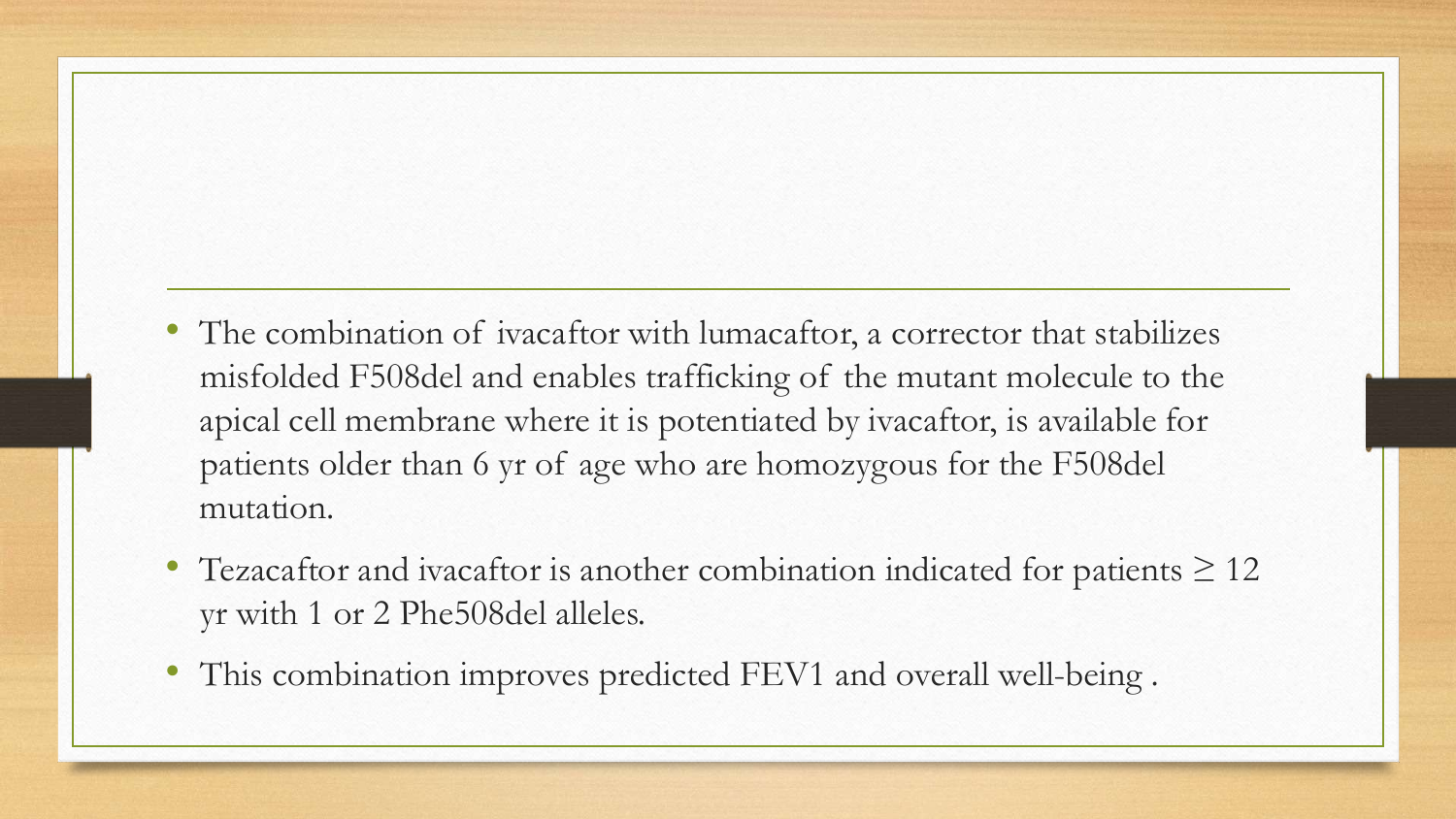#### Table 432.7 Cystic Fibrosis Transmembrane Regulator Modulators for Cystic Fibrosis

| <b>DRUG</b>          | <b>FDA-APPROVED INDICATION</b>                                                                               | <b>FORMULATIONS</b>                                                           | <b>USUAL DOSAGE</b>                                                        |
|----------------------|--------------------------------------------------------------------------------------------------------------|-------------------------------------------------------------------------------|----------------------------------------------------------------------------|
| lvacaftor            | $\geq$ 12 mo with a responsive mutation <sup>1</sup>                                                         | 150 mg tabs; 50, 75 mg granule packets <sup>2</sup>                           | $\geq 6$ years: 150 mg q12 hr <sup>3</sup>                                 |
| Lumacaftor/ivacaftor | ≥ 2 yr, F508del-homozygous                                                                                   | 100/125, 200/125 mg tabs; 100/125,<br>150/188 mg granule packets <sup>2</sup> | 6-11 yr: 200/250 mg q12 hr<br>$\geq$ 12 yr: 400/250 mg q12 hr <sup>4</sup> |
| Tezacaftor/ivacaftor | $\geq$ 12 yr, F508del-homozygous or<br>F508del-heterozygous with another<br>responsive mutation <sup>1</sup> | 100/150 mg tabs co-packaged with<br>ivacaftor 150 mg tabs                     | ≥ 12 yr: 100/150 mg tab qAM,<br>then 150 mg ivacaftor qPM                  |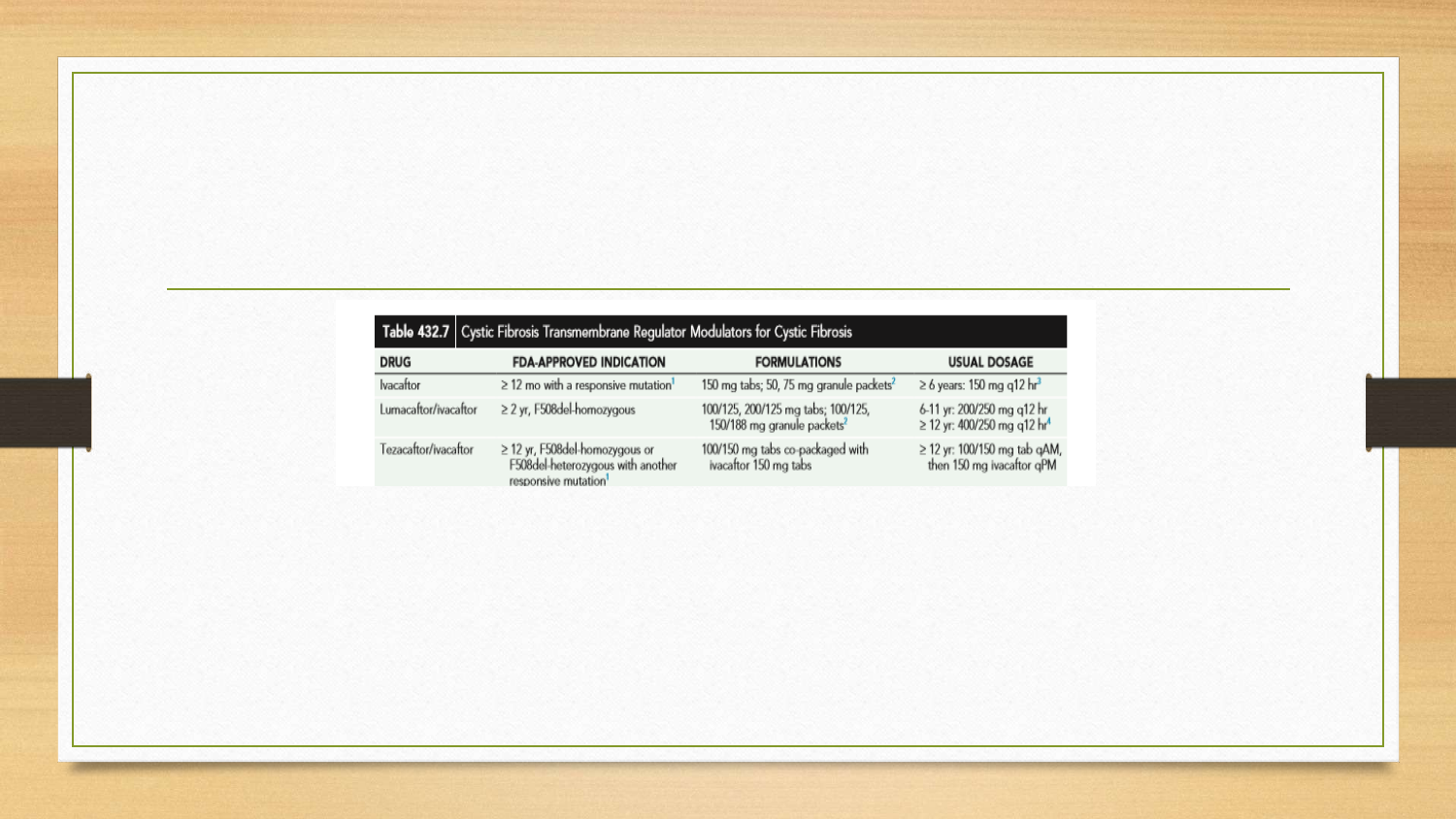### Other Therapies

• Expectorants such as iodides and guaifenesin do not effectively assist with the removal of secretions from the respiratory tract.

• Inspiratory muscle training can enhance maximum oxygen consumption during exercise, as well as FEV1.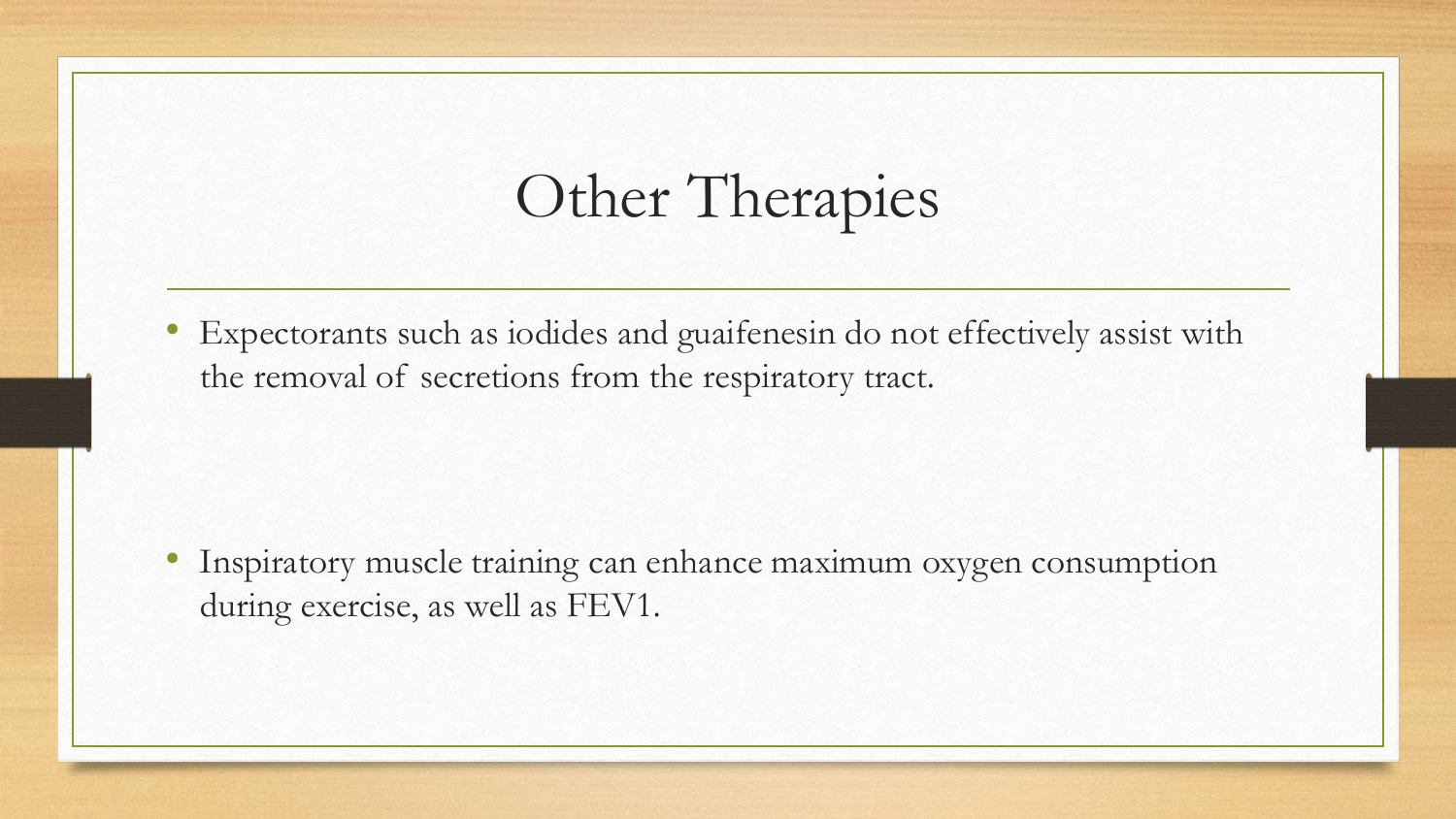#### TREATMENT OF PULMONARY COMPLICATIONS

#### **Atelectasis**

- Lobar atelectasis occurs relatively infrequently; it may be asymptomatic and noted only at the time of a routine chest radiograph.
- Aggressive intravenous therapy with antibiotics and increased chest PT directed at the affected lobe may be effective.
- If there is no improvement in 5-7 days, bronchoscopic examination of the airways may be indicated.
- If the atelectasis does not resolve, continued intensive home therapy is indicated because atelectasis may resolve during a period of wk or mo.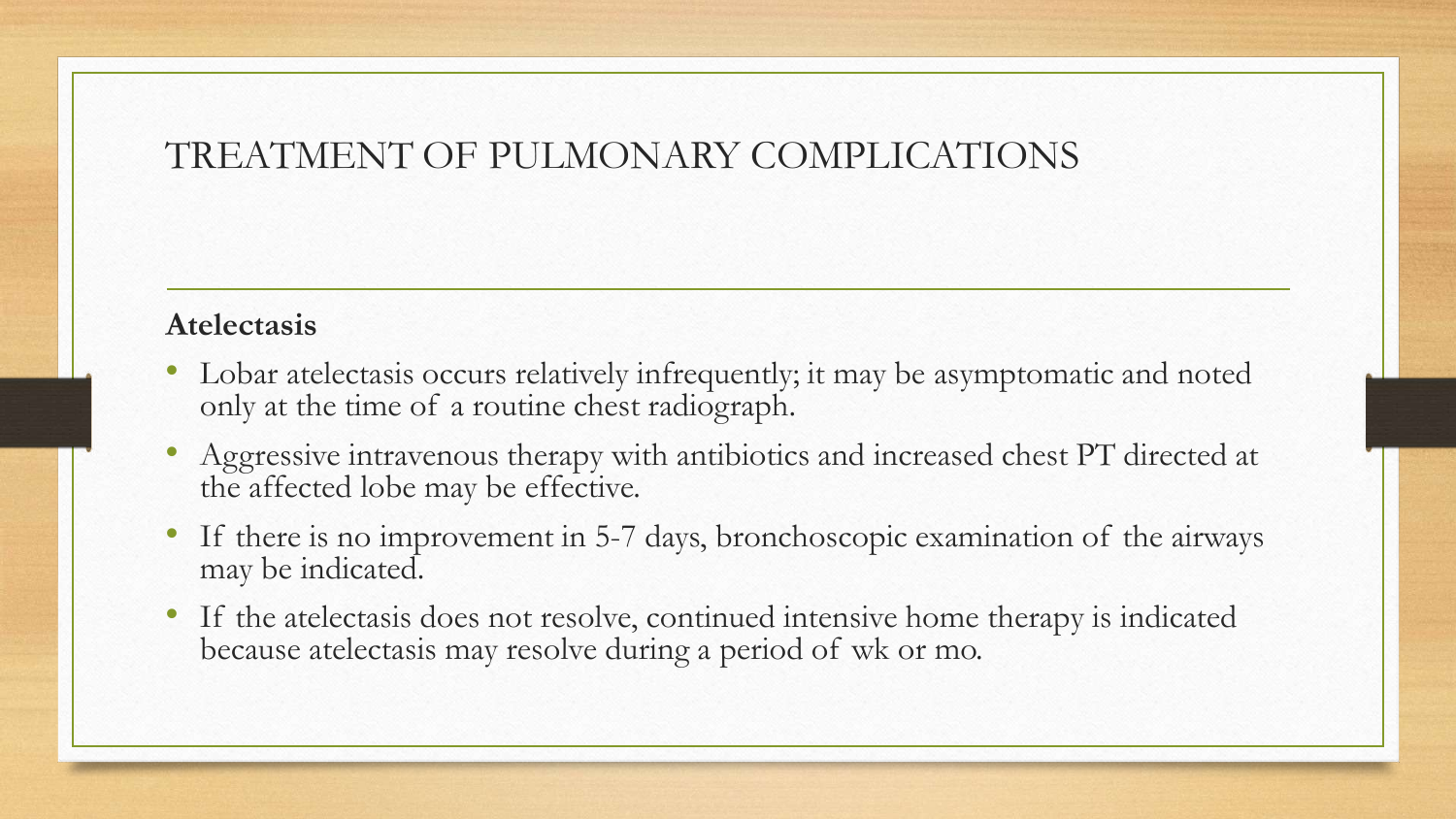# Hemoptysis

- Endobronchial bleeding usually reflects airway wall erosion into hypertrophied bronchial vessels secondary to infection.
- Although more common in patients with advanced disease, it is sometimes seen in adolescents with relatively mild lung disease.
- Blood streaking of sputum is particularly common.
- Small-volume hemoptysis (<20 mL) is usually viewed as a need for intensified antimicrobial therapy and chest PT.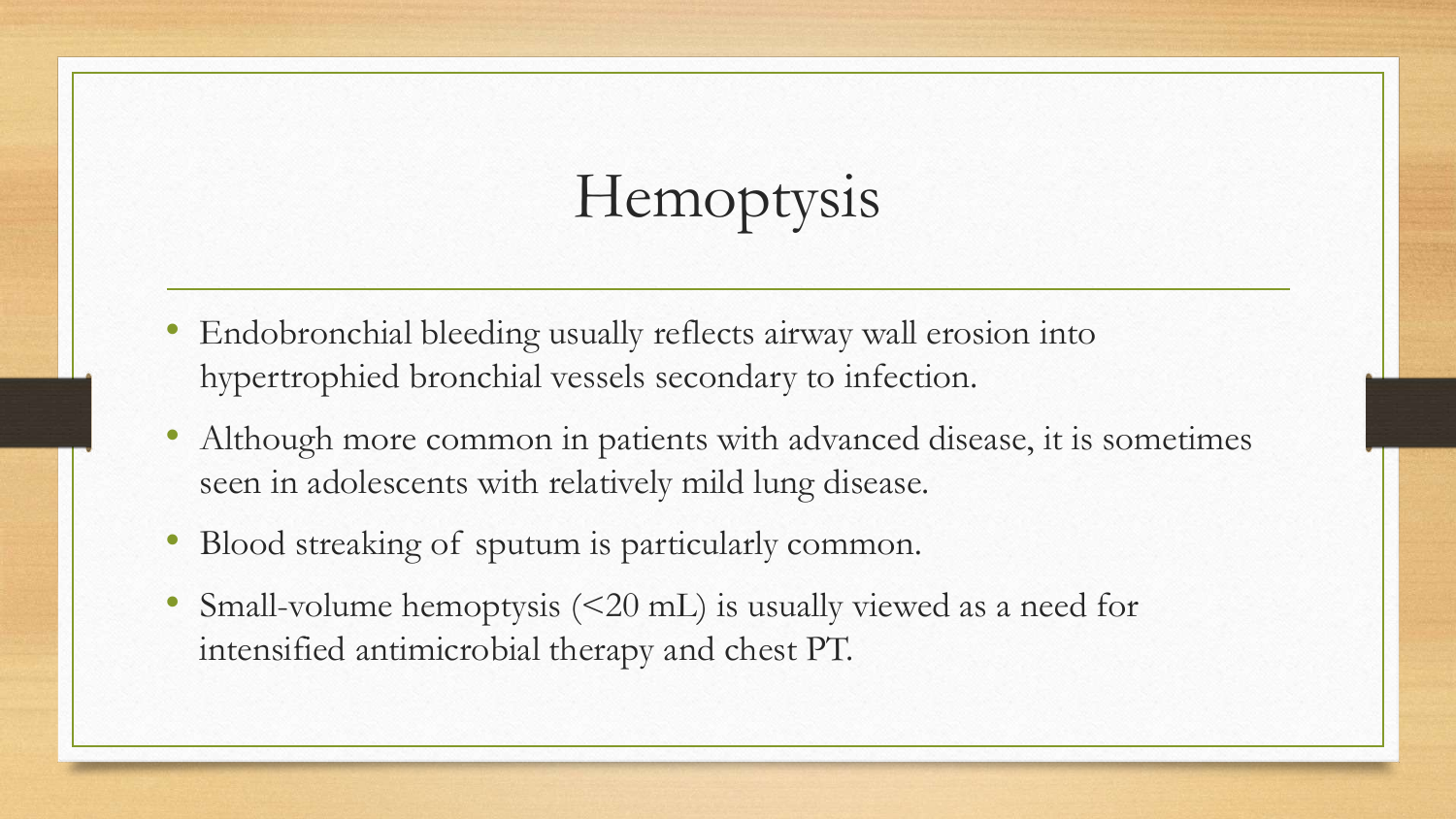- Massive hemoptysis, defined as total blood loss of ≥250 mL in a 24-hr period, is rare in the 1st decade and occurs in  $\langle 1\%$  of adolescents, but it requires close monitoring and the capability to replace blood losses rapidly.
- Bronchoscopy rarely reveals the site of bleeding.
- Bronchial artery embolization can be useful to control persistent, significant hemoptysis.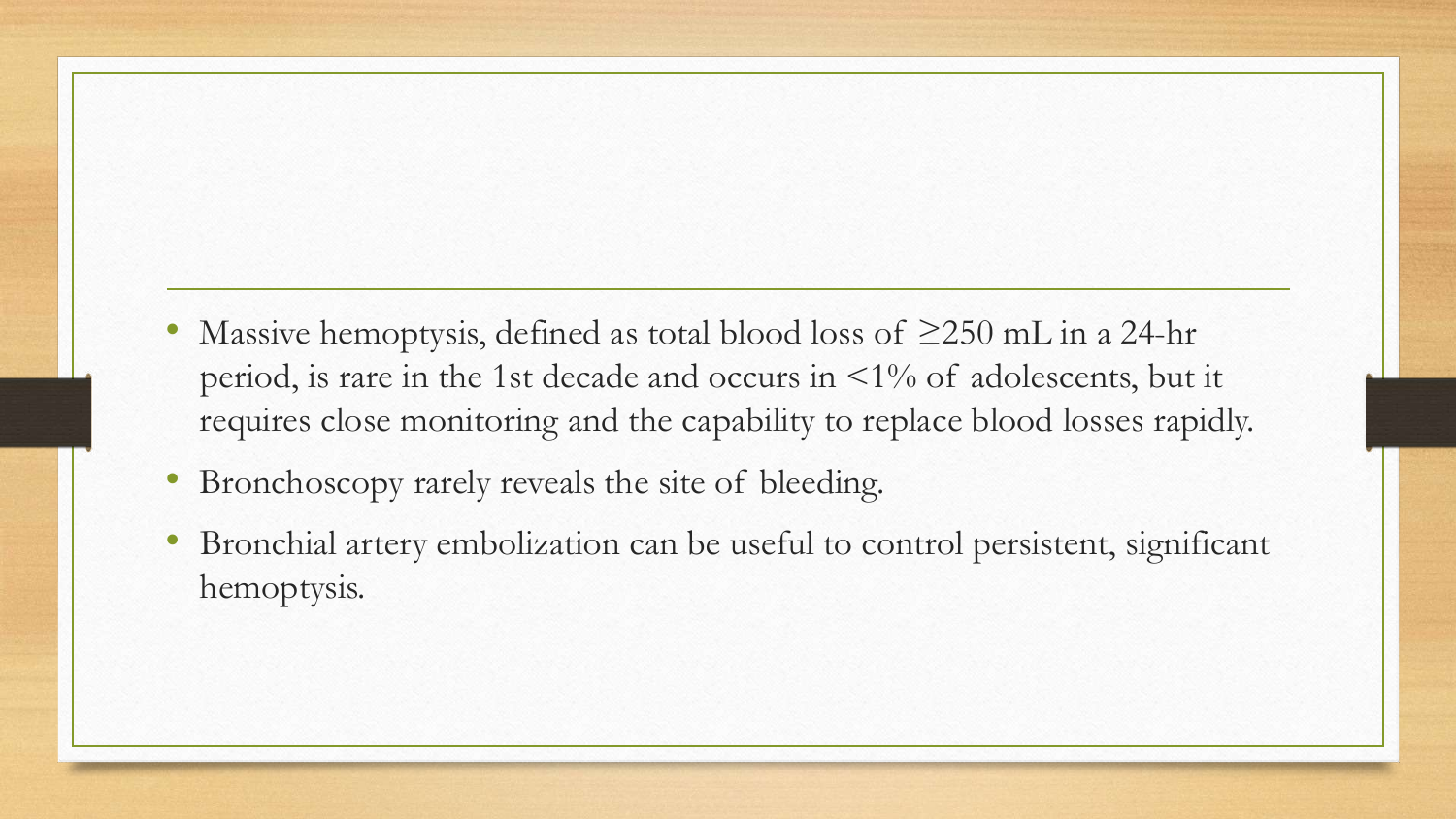#### Pneumothorax

- Pneumothorax is encountered uncommonly in children and teenagers with CF, although it may lead to significant compromise in lung function and occasionally may be life threatening.
- The episode may be asymptomatic but is often attended by chest and shoulder pain, shortness of breath, or hemoptysis.
- A small air collection that does not grow can be observed closely.
- Chest tube placement with or without pleurodesis is often the initial therapy.
- Intravenous antibiotics are also begun on admission.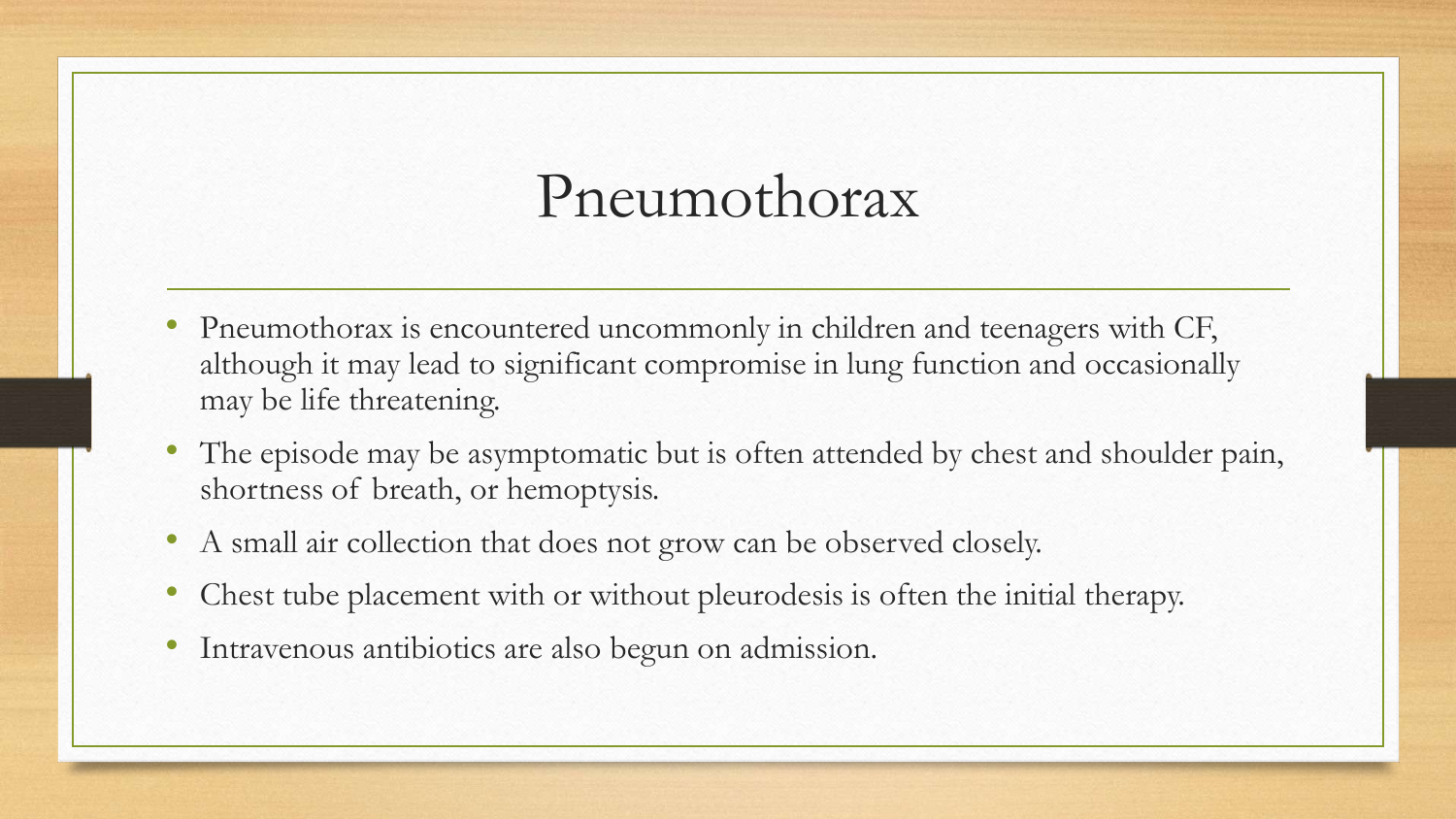- Video-assisted thoracoscopic surgery (VATS) with plication of blebs, apical pleural stripping, and basal pleural abrasion should be considered if the air leak persists.
- Surgical intervention is usually well tolerated even in cases of advanced lung disease.
- The thoracotomy tube is removed as soon as possible.
- Previous pneumothorax with or without pleurodesis is not a contraindication to subsequent lung transplantation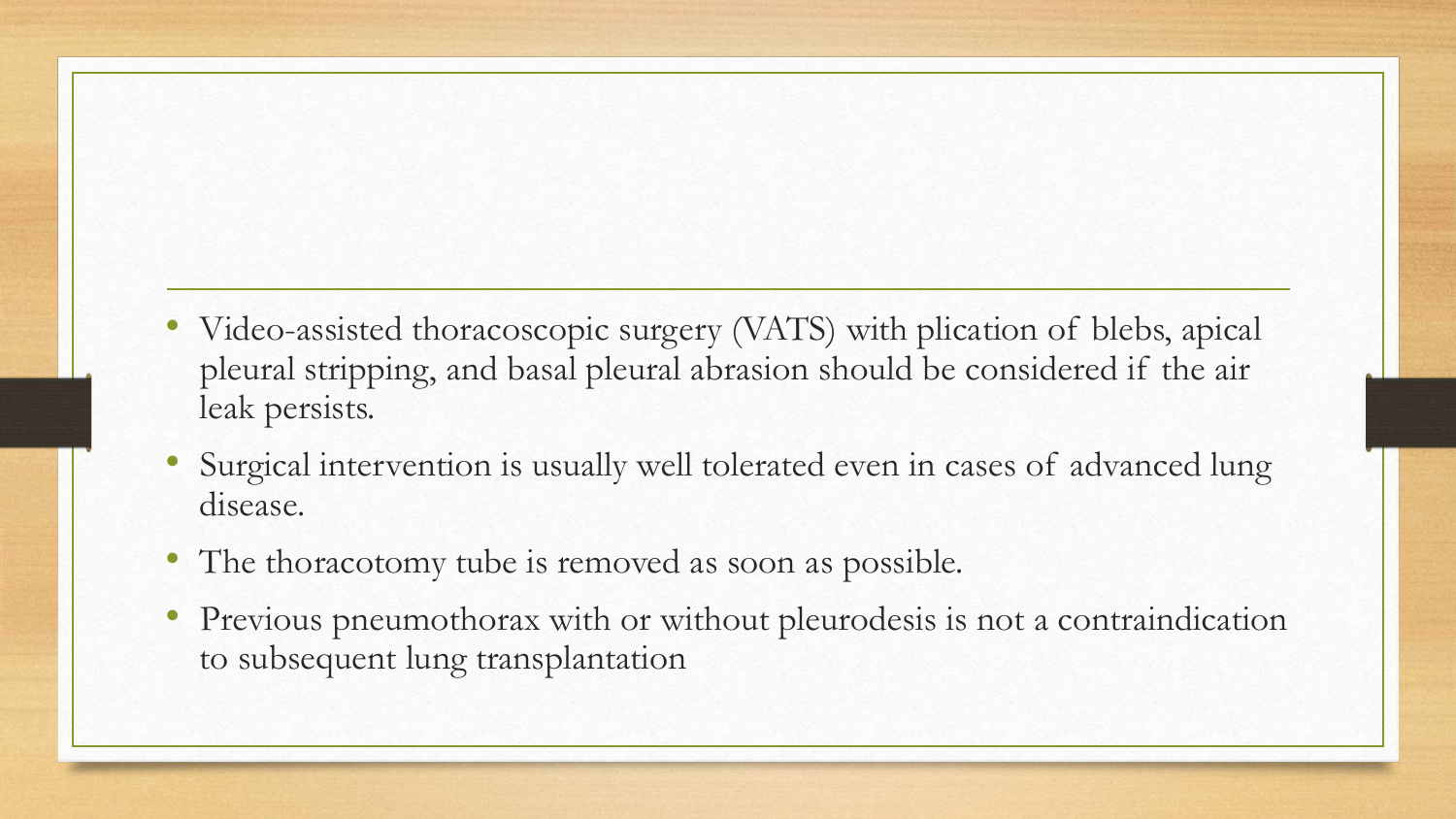## Allergic Bronchopulmonary Aspergillosis

- Allergic bronchopulmonary aspergillosis occurs in  $5-10\%$  of patients with CF and may manifest as wheezing, increased cough, shortness of breath, and marked hyperinflation, or most commonly, a decrease in FEV1 that does not respond to antibiotic therapy.
- In some patients, a chest radiograph shows new, focal infiltrates.
- A very elevated total serum immunoglobulin E (IgE) level  $(>1,000)$  is usually the initial indication of the diagnosis.
- The presence of rust-colored sputum, the recovery of Aspergillus organisms from the sputum, a positive skin test for A. fumigatus, the demonstration of specific IgE and IgG antibodies against A. fumigatus, or the presence of eosinophils in a fresh sputum sample supports the diagnosis.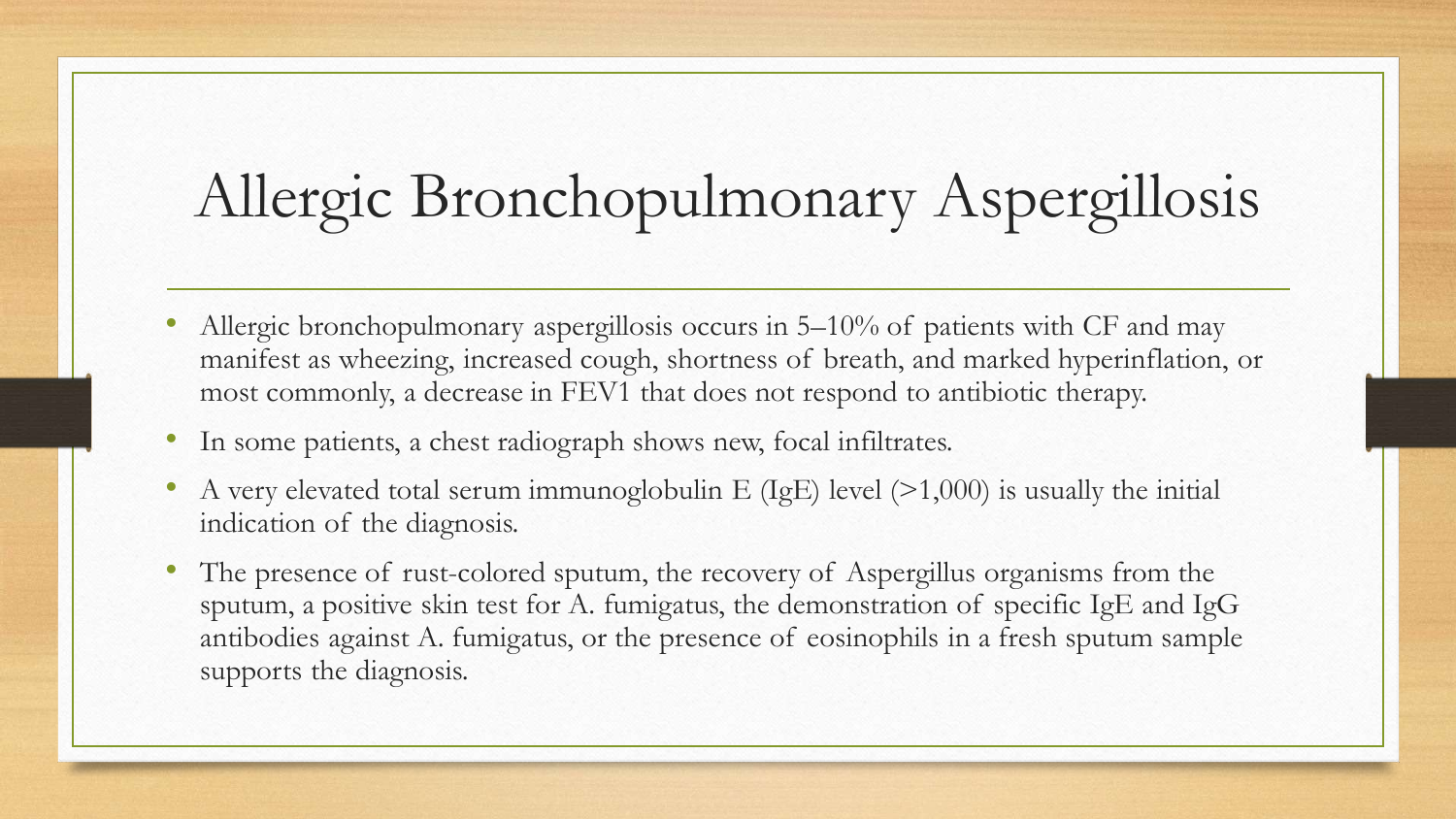- Treatment is directed at controlling the inflammatory reaction with oral corticosteroids.
- Oral antifungals are usually reserved for patients who relapse after initial steroid treatment.
- For refractory cases, omalizumab, humanized monoclonal anti-IgE, has been effective.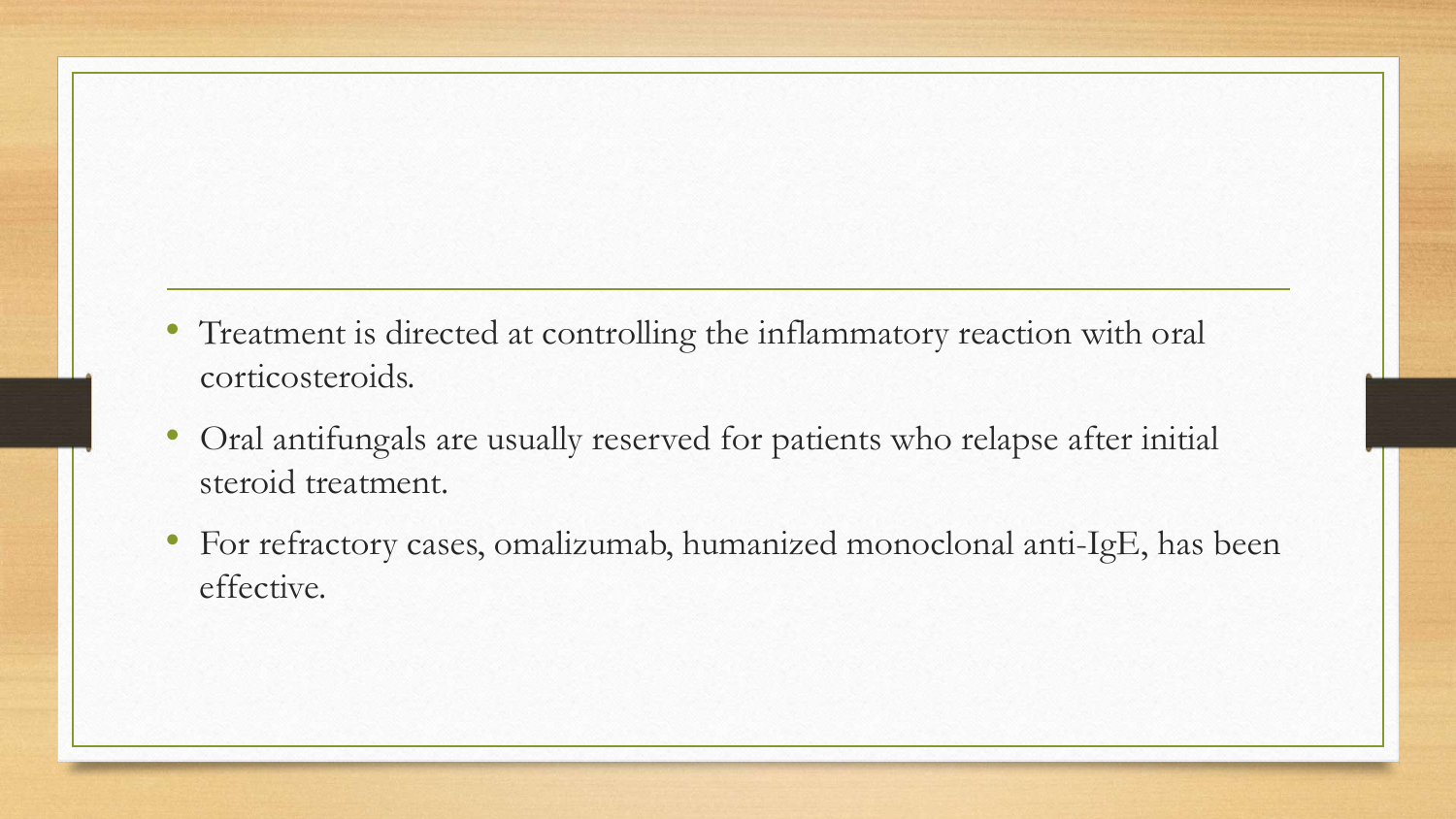#### Nontuberculous Mycobacteria Infection

- Injured airways with poor clearance may be colonized by Mycobacterium avium-complex but also Mycobacterium abscessus, Mycobacterium chelonae, and Mycobacterium kansasii.
- Persistent fevers and new infiltrates or cystic lesions coupled with the finding of acid-fast organisms on sputum smear suggest infection.
- Treatment is prolonged and requires multiple antimicrobial agents.
- Symptoms may improve, but the nontuberculous mycobacteria are not usually cleared from the lungs.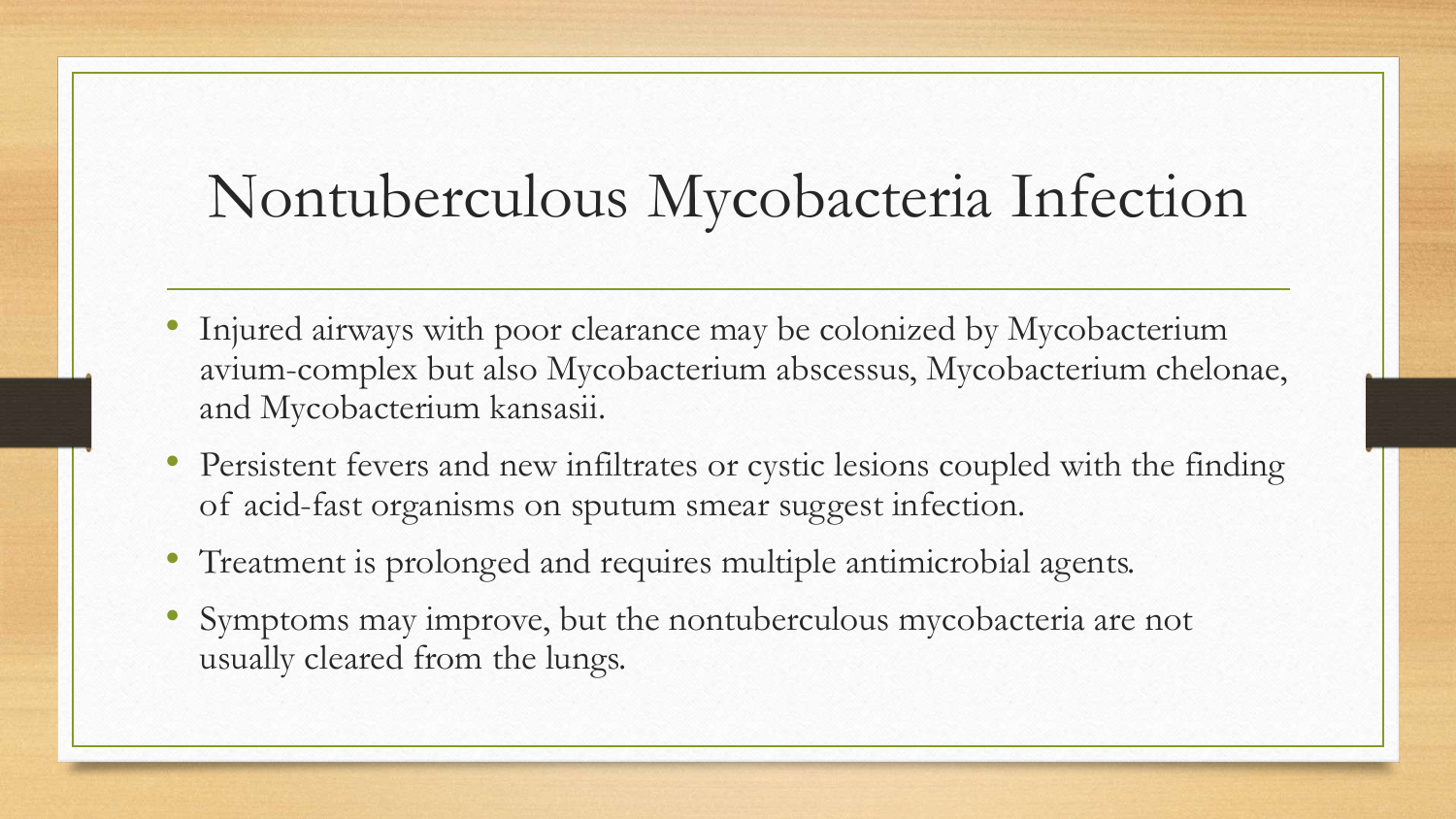### Bone and Joint Complications

- Hypertrophic osteoarthropathy causes elevation of the periosteum over the distal portions of long bones and bone pain, overlying edema, and joint effusions.
- Acetaminophen or ibuprofen may provide relief.
- Control of lung infection usually reduces symptoms.
- Intermittent arthropathy unrelated to other rheumatologic disorders occurs occasionally, has no recognized pathogenesis, and usually responds to nonsteroidal antiinflammatory agents.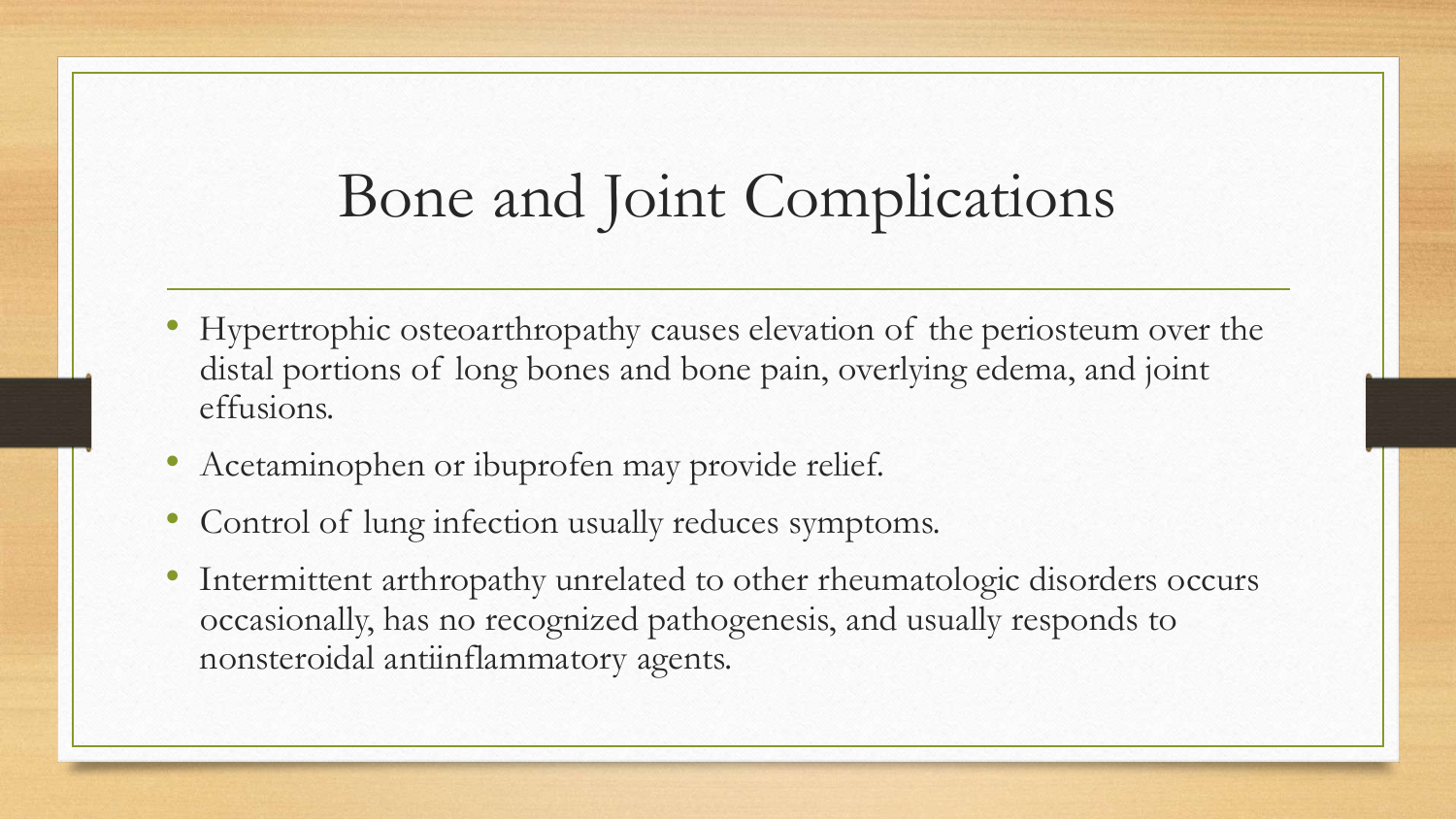- Back pain or rib fractures from vigorous coughing may require pain management to permit adequate airway clearance.
- These and other fractures may stem from diminished bone mineralization, the result of reduced vitamin D absorption, corticosteroid therapy, diminished weight-bearing exercises, and perhaps other factors.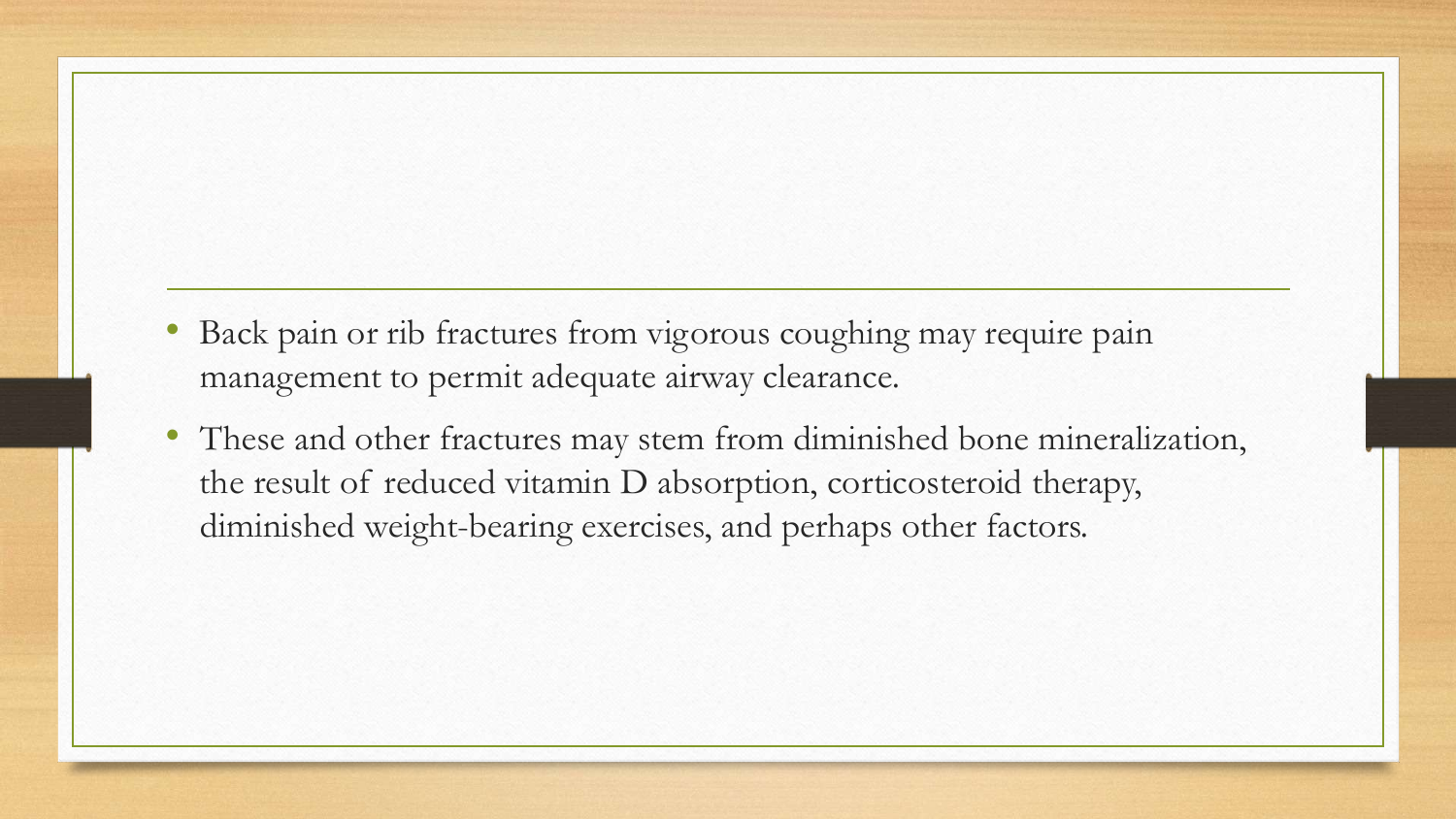## Sleep-Disordered Breathing

- Particularly with advanced pulmonary disease and during chest exacerbations, individuals with CF may experience more sleep arousals, less time in rapid eye movement sleep, nocturnal hypoxemia, hypercapnia, and associated neurobehavioral impairment.
- Nocturnal hypoxemia may hasten the onset of pulmonary hypertension and rightsided heart failure.
- Prompt treatment of airway symptoms and nocturnal oxygen supplementation or bilevel positive airway pressure support should be considered in selected cases, especially in patients with advanced lung disease.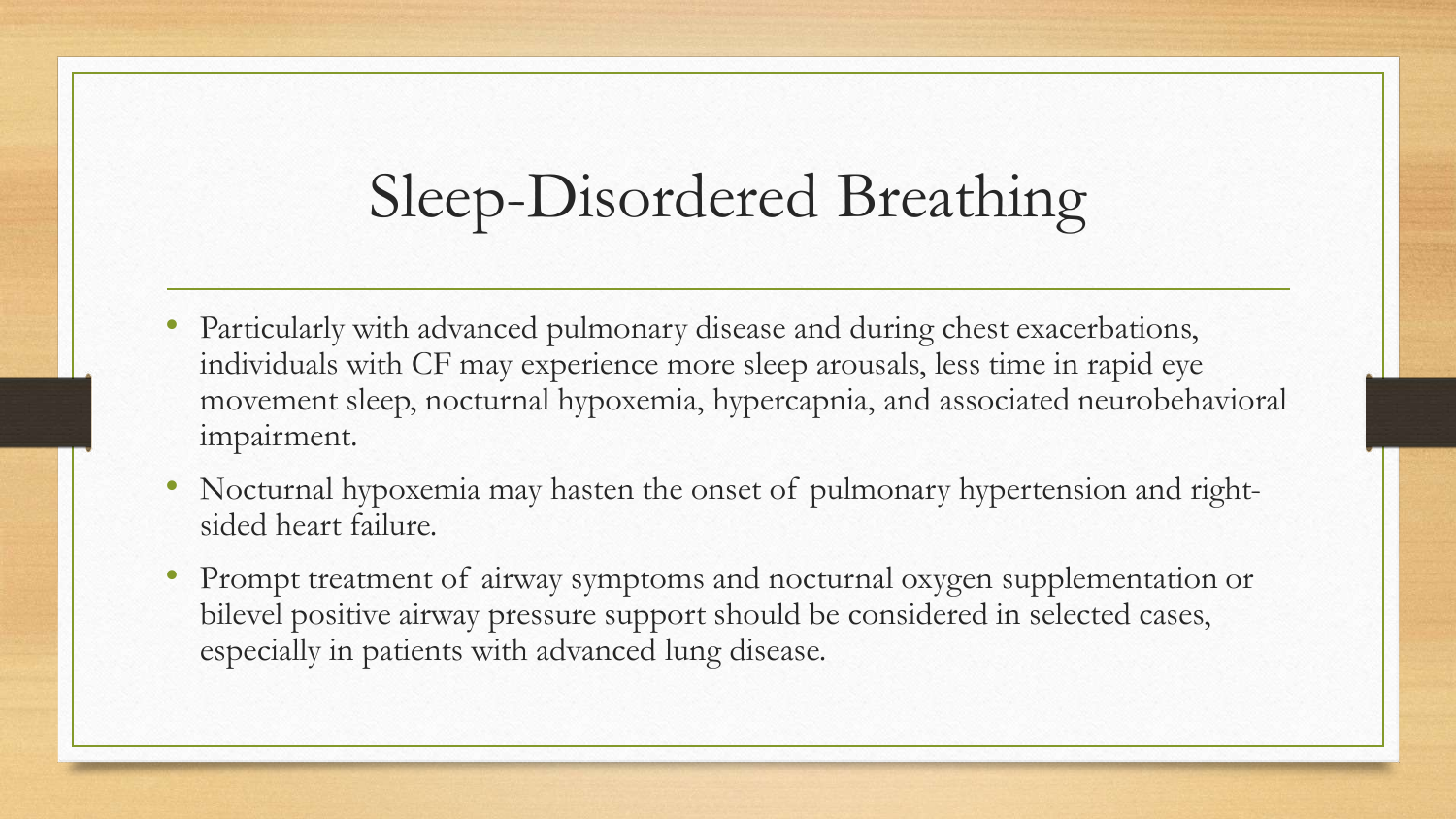## Acute Respiratory Failure

- Acute respiratory failure rarely occurs in patients with mild to moderate lung disease and is usually the result of a severe viral or other infectious illness.
- In addition to aerosol, postural drainage, and intravenous antibiotic treatment, oxygen is required to raise the arterial PaO2.
- An increasing PCO2 may require ventilatory assistance.
- Endotracheal or bronchoscopic suction may be necessary to clear airway inspissated secretions and can be repeated daily.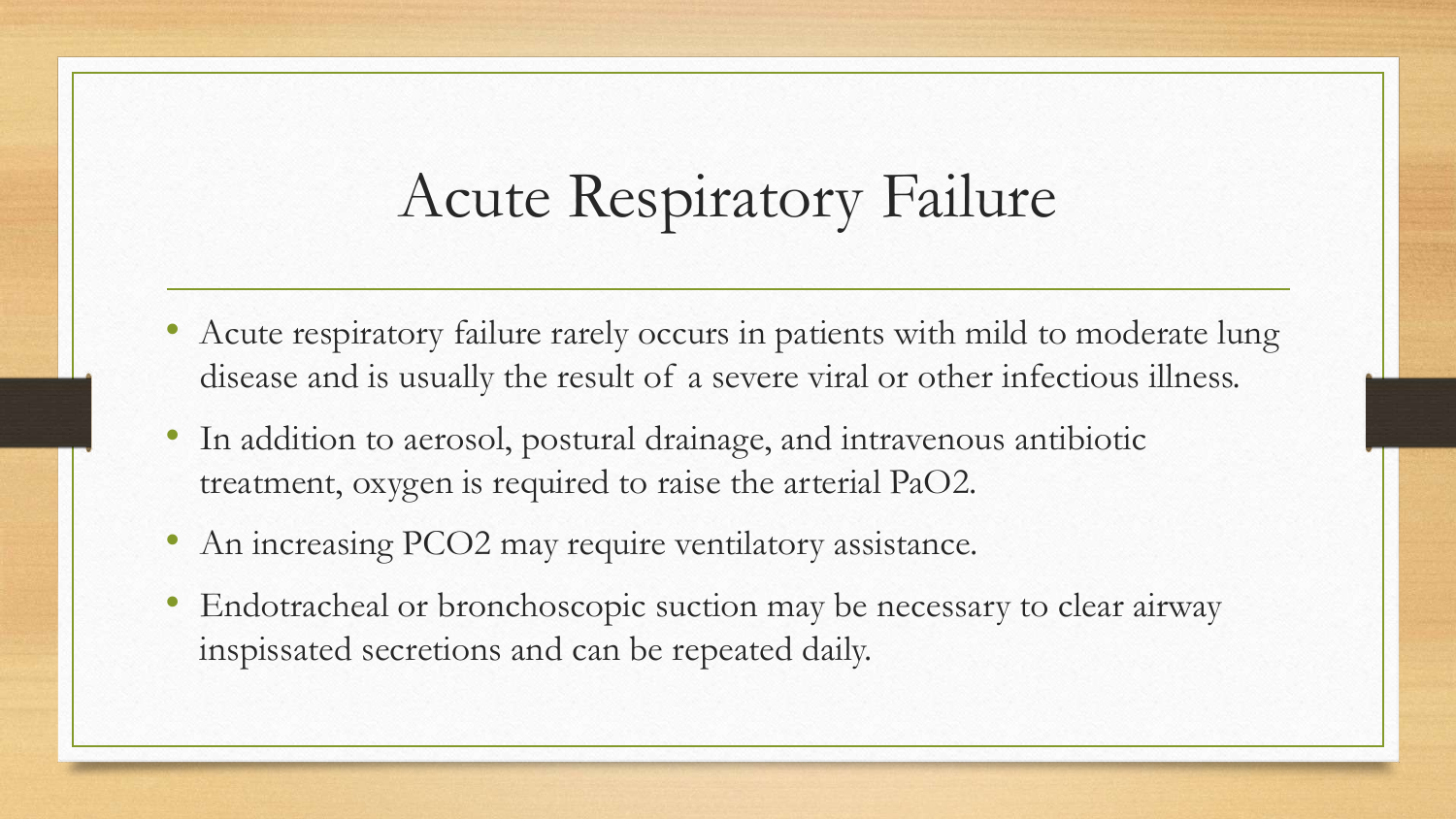- Right-sided heart failure should be treated vigorously.
- High-dose steroids have been anecdotally reported to be of benefit in this setting.
- Recovery is often slow.
- Intensive intravenous antibiotic therapy and postural drainage should be continued for 1-2 wk after the patient has regained baseline status.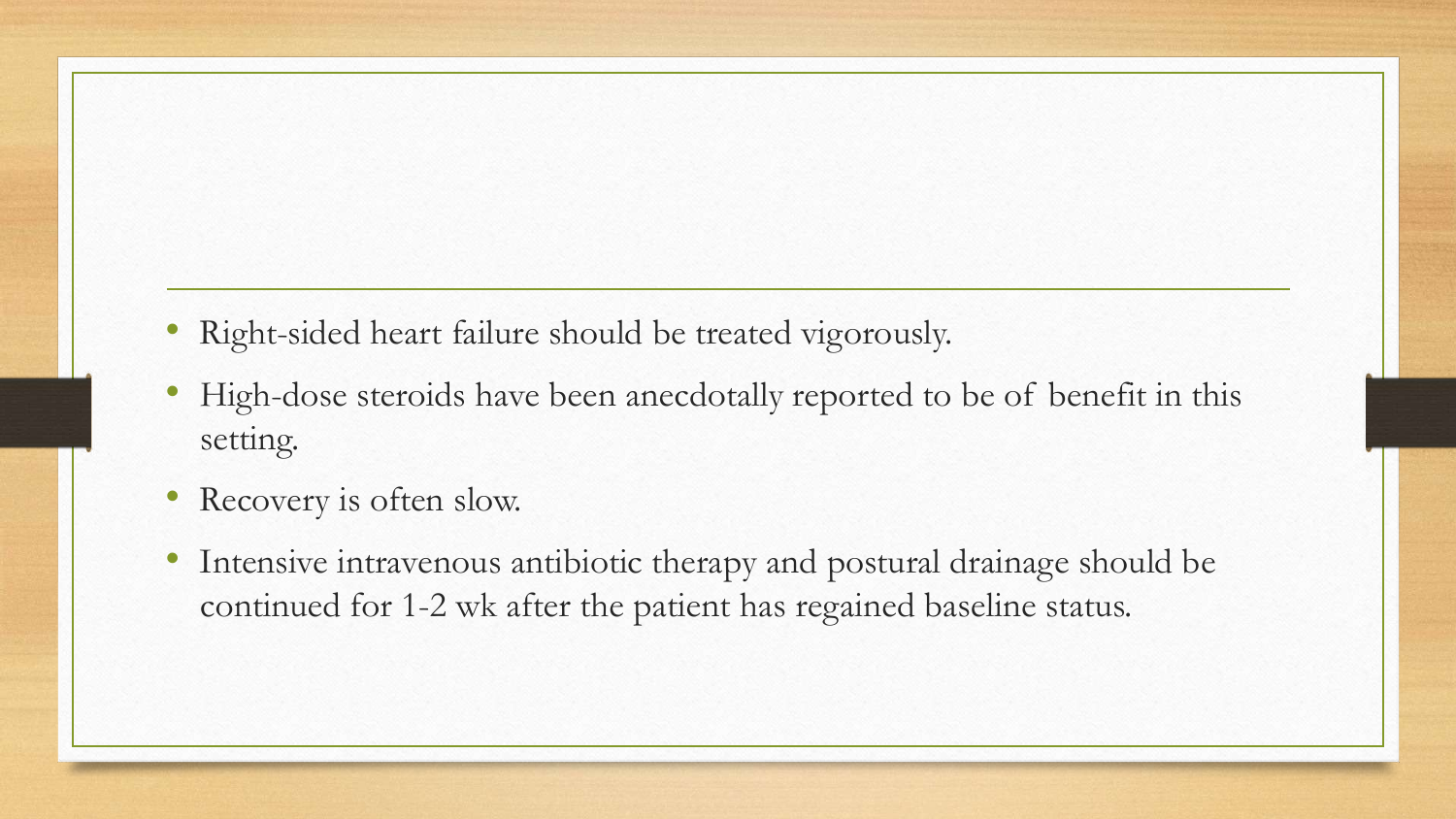## Chronic Respiratory Failure

- Patients with CF acquire chronic respiratory failure after prolonged deterioration of lung function.
- Although this complication can occur at any age, it is seen most frequently in adult patients.
- Because a long standing PaO2 <50 mm Hg promotes the development of right-sided heart failure, patients usually benefit from low-flow oxygen to raise arterial PO2 to  $\geq$ 55 mm Hg.
- Increasing hypercapnia may prevent the use of optimal fraction of inspired oxygen.
- Most patients improve somewhat with intensive antibiotic and pulmonary therapy measures and can be discharged from the hospital.
- Low-flow oxygen therapy is needed at home, especially with sleep.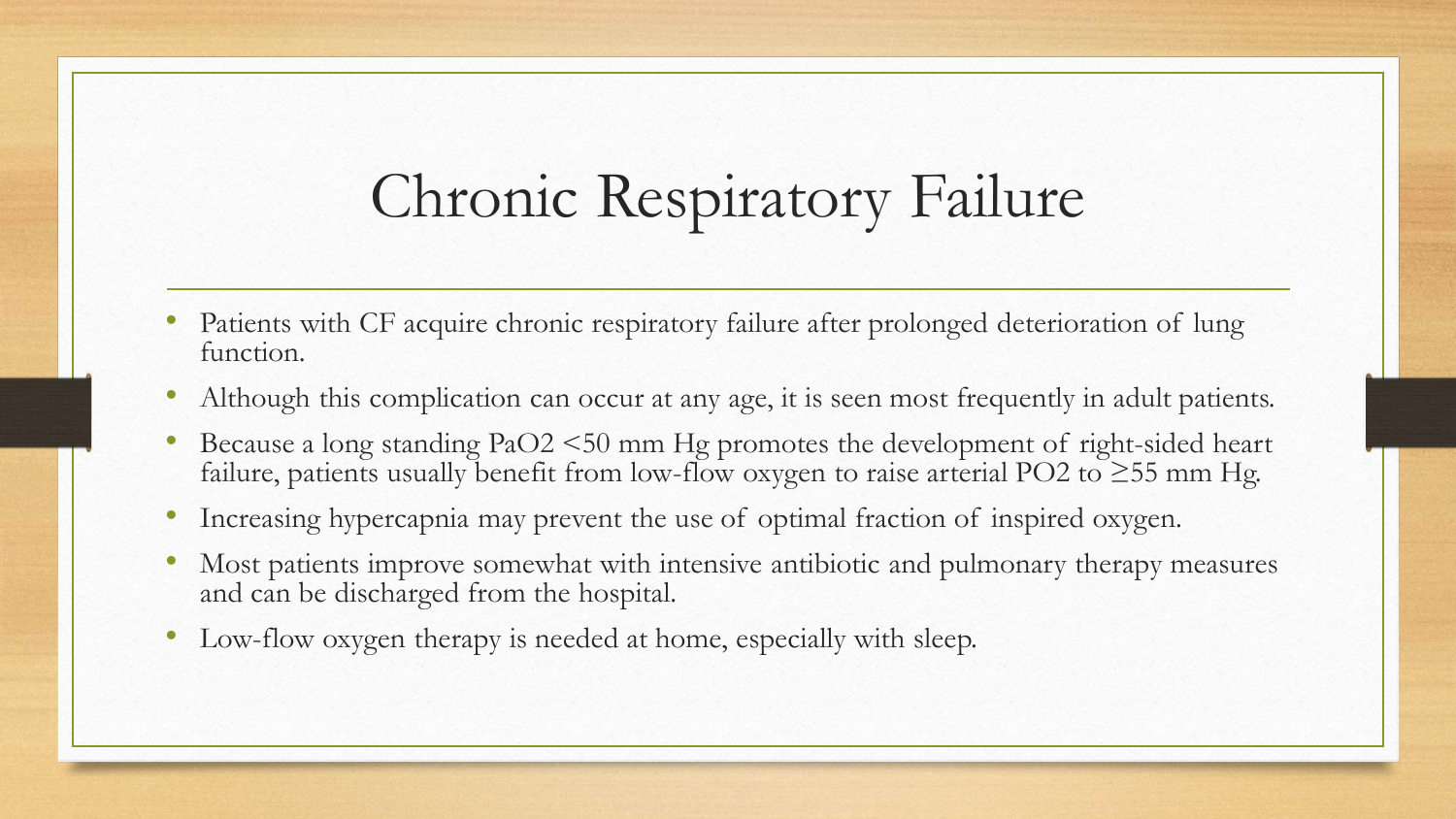- Noninvasive ventilatory support can improve gas exchange and has been documented to enhance quality of life.
- Ventilatory support may be particularly useful for patients awaiting lung transplantation.
- These patients usually display pulmonary hypertension and cor pulmonale, and this complication should be treated.
- Caution should be exercised to avoid ventilation-suppressing metabolic alkalosis that results from CF-related chloride depletion and, in many cases, from diuretic-induced bicarbonate retention.
- Chronic pain (headache, chest pain, abdominal pain, and limb pain) is frequent at the end of life and responds to judicious use of analgesics, including opioids.
- Dyspnea has been ameliorated with nebulized fentanyl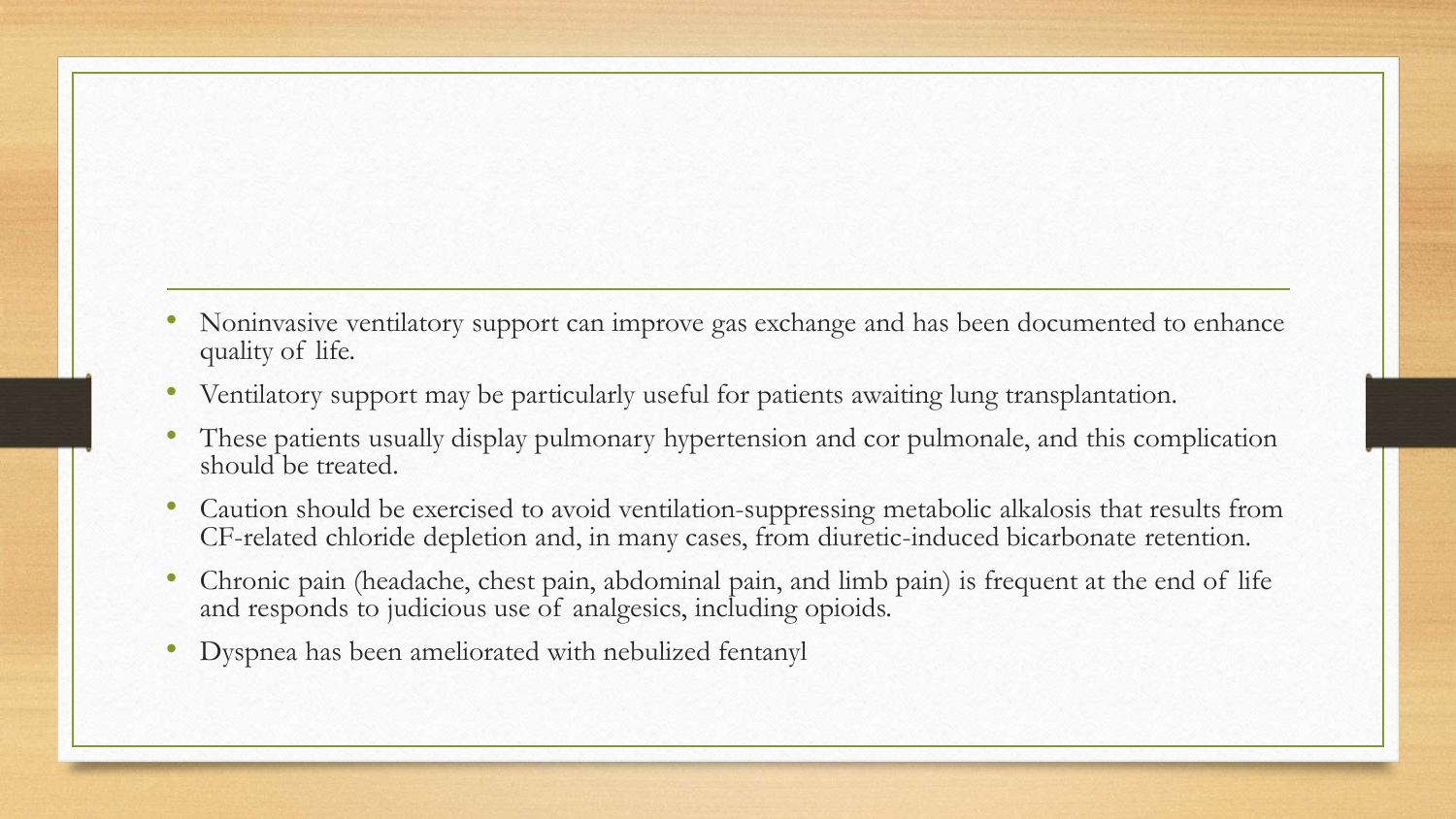## Lung transplantation

- Lung transplantation is an option for end-stage lung disease that is increasingly offered .
- Survival and quality of life after lung transplantation is better in patients with CF than other chronic lung diseases, probably due to the relatively younger age of recipients with CF, but the current estimated 5-yr survival is about 50%, somewhat reduced compared with that of other solid organ transplants.
- Because of bronchiolitis obliterans and other complications, transplanted lungs cannot be expected to function for the lifetime of a recipient, and repeat transplantation is increasingly common.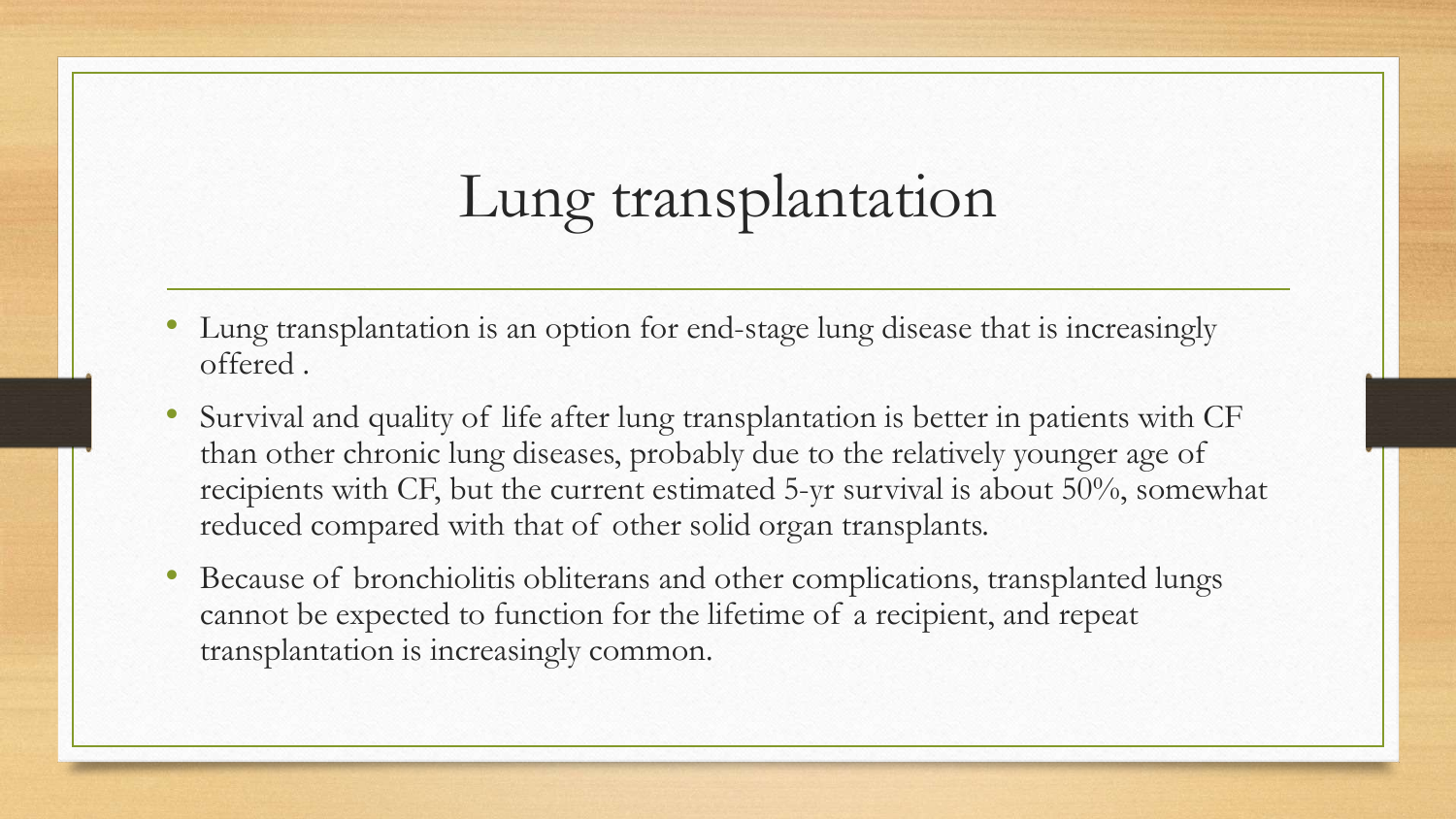#### Pulmonary Hypertension and Cor Pulmonale

- Pulmonary Hypertension and Cor Pulmonale Individuals with long-standing, advanced pulmonary disease, especially those with severe hypoxemia (PaO2 < 50 mm Hg), often acquire pulmonary hypertension and chronic right-sided heart failure.
- Evidence for concomitant left ventricular dysfunction is often found.
- The arterial PO2 should be maintained at >50 mm Hg, if possible, and hypercarbia corrected with noninvasive ventilation or intubation if necessary.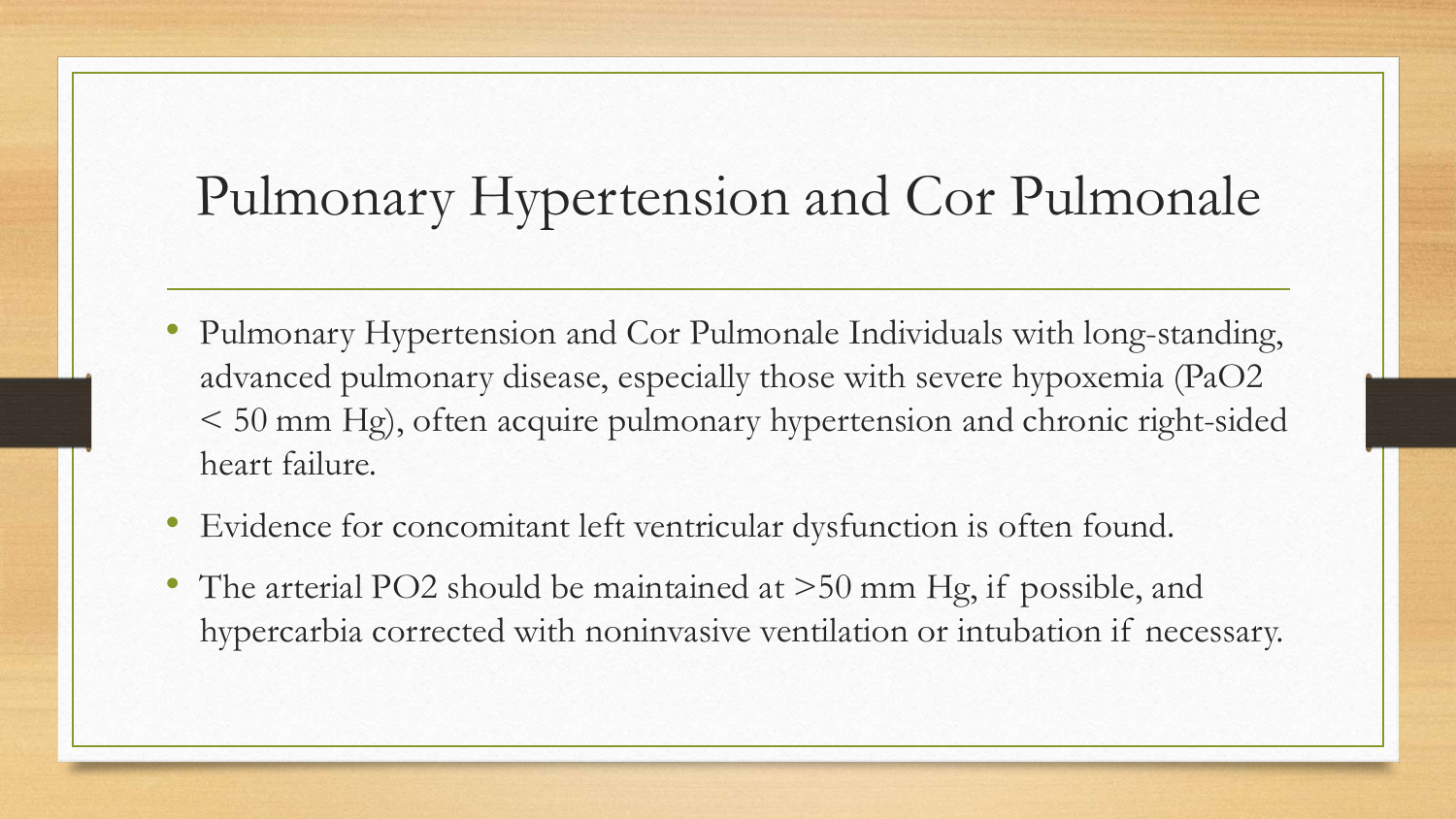- Intensive pulmonary therapy, including intravenous antibiotics, is most important.
- Adjunctive therapy with salt restriction, diuretics, and pulmonary vasodilators may be indicated.
- The prognosis for heart failure is poor, but a number of patients survive for ≥5 yr after the appearance of heart failure.
- Heart-lung transplantation may be an option.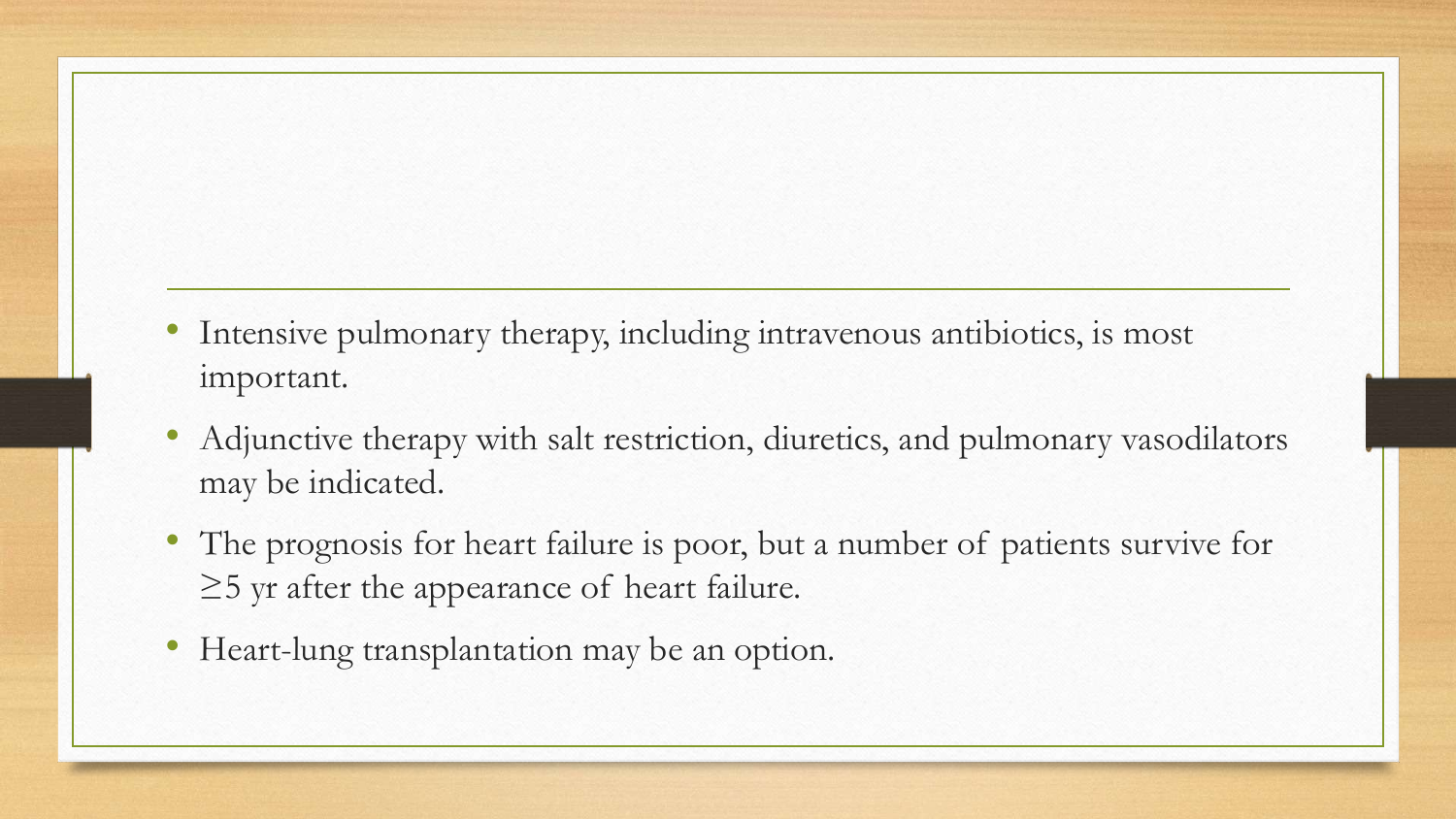## Nutritional Therapy

- Nutritional Therapy Up to 90% of patients with CF have loss of exocrine pancreatic function leading to inadequate digestion and absorption of fats and proteins.
- They require dietary adjustment and augmentation, pancreatic enzyme replacement, and supplementary vitamins.
- In general, children with CF need to exceed the usual required daily caloric intake to grow.
- Daily supplements of the fat-soluble vitamins are required.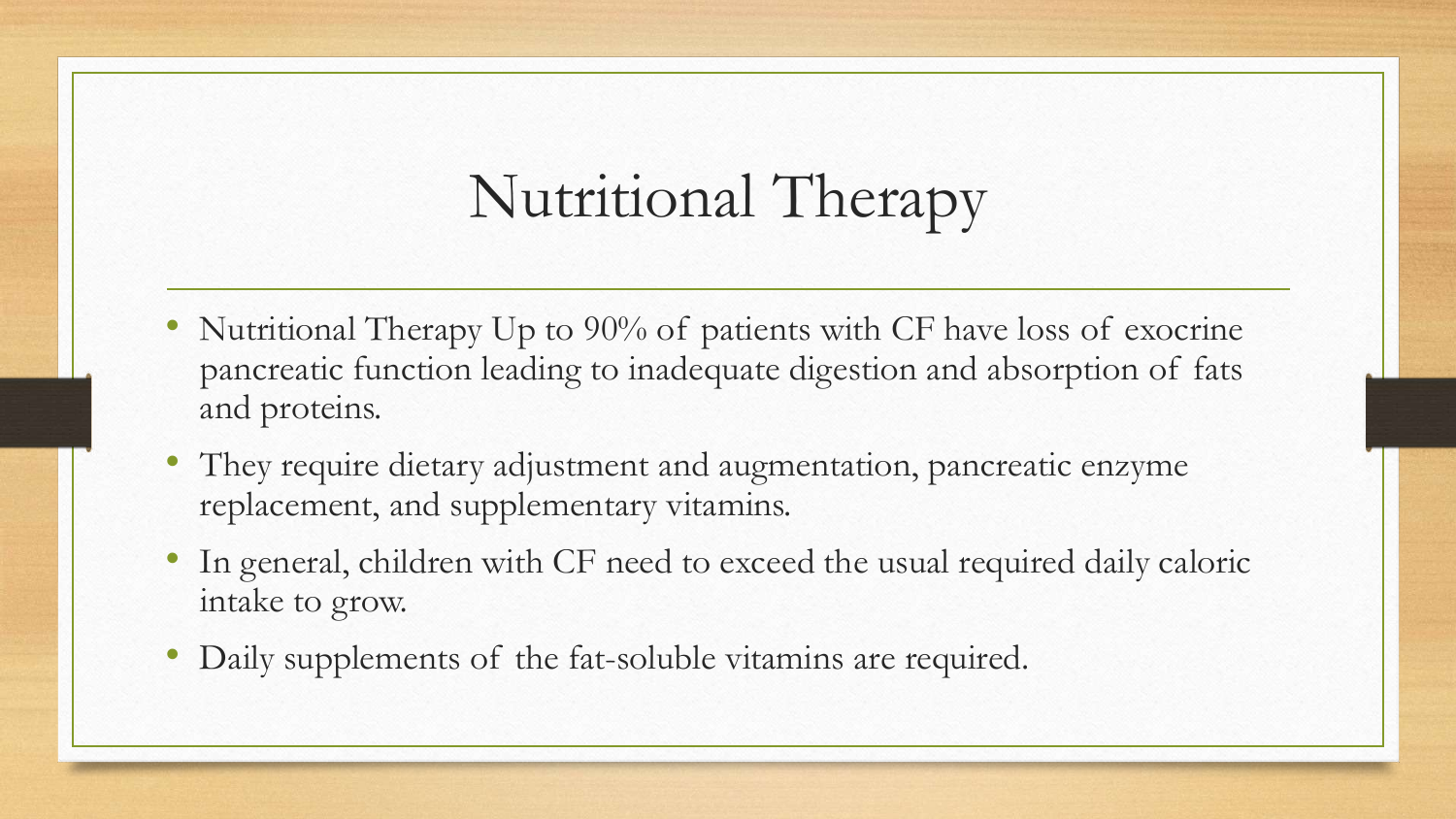- Most children with CF have a higher-than-normal caloric need because of malabsorption despite the use of pancreatic enzyme supplementation.
- Encouragement to eat high-calorie foods is important and often begins with more concentrated, high-calorie formulas in the 1st yr.
- Even so, most mothers can breastfeed successfully.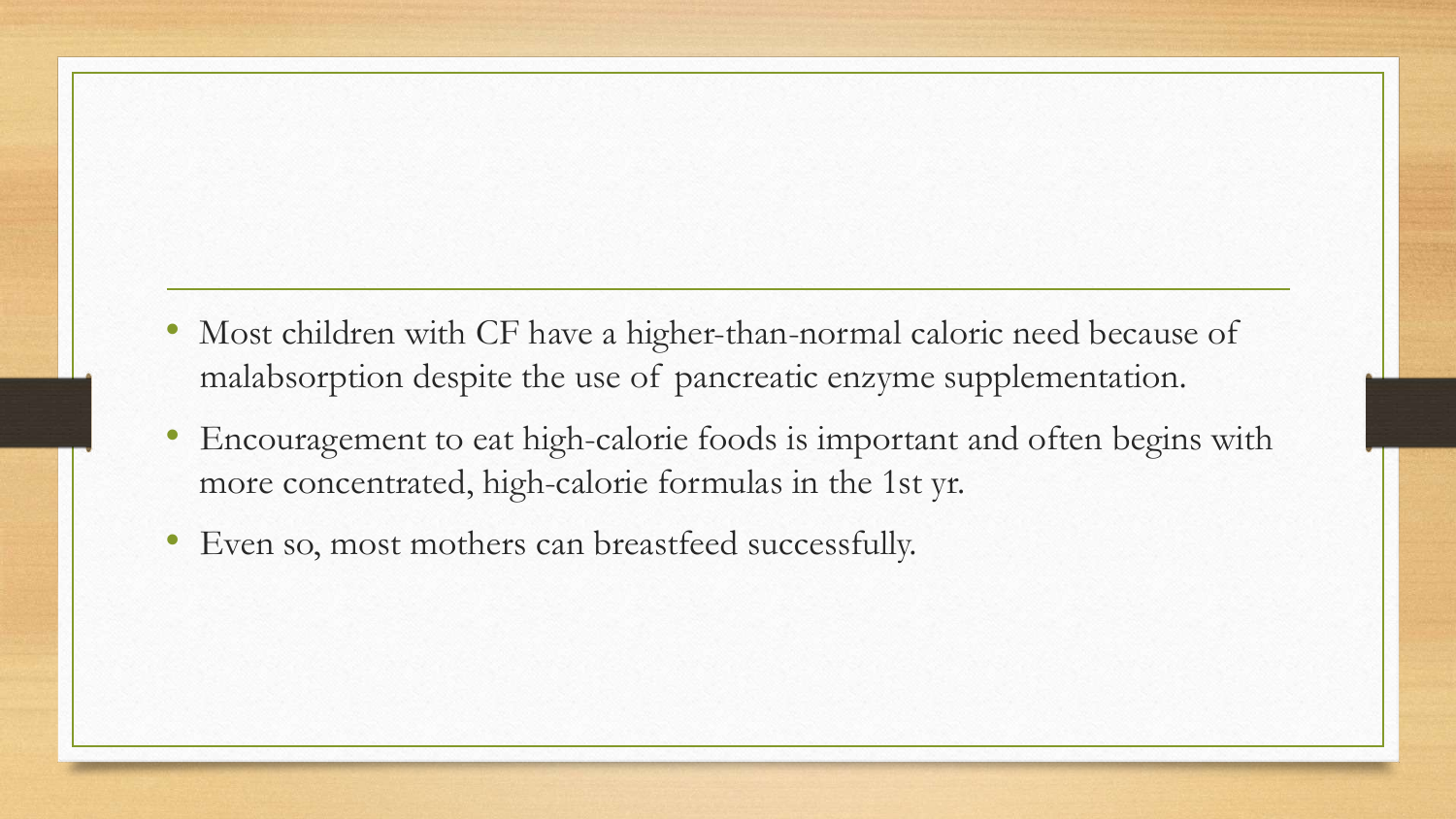- It is vitally important to promote adequate weight gain in the early years, both because of a clear relationship to later lung function and also because early deficiencies make later catch up growth more difficult.
- The liberal use of appetite stimulants, especially cyproheptadine, in early childhood, makes the struggle a bit easier.
- Poorly controlled lung disease increases metabolism and decreases appetite and needs to be considered when efforts to improve weight gain are unsuccessful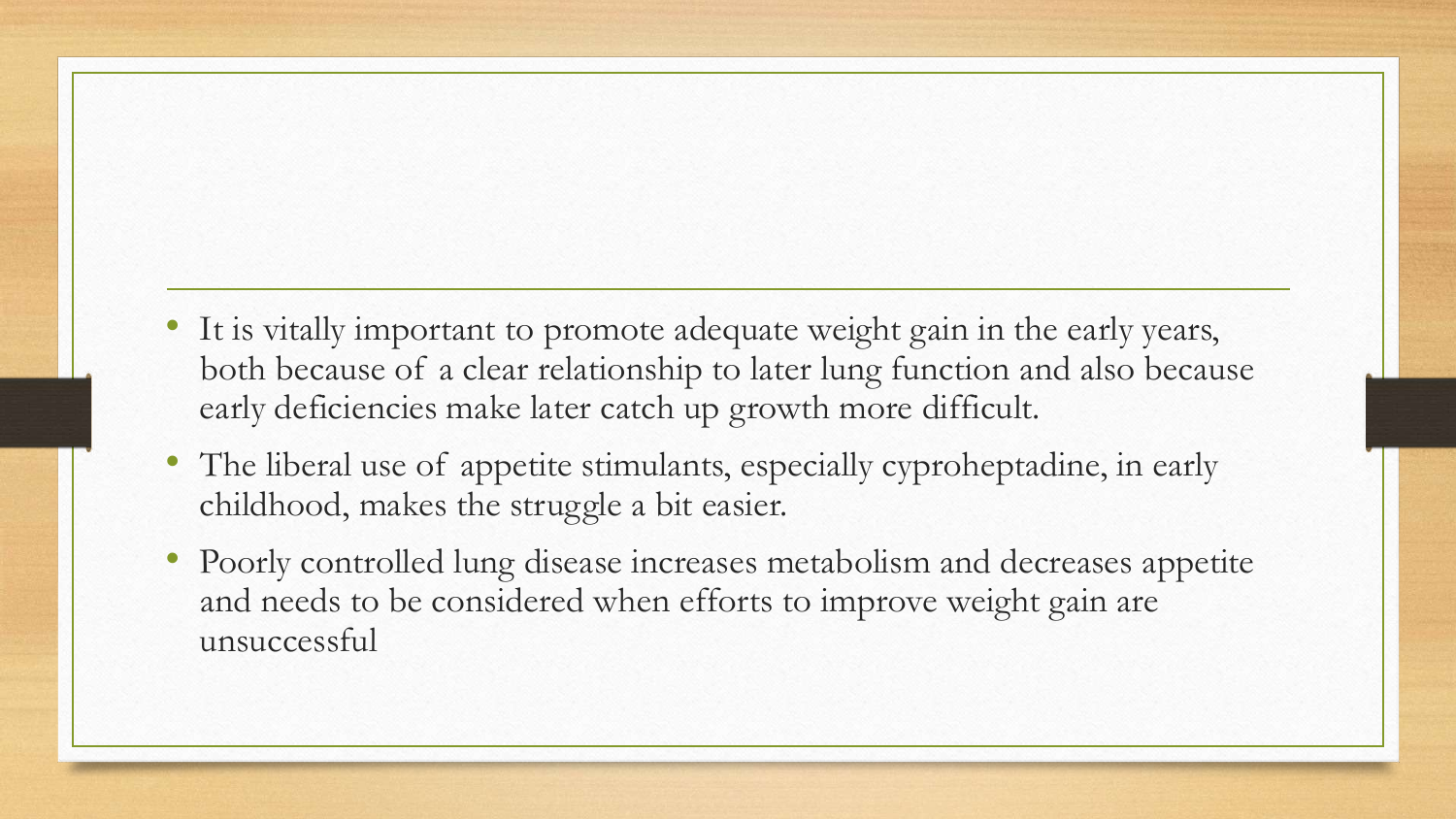- Maintenance of good weight gain and body mass index in the 1st yr of life leads to better long-term preservation of lung function, but there is a strong correlation between body mass index and FEV1 that persists through all ages in people with CF.
- Better nutrition also leads to improved quality of life and psychologic well-being and provides better reserves when weight loss occurs in association with intermittent acute pulmonary exacerbations.
- Malabsorption is an important contributor to nutritional deficiencies, and it is important to ensure that pancreatic enzyme dosing is adequate and consistently being taken correctly with all meals and feedings.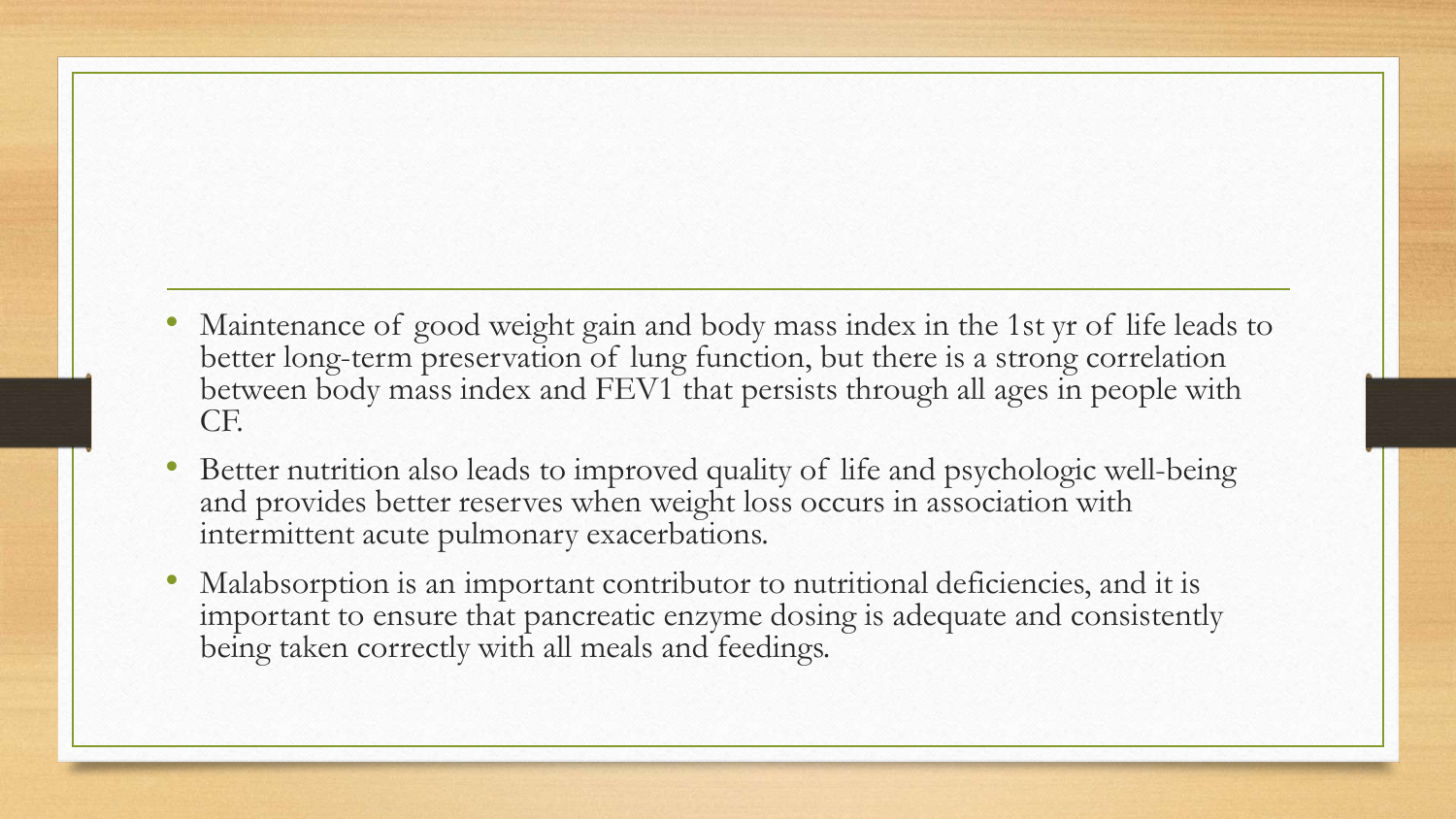- Appetite stimulants when cyproheptadine is not successful may include megestrol, oxandrolone, dronabinol, antidepressants such as mirtazaoine, and even growth hormone.
- CF-related diabetes needs to be ruled out.
- When all these therapies fail, weight stabilization or gain can be achieved with nocturnal feeding via nasogastric tube or gastrostomy tube.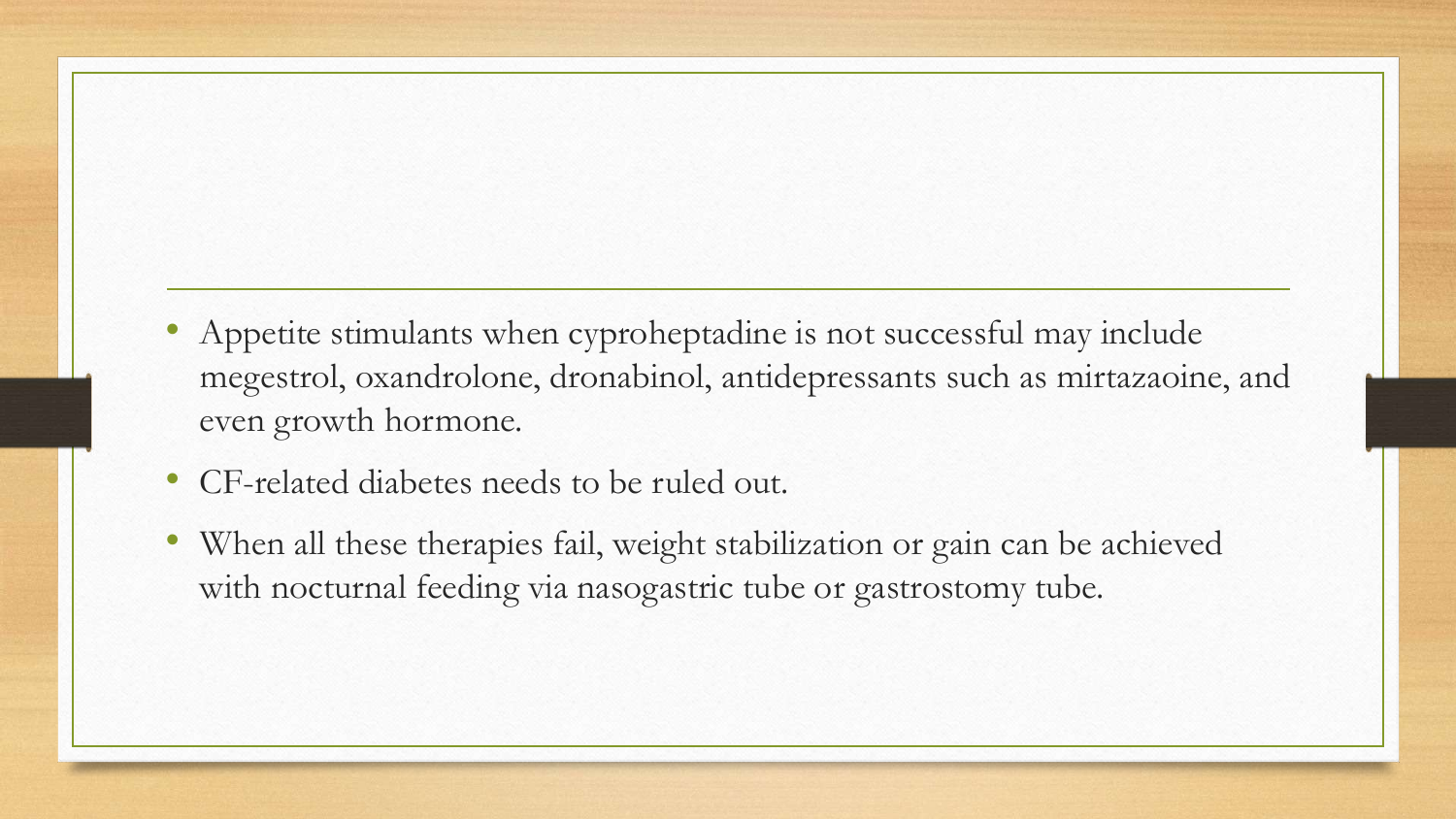#### Pancreatic Enzyme Replacement

- Pancreatic exocrine replacement therapy given with ingested food reduces but does not fully correct stool fat and nitrogen losses.
- Current products are enteric-coated, pH-sensitive enzyme microspheres that come in capsules and given to children before they can swallow by opening the capsule and mixing the beads in small amounts of acidic foods such as applesauce.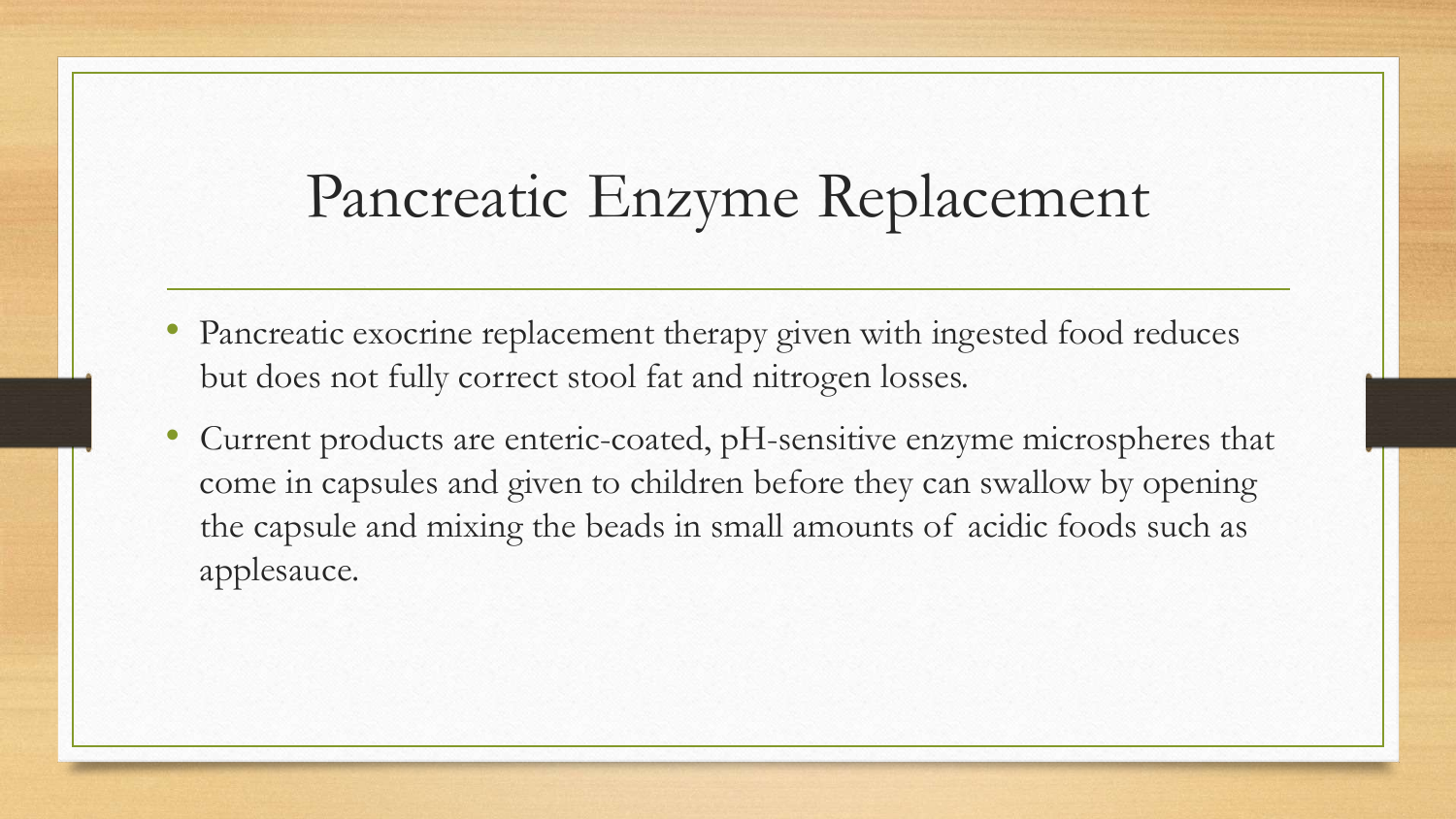- Administration of excessive doses has been linked to fibrosing colonopathy and colonic strictures, so recommendations are for enzyme dosing to stay below 2,500 lipase units/kg/meal in most circumstances.
- Snacks should also be covered.
- Some individuals require proton pump inhibitor therapy to correct acid pH in the duodenum which is due to lack of exocrine pancreatic secretions; neutralization of duodenal pH permits activation of enteric-coated pancreatic exocrine replacement therapy granules.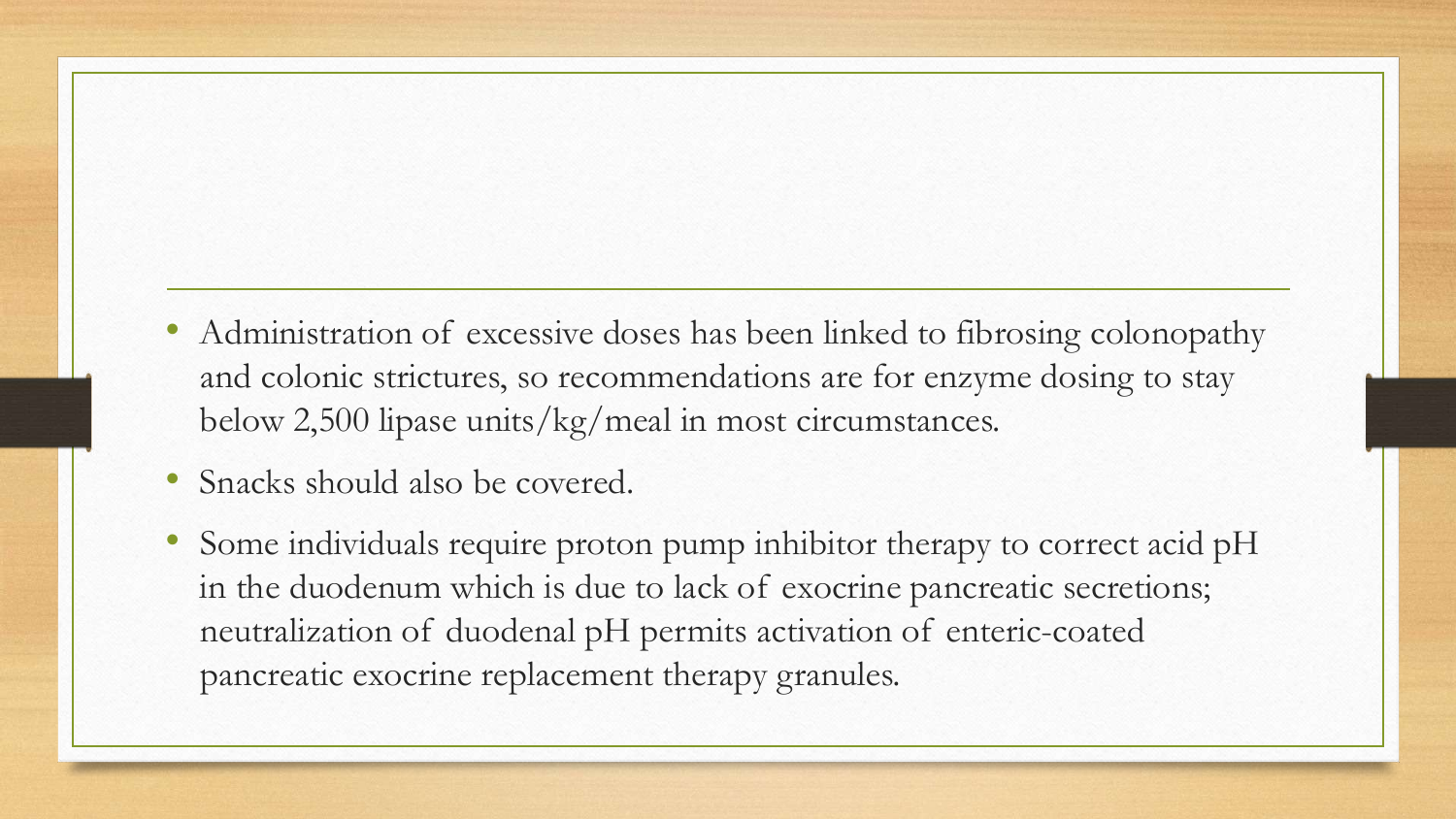## Vitamin and Mineral Supplements

- Because pancreatic insufficiency results in malabsorption of fat-soluble vitamins (A, D, E, K), vitamin supplementation is recommended.
- Despite this supplementation, vitamin D deficiency is common and should be treated with doses of cholecalciferol (vitamin D3) rather than ergocalciferol (vitamin D2) in the range of 1,000 units/kg/wk.
- Salt supplementation is also needed during infancy and is started at the time of diagnosis.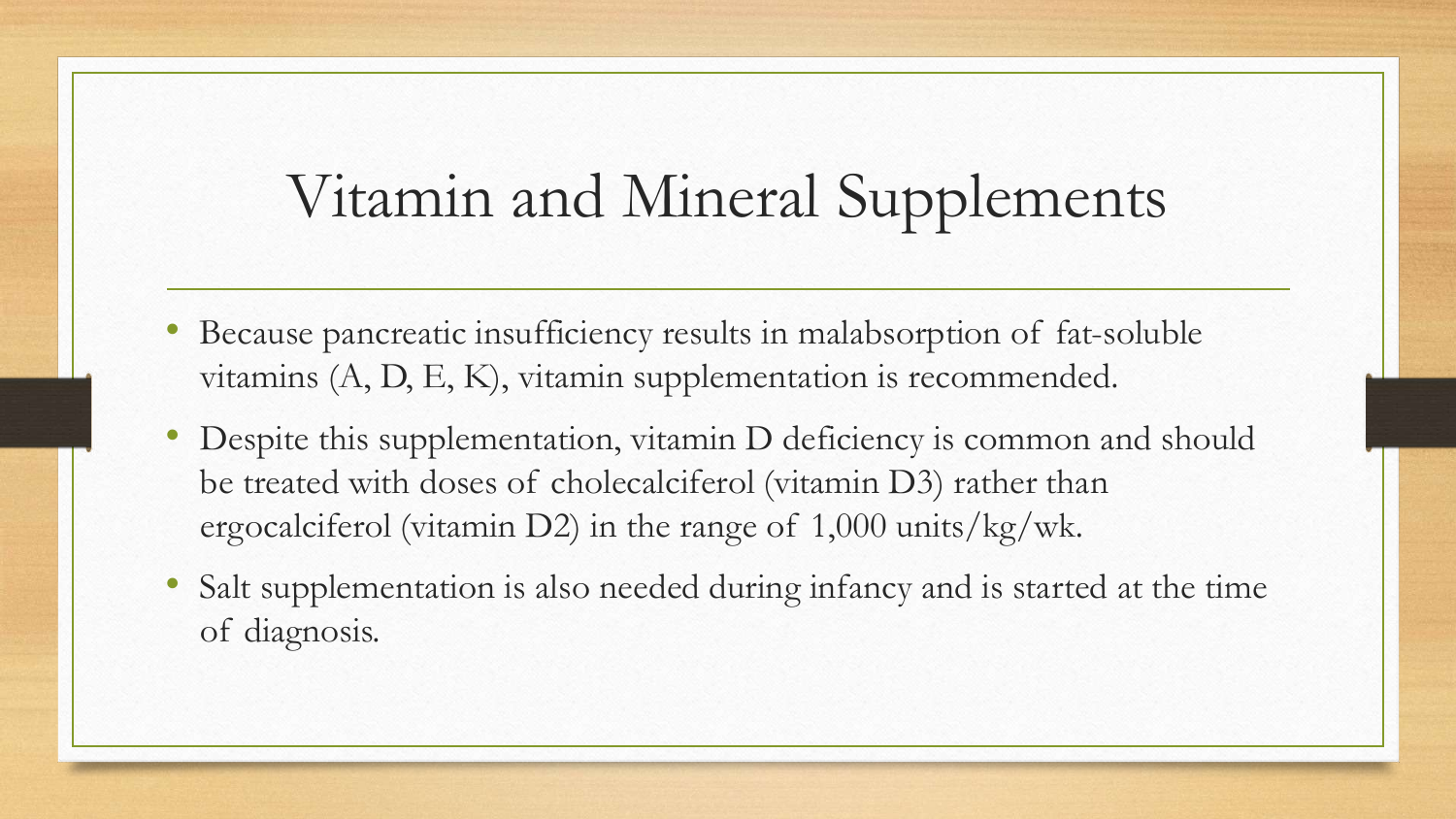#### TREATMENT OF INTESTINAL COMPLICATIONS

- Meconium Ileus When meconium ileus is suspected, diatrizoate (Gastrografin) enemas with reflux of contrast material into the ileum not only confirm the diagnosis but may also result in the passage of meconium and clearing of the obstruction.
- Children in whom this procedure fails require operative intervention.
- Children who have had meconium ileus are at greater risk for nutritional deficiency and more likely to develop problems with DIOS when older.
- Infants with meconium ileus should be assumed to have CF unless proven otherwise.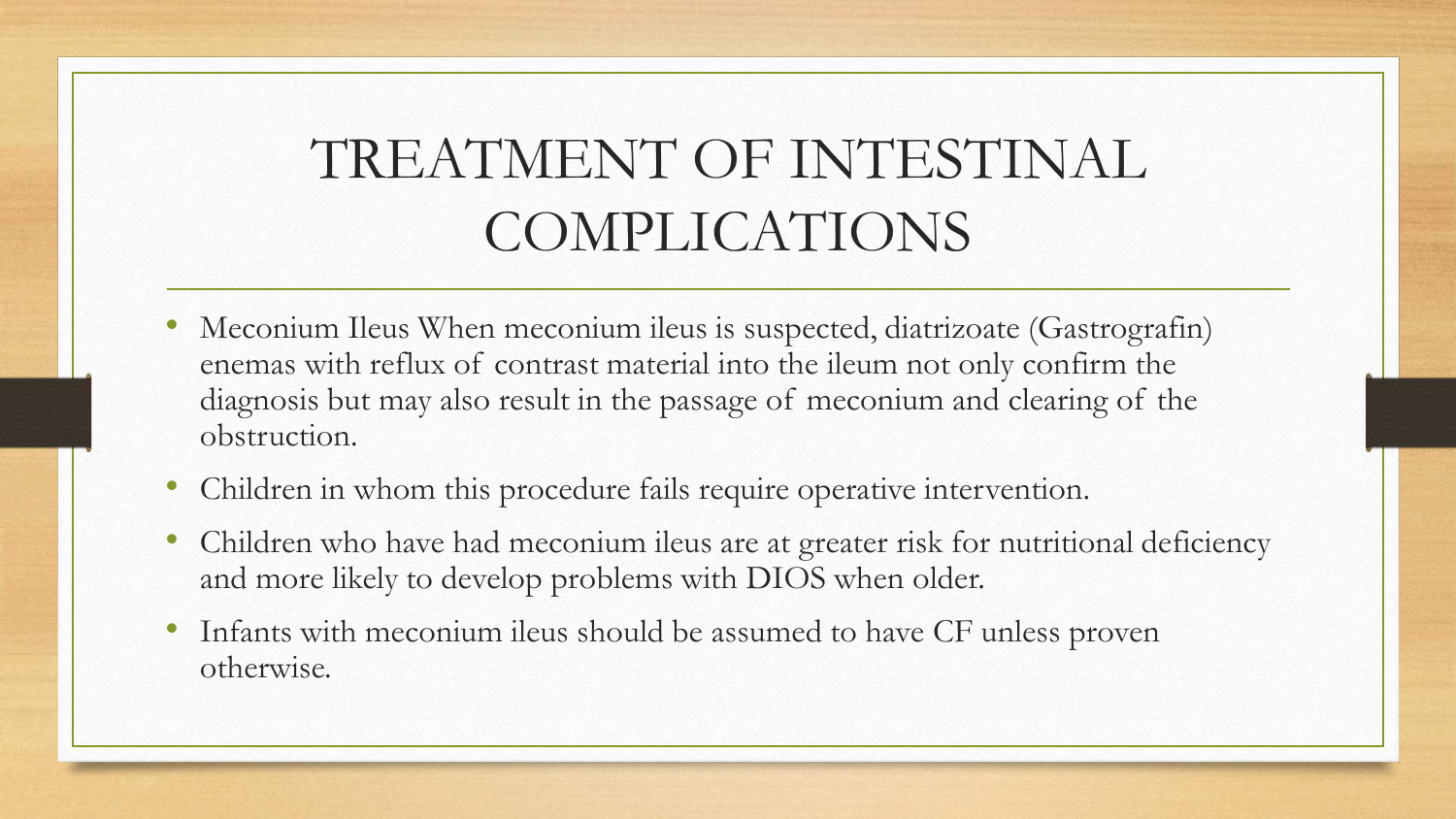#### Distal Intestinal Obstruction Syndrome

- Distal Intestinal Obstruction Syndrome and Other Causes of Abdominal Symptoms Despite appropriate pancreatic enzyme replacement, a number of patients accumulate fecal material in the terminal portion of the ileum and in the cecum, which may result in partial or complete obstruction.
- For intermittent symptoms, pancreatic enzyme replacement should be continued or even increased, and stool hydrators such as polyethylene glycol (MiraLAX) should be given.
- If this fails or symptoms are more severe, large-volume bowel lavage with a balanced salt solution containing polyethylene glycol may be taken by mouth or by nasogastric tube.
- When there is complete obstruction, a diatrizoate enema, accompanied by large amounts of intravenous fluids, can be therapeutic.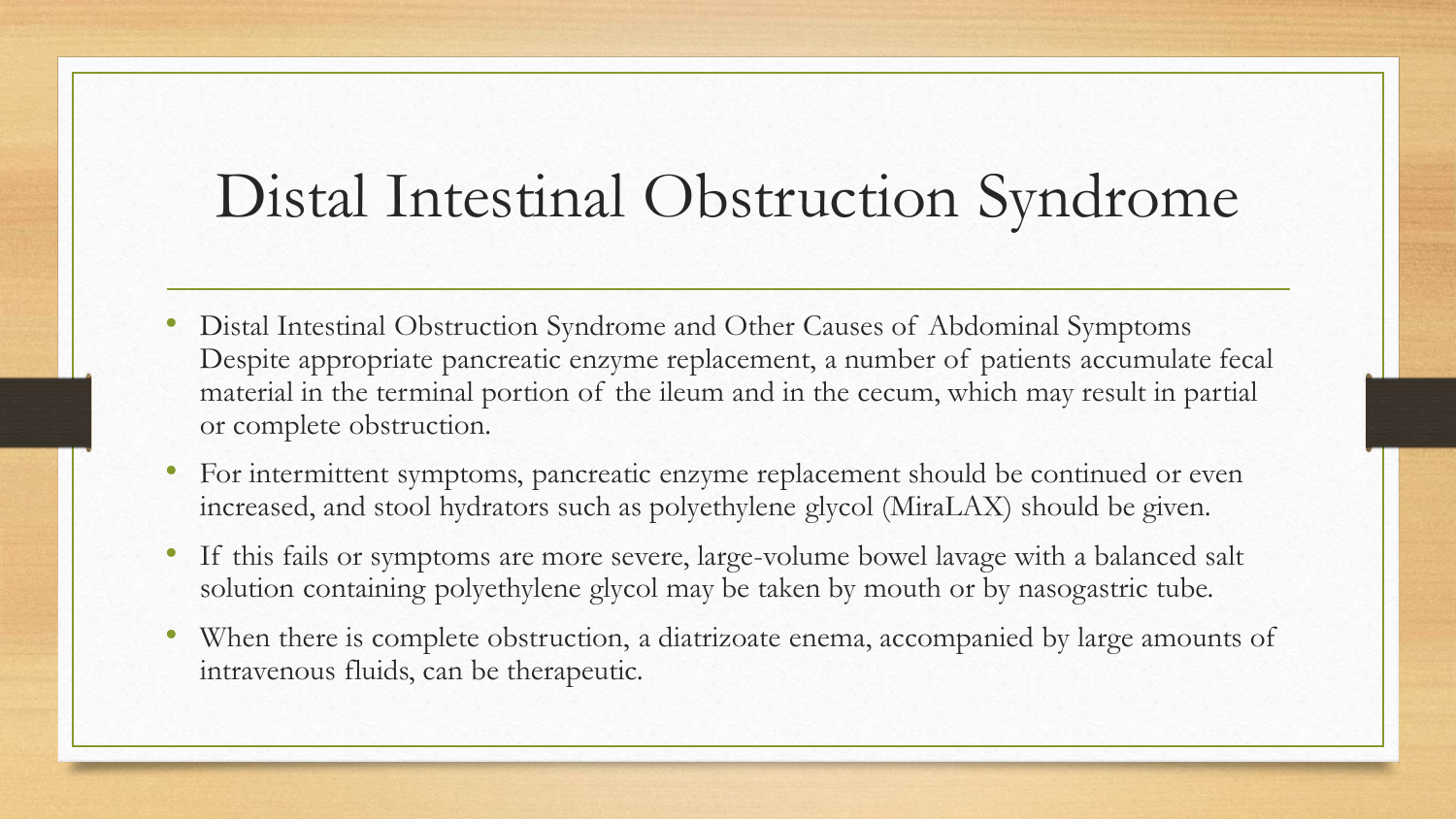## Rectal Prolapse

- Although uncommon, rectal prolapse occurs most often in infants with CF and less frequently in older children with the disease.
- It was much more frequently seen in the past among undiagnosed young children with steatorrhea, malnutrition, and repetitive cough.
- The prolapsed rectum can usually be replaced manually by continuous gentle pressure with the patient in the knee-chest position.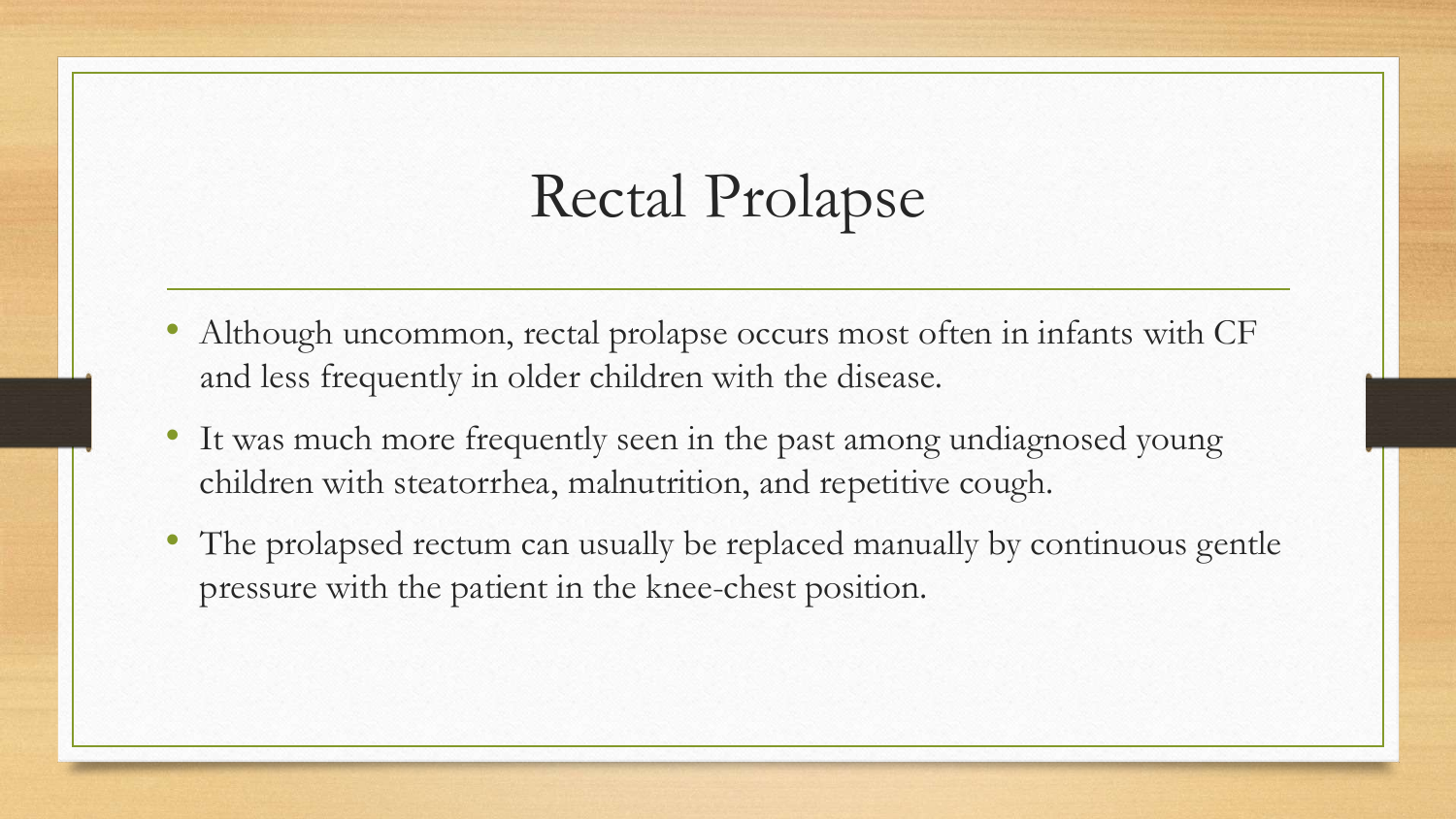- Sedation may be helpful.
- Adequate pancreatic enzymes, stool softener, and control of pulmonary infection result in improvement.
- Occasionally, a patient may continue to have rectal prolapse and may require sclerotherapy or surgery.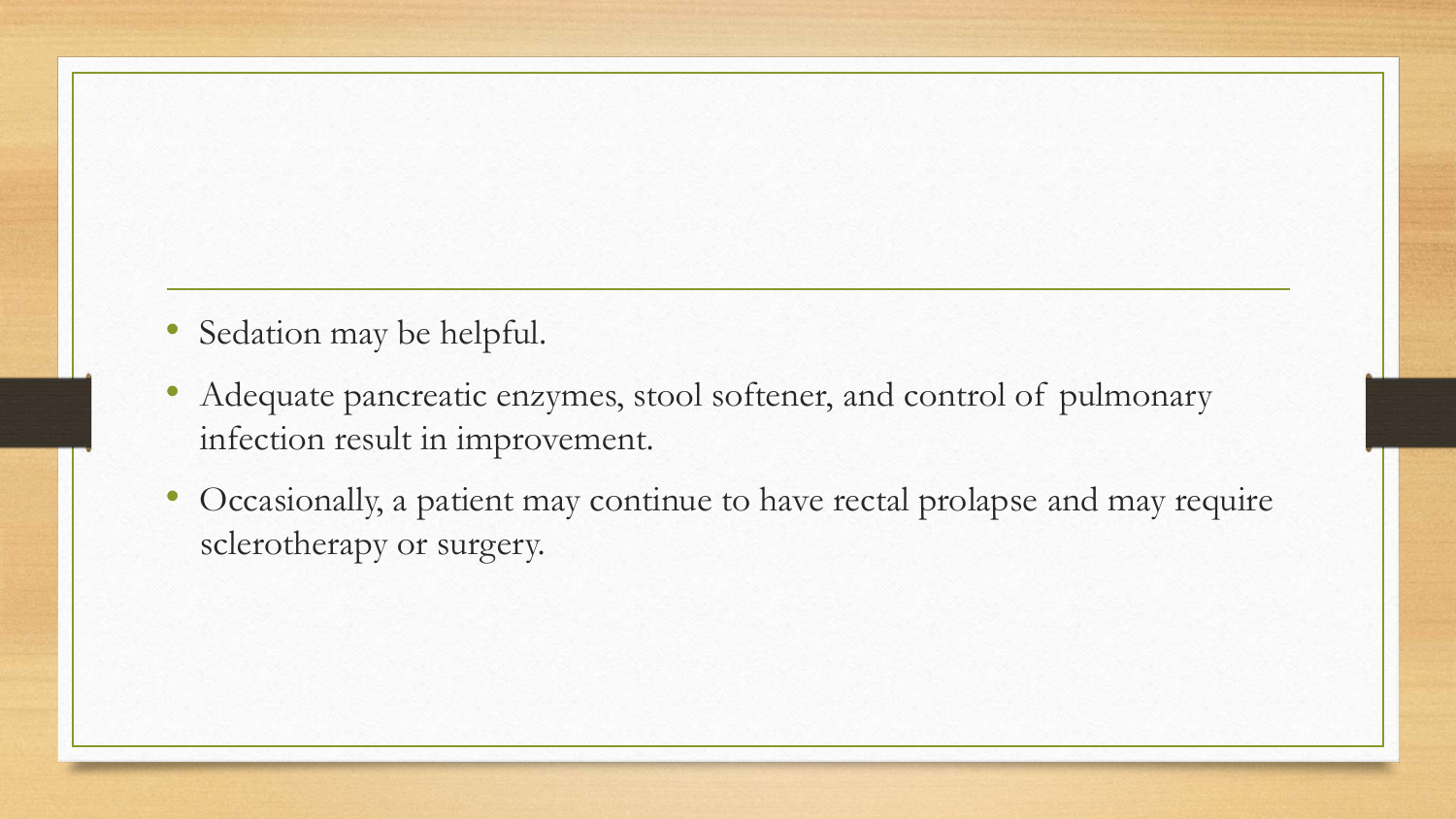## Hepatobiliary Disease

- Liver function abnormalities associated with biliary cirrhosis can be improved by treatment with ursodeoxycholic acid.
- The ability of bile acids to prevent progression of cirrhosis has not been clearly documented.
- Portal hypertension with esophageal varices, hypersplenism, or ascites occurs in  $\leq$ 8% of children with CF.
- Obstructive jaundice in newborns with CF needs no specific therapy once the etiology has been established.
- End-stage liver disease is an indication for liver transplantation in children with CF .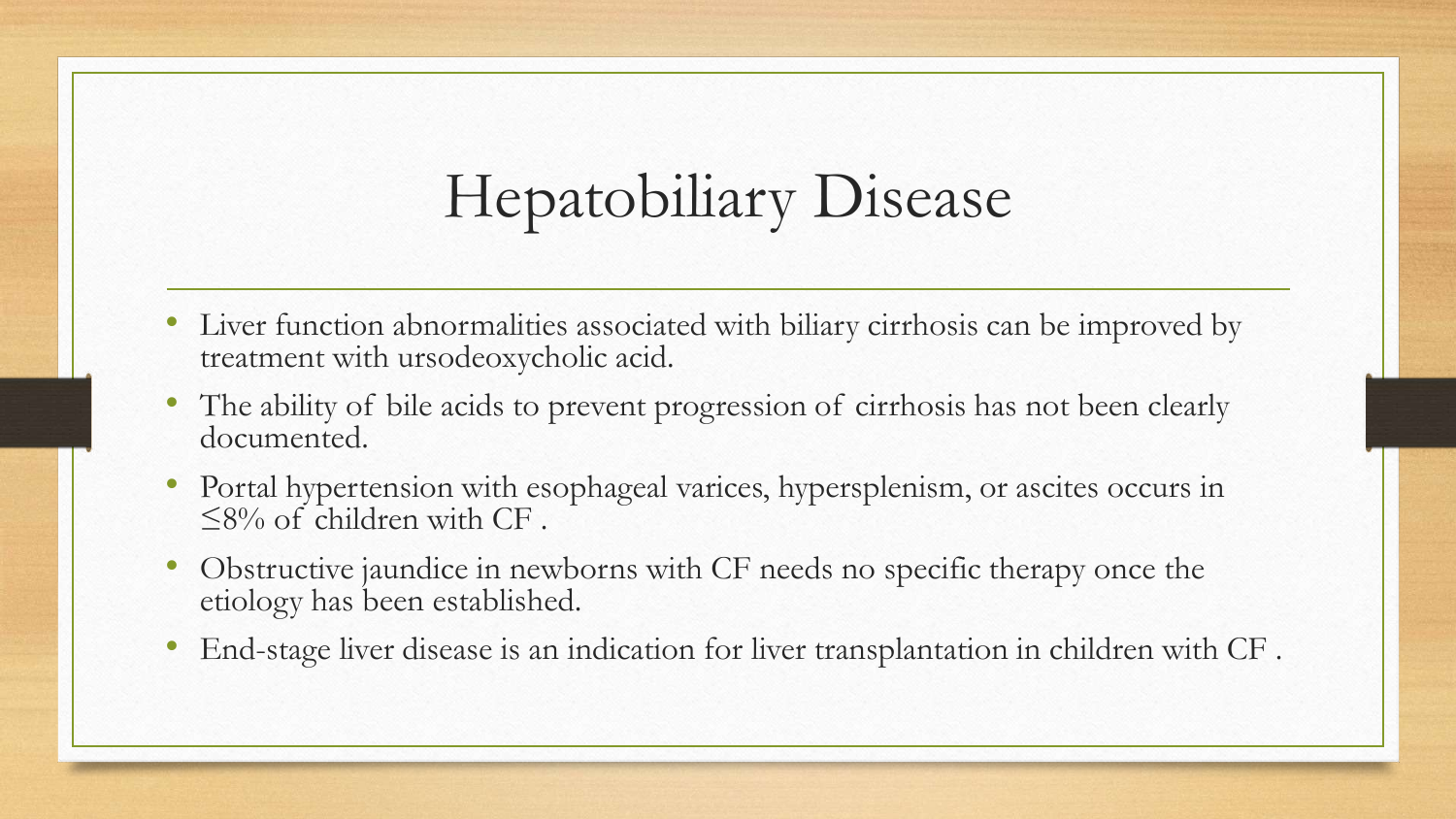#### Pancreatitis

- Recurrent pancreatitis is seen primarily in patients with pancreatic sufficiency, and it can lead to the development of pancreatic insufficiency.
- Patients can be treated with pancreatic enzyme therapy and a low-fat diet (in well-nourished patients) to rest the pancreas.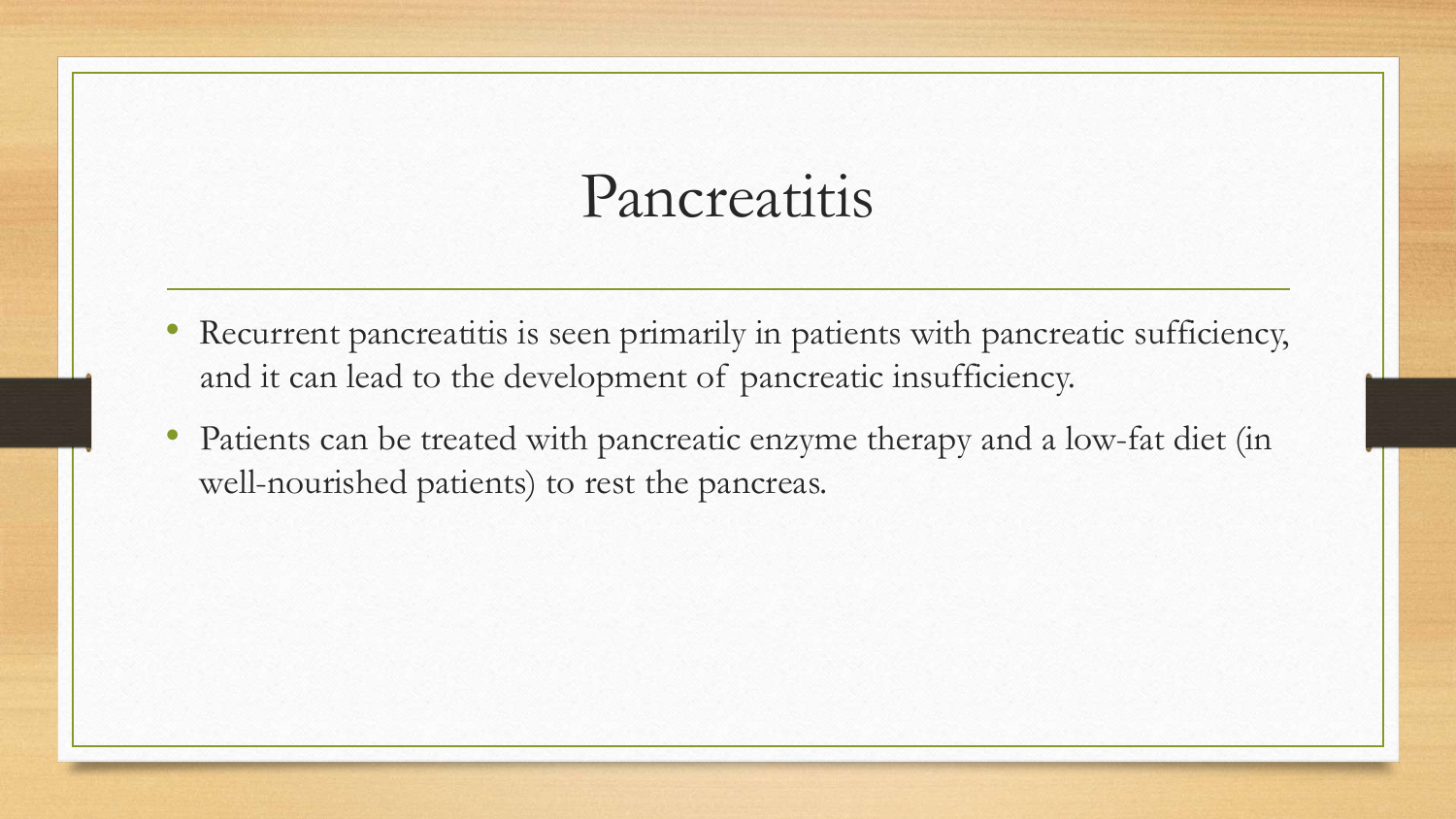#### Cystic Fibrosis-Related Hyperglycemia and Diabetes

- Onset of hyperglycemia occurs most frequently after the 1st decade.
- Approximately 20% of young adults are treated for hyperglycemia, although the incidence of CF-related diabetes may be up to 50% in CF adults.
- Ketoacidosis is rarely encountered.
- The pathogenesis includes both impaired insulin secretion and insulin resistance.
- Routine screening consisting of an annual 2-hr oral glucose tolerance test is recommended in children older than 10 yr of age, although some cases may begin earlier.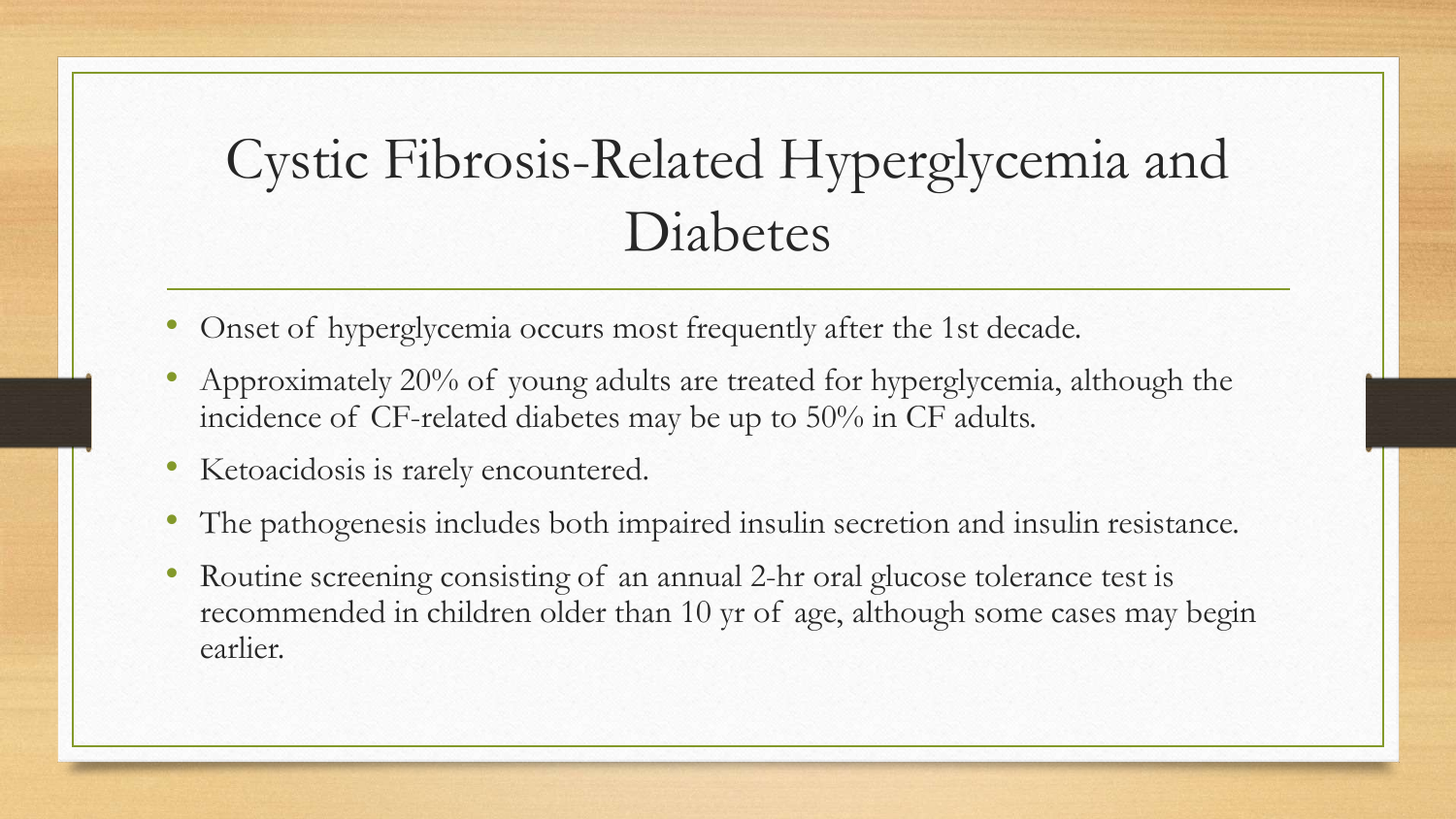- Glucose intolerance with blood sugars that remain less than 200 is usually not treated unless nutrition is compromised or lung function seems affected.
- When treatment is indicated, insulin treatment should be instituted.
- The development of significant hyperglycemia favors acquisition of P. aeruginosa and B. cepacia in the airways and may adversely affect pulmonary function, especially in women.
- Thus careful control of blood glucose level is an important goal.
- Long-term vascular complications of diabetes can occur, providing an additional rationale for good control of blood glucose levels.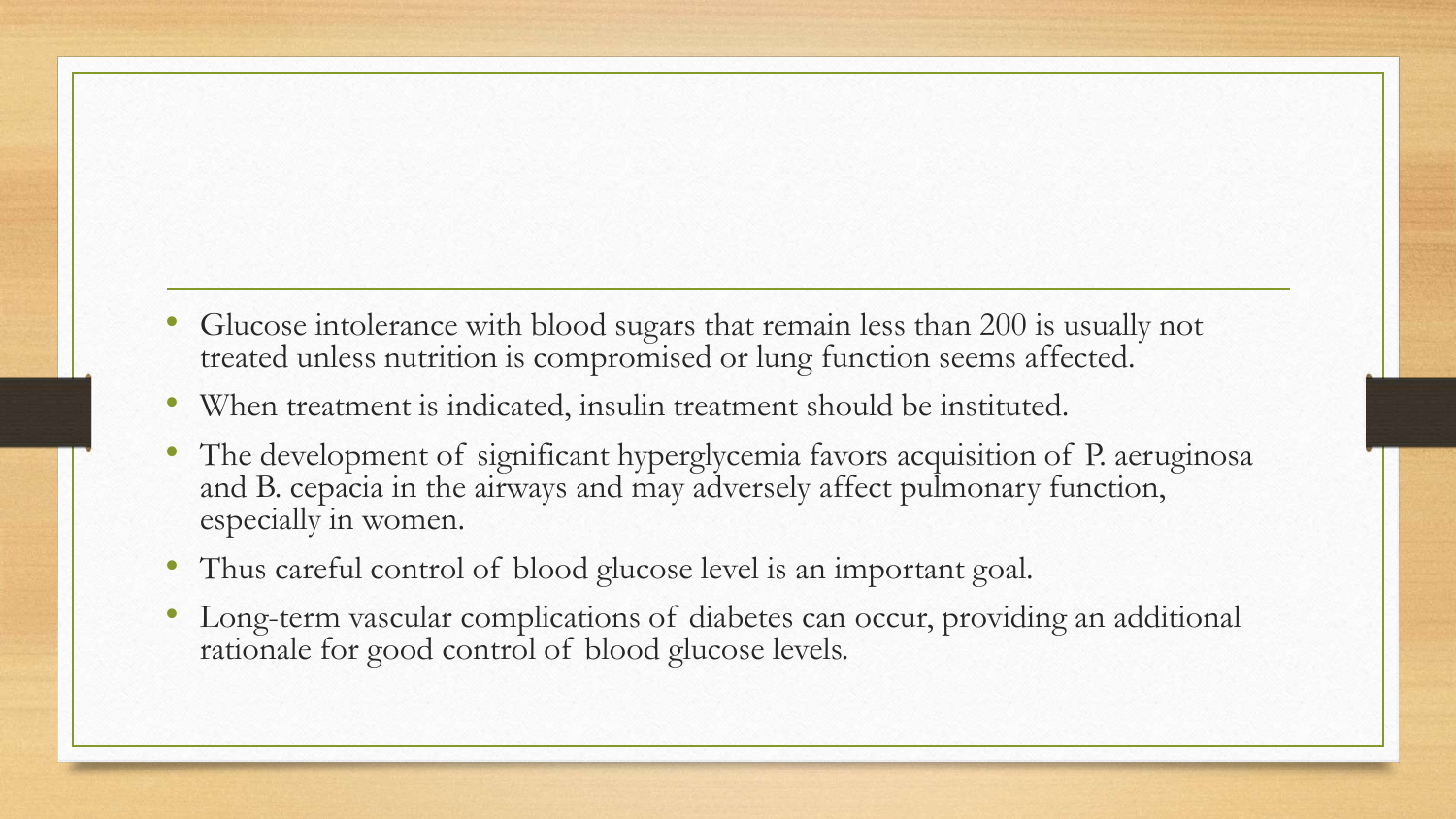#### OTHER COMPLICATIONS Nasal Polyps

- Nasal polyps occur in 15–20% of patients with CF and are most prevalent in the 2nd decade of life.
- Local corticosteroidsand nasal decongestants occasionally provide some relief.
- When the polyps completely obstruct the nasal airway, rhinorrhea becomes constant or widening of the nasal bridge is noticed, surgical removal of the polyps is indicated; polyps may recur promptly or after a symptom-free interval of months to years.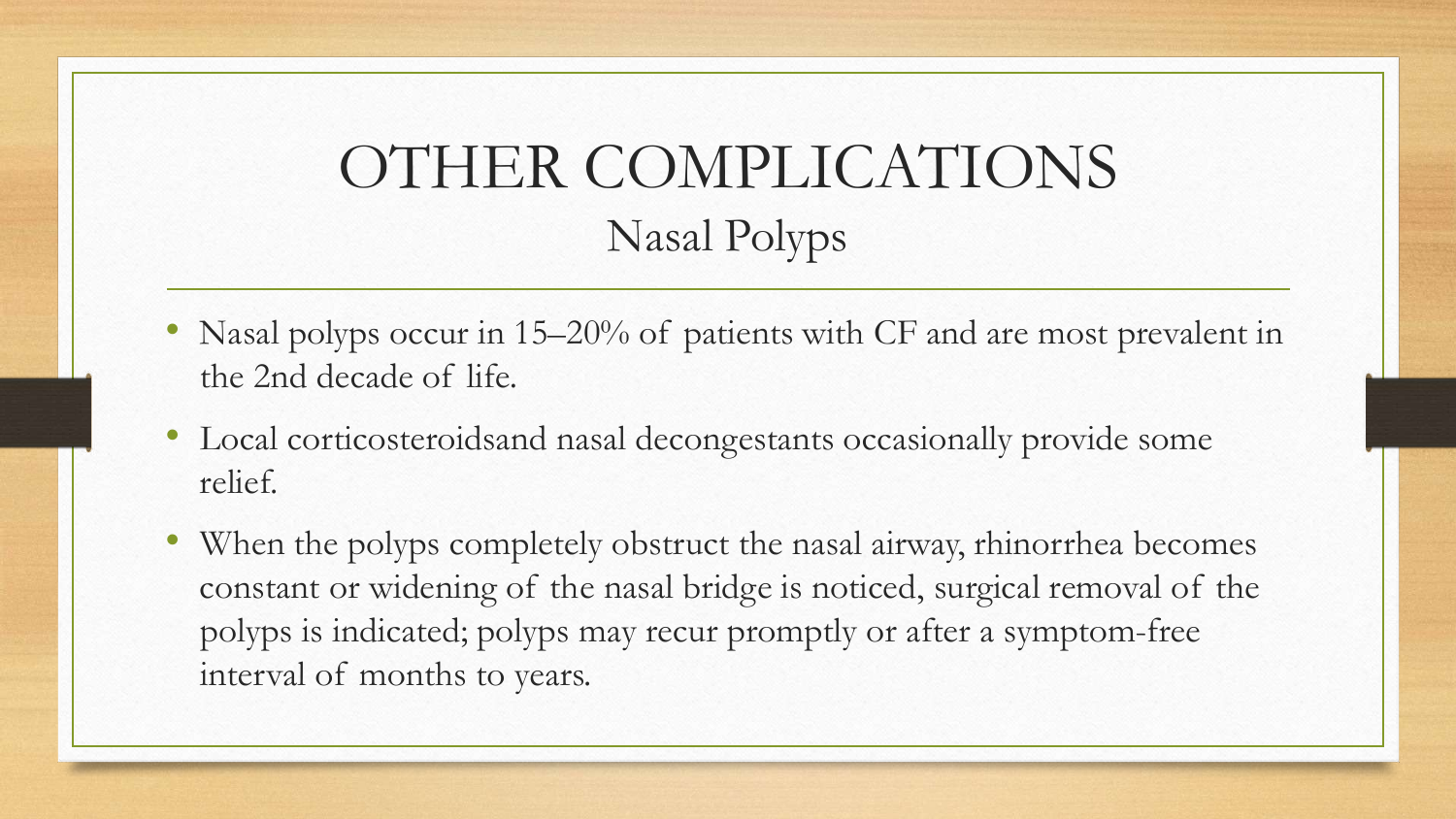#### Rhinosinusitis

- Opacification of paranasal sinuses is universal in CF and is not an indication for intervention.
- Acute or chronic sinus-related symptoms are treated initially with antimicrobials, with or without maxillary sinus aspiration for culture.
- Functional endoscopic sinus surgery has anecdotally provided benefit.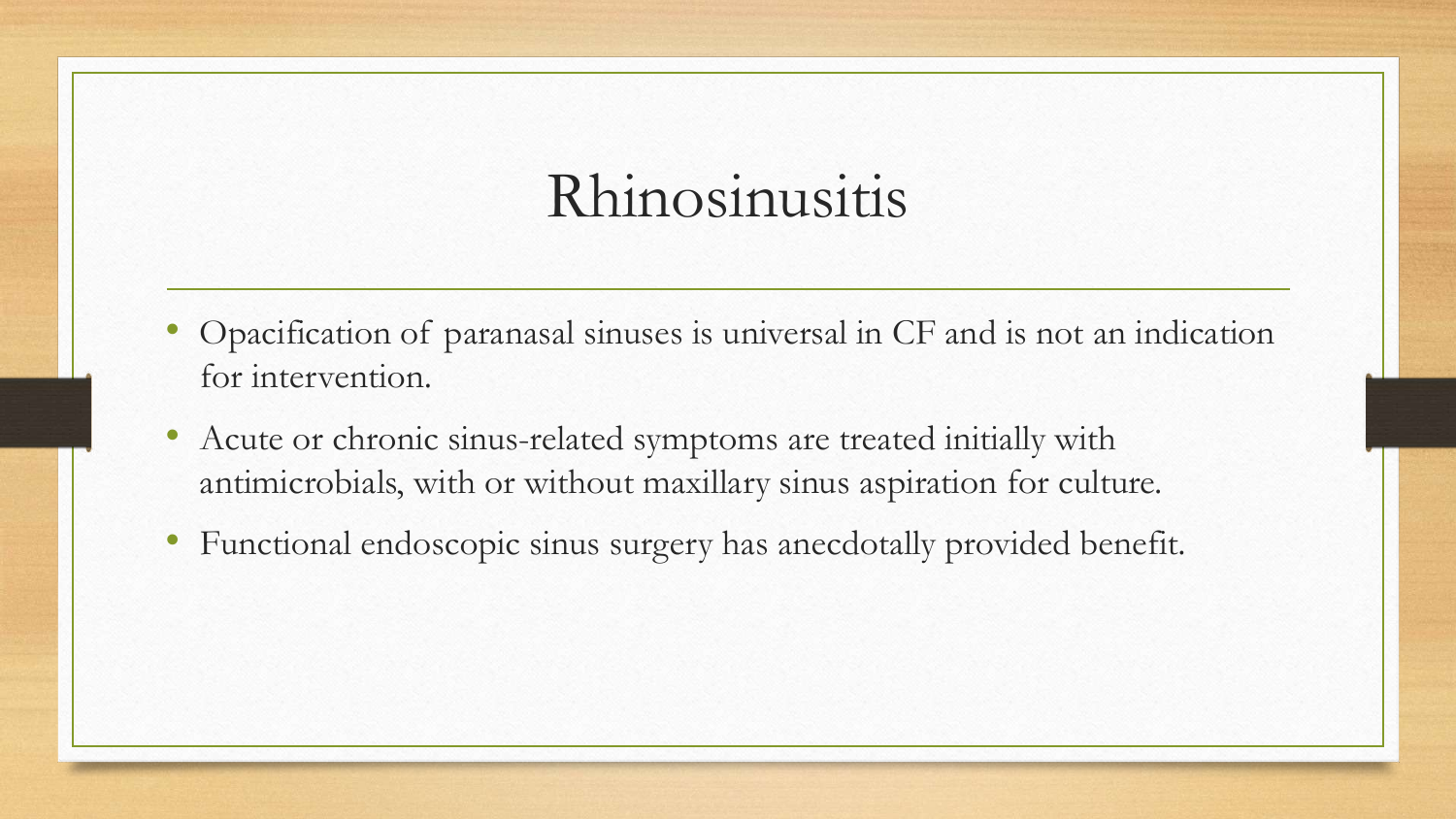# Salt Depletion

- Salt losses from sweat in patients with CF can be high, especially in warm arid climates.
- Children should have free access to salt, especially when thirsty in hot weather.
- Salt supplements are often prescribed to newborns and to children who live in hot weather climates.
- Hypochloremic alkalosis should be suspected in any patient who feels unwell in hot weather or who has had symptoms of gastroenteritis, and prompt fluid and electrolyte therapy should be instituted as needed.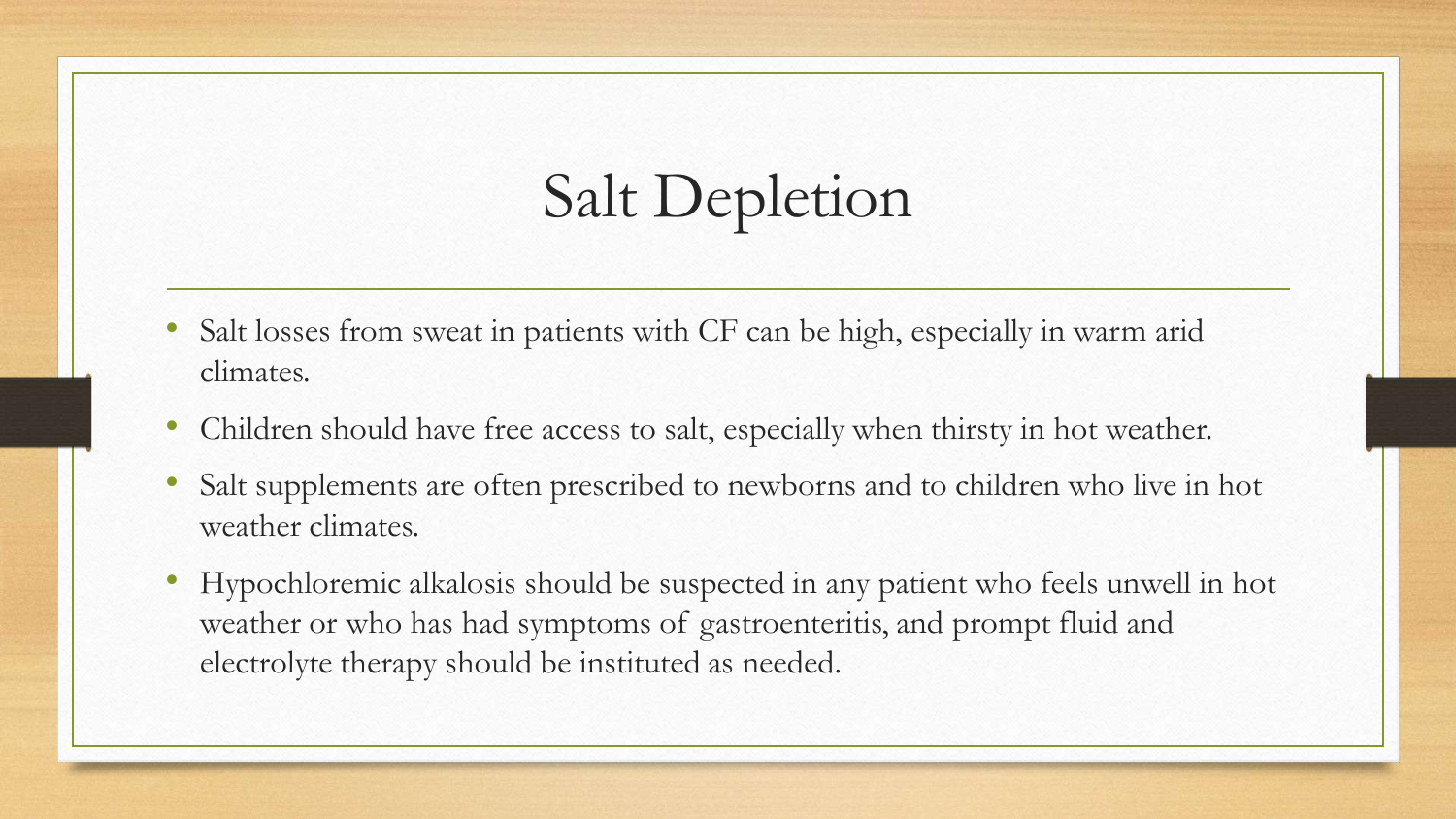Surgery

- Patients with good or excellent pulmonary status can tolerate general anesthesia without any intensive pulmonary measures before the procedure but should be adherent to their usual prescribed airway clearance therapy.
- Those with moderate or severe pulmonary infection usually do better with a 1- to 2-wk course of intensive antibiotic treatment and increased airway clearance before surgery.
- If this approach is impossible, prompt intravenous antibiotic therapy is indicated once it is recognized that major surgery is required.
- General anesthesia may provide an opportunity to perform bronchoscopy to evaluate the airway and obtain good cultures, and this should be considered in any child with CF who will undergo surgery for any indication.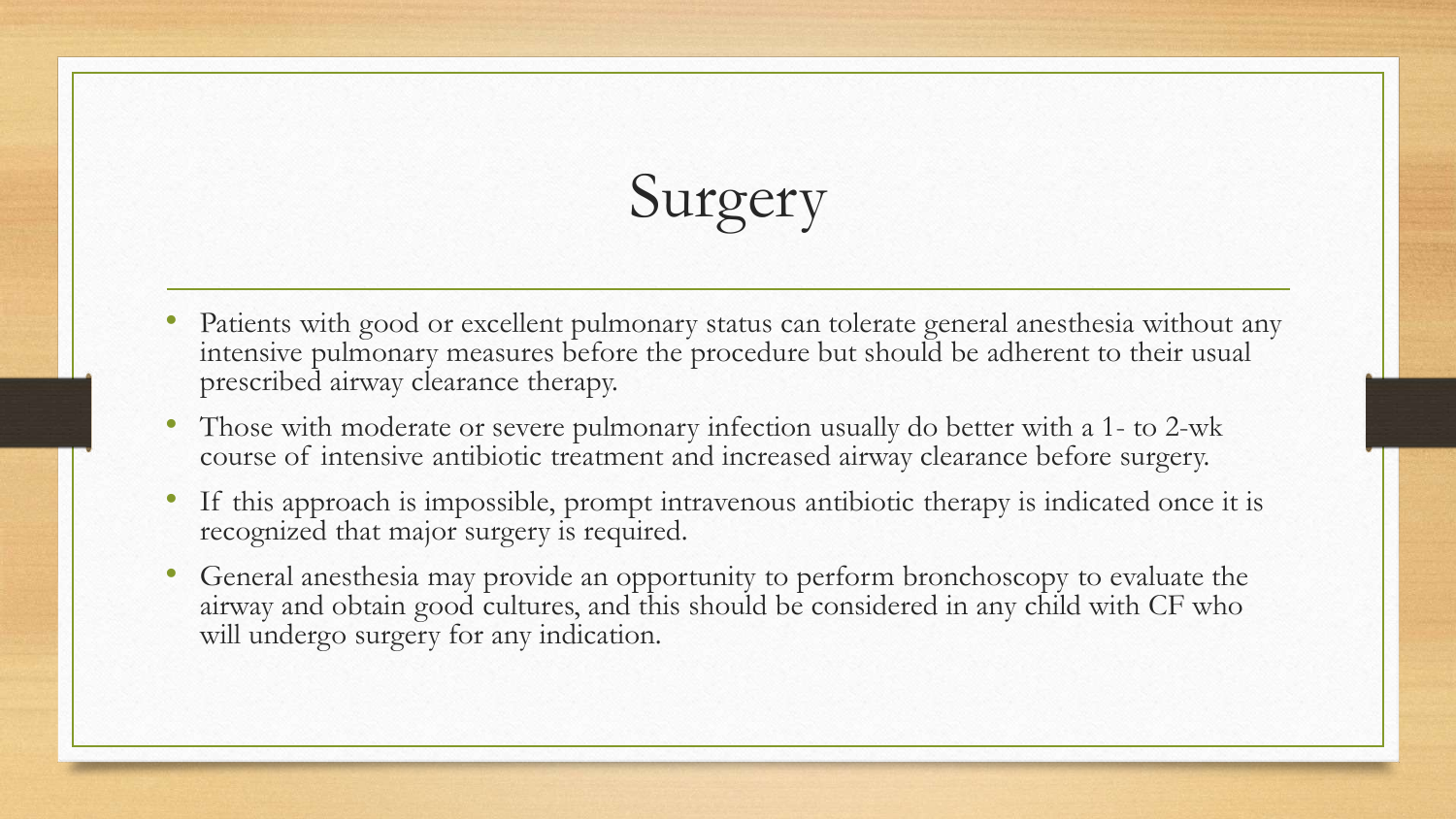## PROGNOSIS

- CF remains a life-limiting disorder, although survival has dramatically improved .
- Outcomes are variable and related to CFTR mutation class, modifier genes, biologic and chemical exposures, disease management, and socioeconomic status.
- Children with CF should not be restricted in their activities.
- Most adults with CF find satisfactory employment, and an increasing number marry.